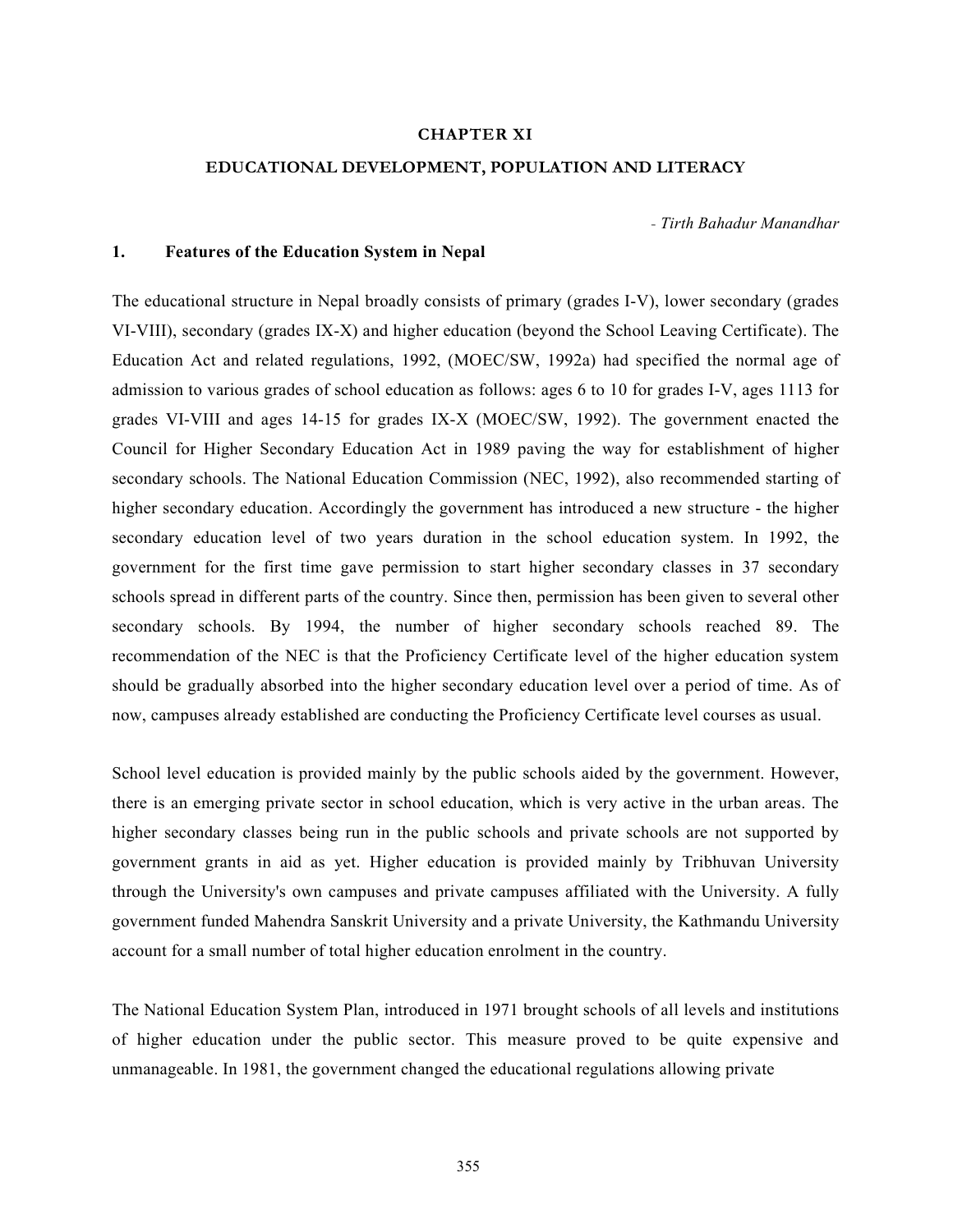sector schools to operate under the condition that they will implement the national curriculum. The schools were allowed to introduce supplementary reading materials as well. Similarly, the government opened up higher education system to the private sector.

The Education Act and related regulations, 1992, specifies that the government will be responsible to meet specified proportions of salary and allowances of the teachers who are occupying approved teacher posts in the public schools. The proportion of teachers' salary to be met by the government is as follows: 100 per cent of teacher salaries / allowances in the public primary schools, maximum of 80 per cent of teacher salaries in public lower secondary schools and maximum of 65 per cent of teacher's salaries in the public secondary schools (MOEC/SW, 1994). The Regulations require that schools of all levels should mobilize community resources for provision of physical facilities (building, furniture), and for other needs. Further, no grants in aid are to be given to the private schools.

The government is committed to the policy of making basic and primary education available to all children in the age group 6-10 yrs. by the year 2000. At the same time, the government has decided to implement gradually the policy of making secondary education free of tuition fees in the public secondary schools. Accordingly, tuition fees were waived for grade VI in the public schools in 1991/92 and for grade VII in 1993/94. The government budget for 1994/95 has provided for waiving of fees in grade VIII<sup>1</sup>.

In 1991/92, the government budget allocation (Regular and Development together) for the Education Sector amounted to Rs. 3205.6 millions<sup>2</sup>. This constituted 2.2 per cent of the GDP for that year and 12 per cent of the total government budget for that year. Public expenditure for education as per cent of GDP is lower in Nepal as compared with the average for several Asian countries, which was 4.4 per cent in 1989 (UNESCO, Statistical Year Book, 1989).

<sup>&</sup>lt;sup>1</sup> Note: What the waiving of fees means in terms of impact for government finance is that the government takes responsibility for financing 100 per cent of salaries of approved teacher posts in the public (government aided) secondary schools.

 $2$  A sum of Rs. 5,420 millions has been allocated for the Education Sector, taking development and regular budgets together in the Budget for the year 1994/95. This constitutes 13.5 per cent of the total budget (Development and Regular together) for the year.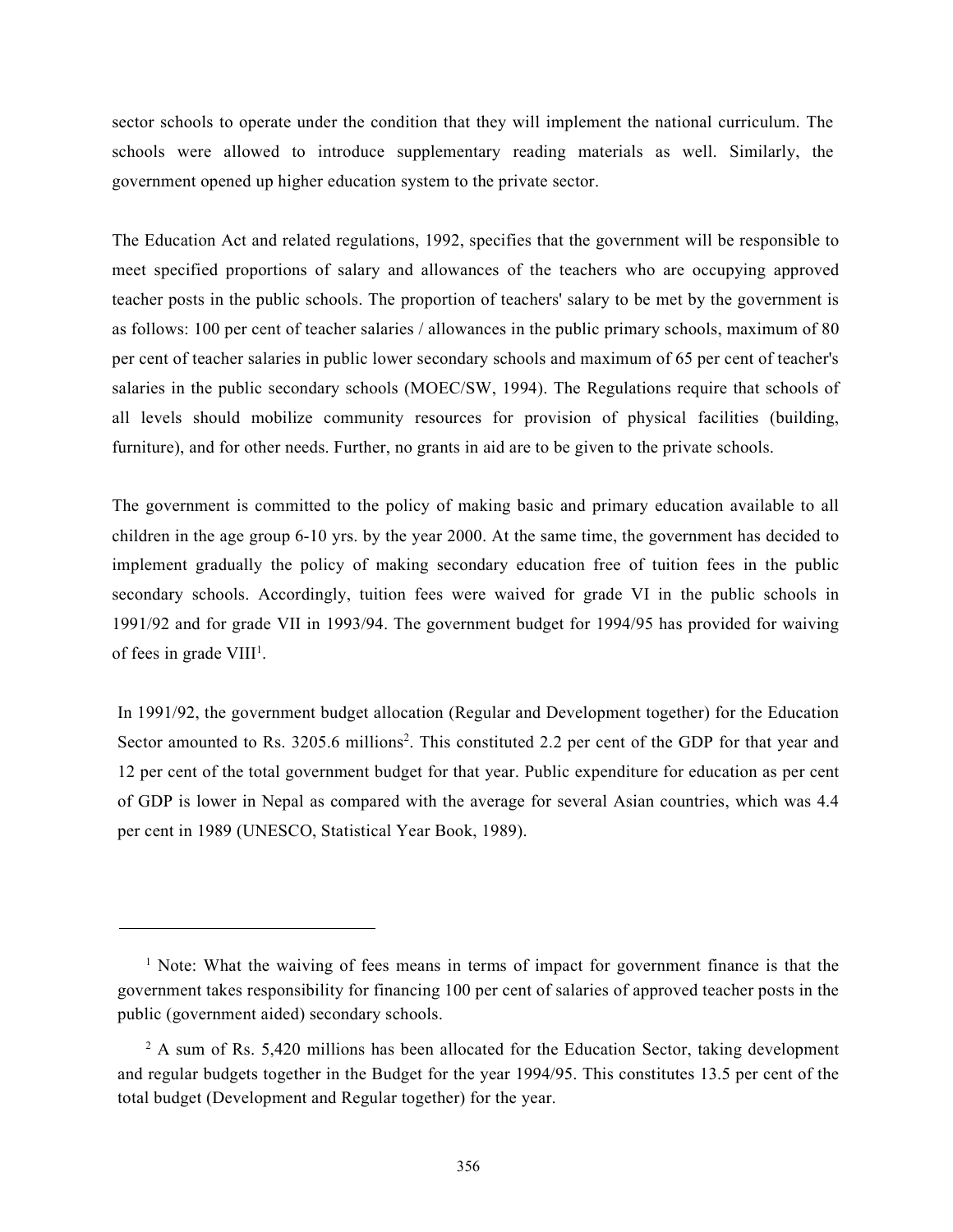# 2. Progress in Education

Primary education has developed significantly since 1971, when the National Education System Plan which laid emphasis on promotion of primary education, was introduced. Primary education received further impetus with the declaration of free primary education in 1975 and with the provision of free primary textbooks since 1978. According to the Educational Statistics Report of 1992, the number of public primary schools reached 19,498 in 1992. The number of primary schools was 11,869 in 1985. Thus, there has been a 64.3 per cent increase in the number of primary schools during 198592. Primary enrolment reached 3,034,710 in 1992, up from 1,812,098 in 1985. This denotes an increase of 67.5 per cent during 1985-92. The proportion of girls in primary enrolment was 38.3 per cent in 1992 up from 30 per cent in 1985. There has been an increase in proportion of girls by 8.3 percentage points during 1985-92 (Table 1A).

Secondary education consists of two levels - lower secondary (grades VI-VII) and secondary (grade VIII to grade X). The Education Act and related regulations, 1992, specified a readjustment of grades constituting the two levels. The adjusted structure provides for lower secondary level to cover the grades VI-VIII and the secondary level to cover the grades IX and X. Instruction in the final two grades will prepare students for the SLC examination.

Most of the lower secondary schools are either integrated with the primary schools or with the secondary schools. The number of lower secondary schools increased from 3,578 in 1985 to 4,230 in 1992, denoting an increase of 18.2 per cent during 1985-92. The lower secondary enrolment rose from 254,354 in 1985 to 433,428 in 1992, denoting an increase of 70.4 per cent during 1985-92. Relatively, the increase of enrolment has been higher than that of the schools at this level. The proportion of females in lower secondary enrolment increased from 26 per cent in 1985 to 33 per cent in 1992. (Table 1 B).

Secondary schools increased from 1,321 in 1985 to 2,307 in 1992, signifying an increase of 74.6 per cent during 1985-92. Enrolment at the secondary level went up from 242,467 in 1985 to 421,700 in 1992, denoting an increase of 73.9 per cent during 1985-92. The proportion of girls in secondary enrolment increased from 23 per cent in 1985 to 30 per cent in 1992. (Table lc).

It is seen that there has been significant increase in number of schools and enrolments at all levels of school-education during 1985-92. Participation of females (as proportion of enrolment at different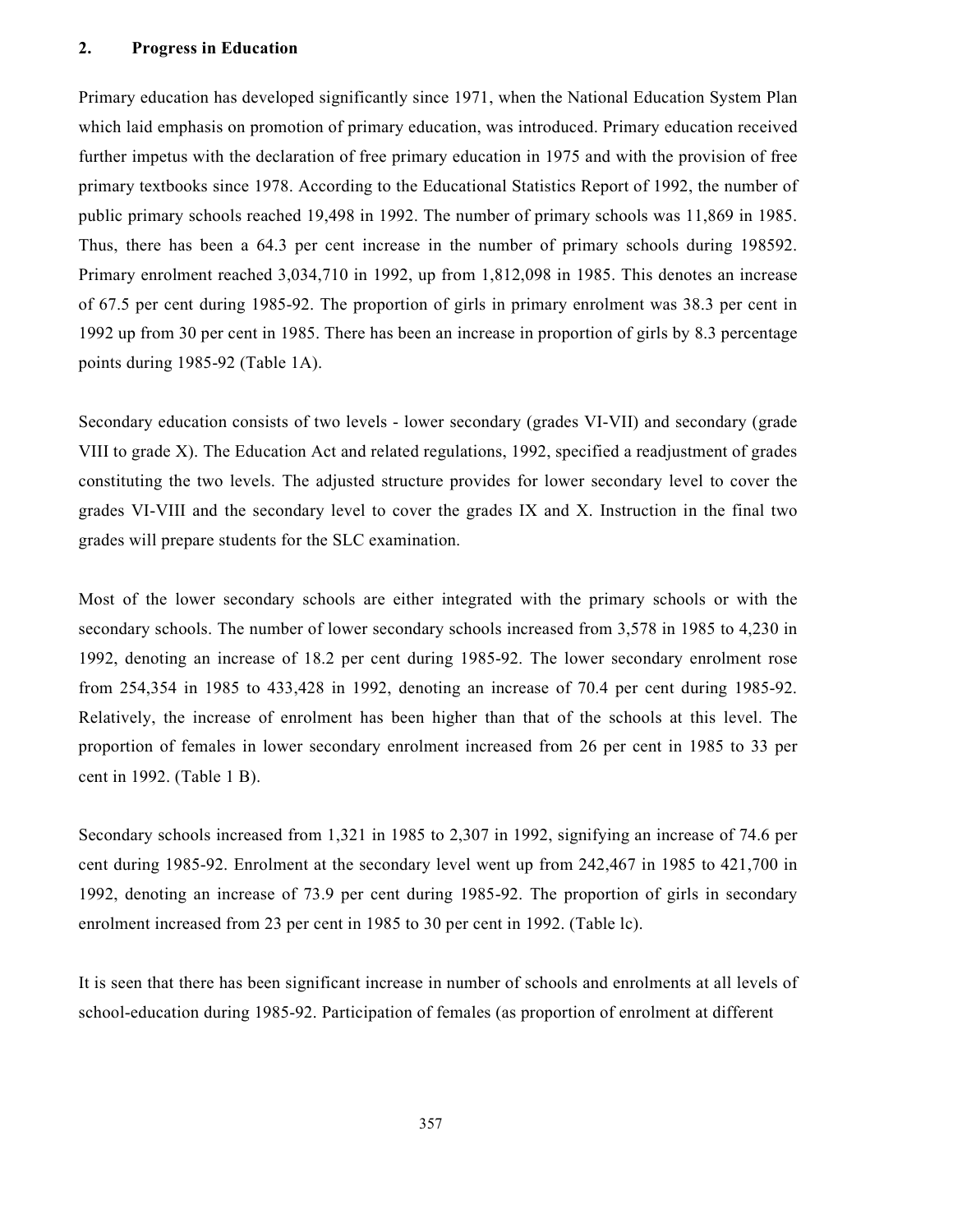levels) has increased modestly over the period. Details of year wise increase in schools and enrolments are given in Tables 1A-1C.

# Table 1: Growth in Number of Schools and Enrolment at the Primary and Secondary Levels of Education, Nepal, 1985-1992.

| Schools        | 1985  | 1986  | 1987                                  | 1988  | 1989  | 1990  | 1991  | 1992  |
|----------------|-------|-------|---------------------------------------|-------|-------|-------|-------|-------|
| Enrolment      | 11869 | 12186 | 12491                                 | 13488 | 15834 | 17842 | 18694 | 19498 |
| (in '000)      | 1812  | 1857  | 1952                                  | 2108  | 2526  | 2788  | 2884  | 3034  |
| Female $(\% )$ | 30    | 30    | 31                                    | 32    | 35    | 36    | 37    | 38    |
| Table 1B:      |       |       | Lower Secondary Schools and Enrolment |       |       |       |       |       |
|                | 1985  | 1986  | 1987                                  | 1988  | 1989  | 1990  | 1991  | 1992  |

Table 1A: Primary Schools and Enrolment

|                             | 1985      | 1986                            | 1987      | 1988      | 1989      | 1990      | 1991      | 1992      |
|-----------------------------|-----------|---------------------------------|-----------|-----------|-----------|-----------|-----------|-----------|
| Schools<br>Enrolment        | 3578      | 3724                            | 3854      | 3857      | 3941      | 3964      | 4045      | 4230      |
| (in '000)<br>Female $(\% )$ | 254<br>26 | 271<br>26                       | 289<br>26 | 305<br>27 | 325<br>29 | 344<br>30 | 378<br>31 | 433<br>33 |
| Table 1C:                   |           | Secondary Schools and Enrolment |           |           |           |           |           |           |
|                             | 1985      | 1986                            | 1987      | 1988      | 1989      | 1990      | 1991      | 1992      |
| Schools<br>Enrolment        | 1321      | 1411                            | 1501      | 1638      | 1791      | 1953      | 2079      | 2307      |
| (in '000)<br>Female $(\% )$ | 242<br>23 | 268<br>23                       | 289<br>24 | 307<br>26 | 338<br>27 | 364<br>28 | 395<br>29 | 421<br>30 |

Source: MOEC/SW, 1965-1992.

Note: Per cent females in enrolment of' different levels have been rounded.

The situation with regard to the number of teachers in school level education is presented in Table 1 D. Along with increase in number of schools and enrollments, the number of teachers has been increasing at all three levels of school education. At the primary level the number of teachers increased from 51,266 in 1985 to 77,948 in 1992, denoting an increase of 52 per cent over the 1985- 92 period. At the lower secondary level, the number of teachers went up from 11,120 in 1985 to 13,225 in 1992, implying an increase of 18.9 per cent over the 1985-92 period. Similarly at the secondary level, the number of teachers grew from 7,242 in 1985 to 12,132 in 1992, showing an increase of 67.5 per cent over the 1985-92 period.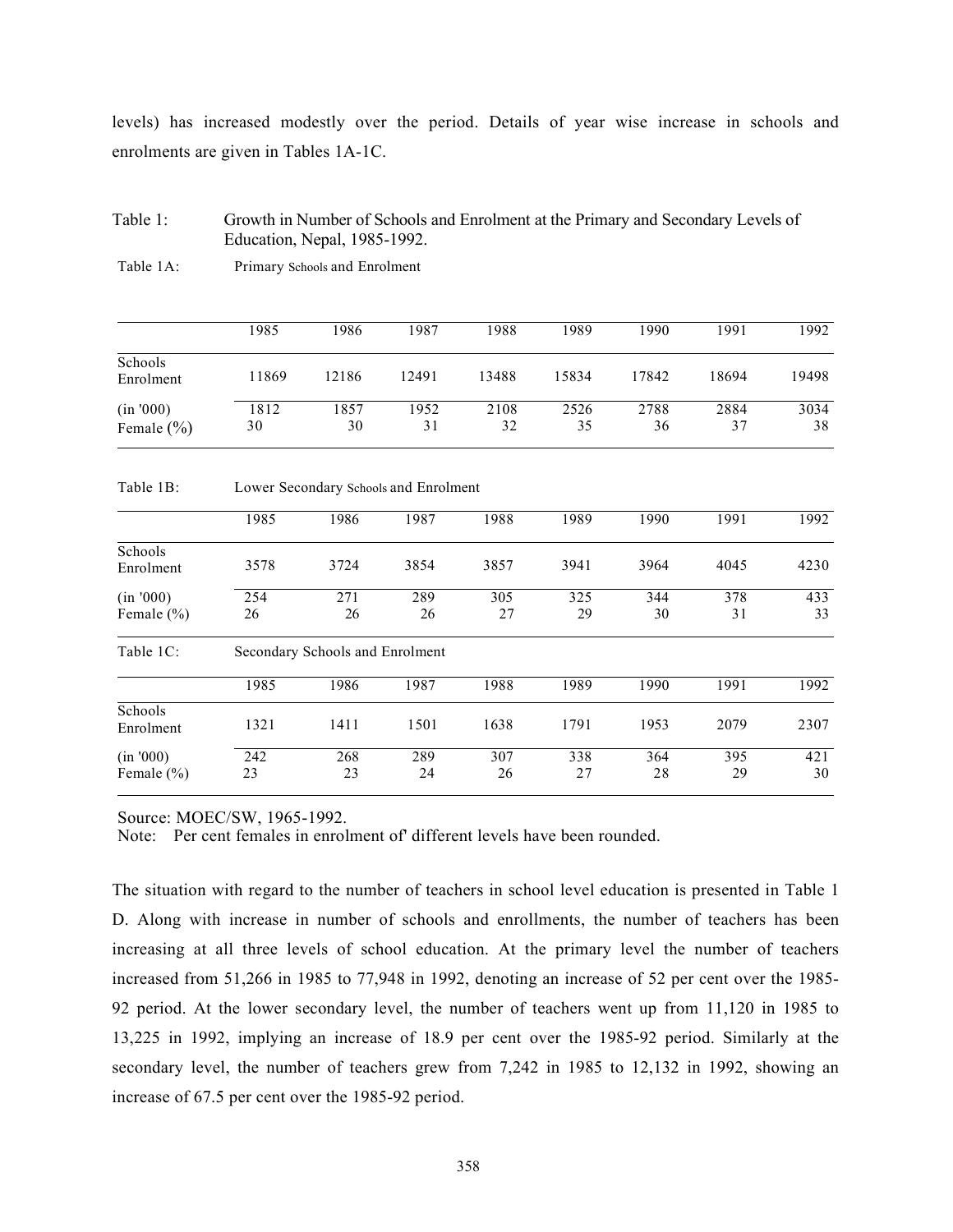The proportion of trained teachers among the total teachers is regarded as an indicator of quality of education. In Nepal, the category of trained teachers includes teachers who have got training of various duration's, varying from one month to 10 months; further university educated persons (in teacher training) are also included in this category. In 1992 the proportion of trained teachers at the primary level was 46.6 per cent; at lower secondary level it was 34 per cent, and at the secondary level, 44 per cent. Over the 1985-92 period, the proportion of trained teachers at the primary level has increased significantly; but at the lower secondary and secondary level, the proportion of trained teachers has actually gone down. The decline in the proportion of trained teachers at lower secondary and secondary levels is believed to be the consequence of entry by a number of untrained teachers into the teaching profession at these levels, resulting from a lack of training facilities for teachers of these levels.

The proportion of female teachers was 15 per cent at primary level, 13.0 per cent at lower secondary level, and 10.3 per cent at secondary level in 1992. The proportion of female teachers is growing slowly at all levels. The low proportion of female teachers in teacher stock is mainly due to low participation of females in secondary and higher education in the past. The government's declared policy of having at least one female teacher in each primary school is excepted to lead to an increase in the proportion of female teachers at the primary level in future.

|       |       |       |       |       |       |       | $1$ Cachel 5, $170J$ -72. |                                                |                               |
|-------|-------|-------|-------|-------|-------|-------|---------------------------|------------------------------------------------|-------------------------------|
| 1992  | 1991  | 1990  | 1989  | 1988  | 1987  | 1986  | 1985                      |                                                |                               |
|       |       |       |       |       |       |       |                           | Primary                                        |                               |
| 77948 | 74495 | 71213 | 63945 | 57204 | 55207 | 53405 | 51266                     | Total<br>Teachers                              | a.                            |
| 46.6  | 42.8  | 37.6  | 39.6  | 35.2  | 35.8  | 33.7  | 31.9                      | % of Trained<br><b>Teachers</b><br>% of Female | $\mathbf{b}$ .                |
| 15.0  | 13.7  | 12.9  | 12.5  | 10.8  | 10.5  | 10.3  | 9.5                       | Teachers                                       | C <sub>1</sub>                |
|       |       |       |       |       |       |       |                           | Lower Secondary                                |                               |
| 13225 | 13005 | 12399 | 12245 | 11989 | 11744 | 12529 | 11120                     | Total<br>Teachers                              | a.                            |
| 34.0  | 34.0  | 34.7  | 37.3  | 35.3  | 40.4  | 40.3  | 41.9                      | % of Trained<br><b>Teachers</b>                | $h_{\cdot}$                   |
| 13.0  | 11.4  | 11.3  | 11.3  | 8.8   | 8.9   | 9.6   | 10.4                      | Teachers                                       | $C_{\cdot}$                   |
|       |       |       |       |       |       |       |                           | Secondary                                      |                               |
| 12132 | 11627 | 10421 | 10207 | 9145  | 8918  | 9256  | 7242                      | Total<br>Teachers                              | a.                            |
| 44.0  | 44.0  | 45.8  | 49.5  | 48.0  | 50.9  | 49.5  | 53.0                      | Teachers                                       |                               |
| 10.3  | 8.1   | 8.6   | 8.6   | 7.6   | 10.3  | 8.9   | 7.9                       | Teachers                                       |                               |
|       |       |       |       |       |       |       |                           | % of Female<br>% of Trained<br>% of Female     | $h_{\cdot}$<br>$\mathbf{c}$ . |

Table 1 D: Total Number of School Teachers, Proportions of Trained Teachers and Female  $Toechar<sub>9</sub> 1085.02$ 

Source: MOEC/SW, 1992.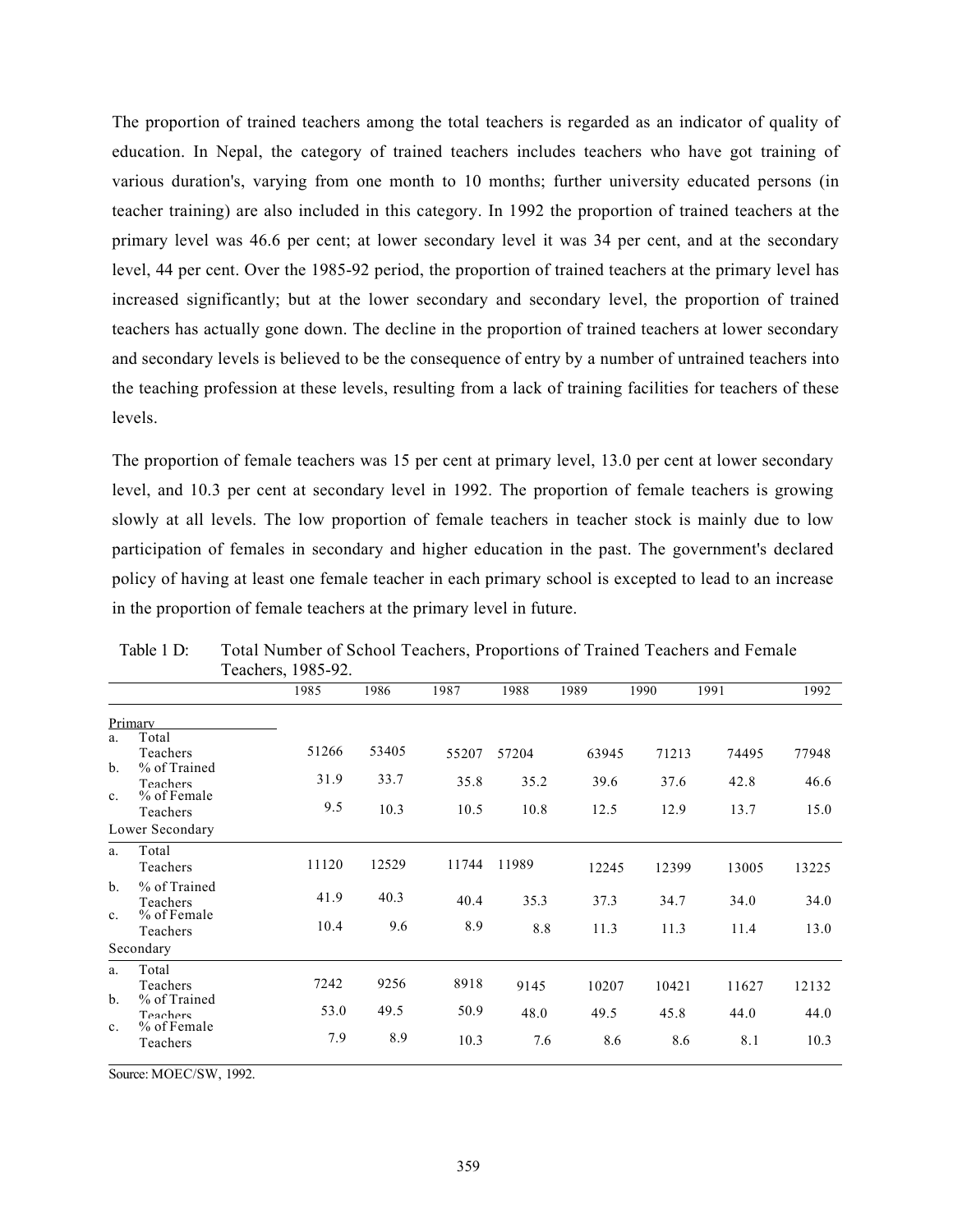## 3. Growth in School Enrolment

Impressive growth in enrolments in school education during the recent past has been observed in the preceding section. It is worthwhile to analyze the trends in enrolment growth. The growth rates of enrolment at these school levels during 1965-92 period are given in Table 2.

At the primary level, the growth rate in enrolment was particularly high during 1974-80 period. The high growth rate during 1974-80 was particularly due to implementation of free primary education and distribution of free primary text- books. The implementation of the Basic Needs Programme, which included expansion of primary education facilities, in 1987 had helped in the attainment of high growth rate during 1987-92. Nepal has been committed to the policy of making basic education available for all children, youth and adults in line with the call for action made by the World Conference on Education for All held in Jomtien in 1990 (MOEC/SW, 1992). This commitment has been backed by actions such as implementation of the Primary Education Project (1985-92) and the Basic and Primary Education Project (1992-97). Both projects aim at bringing about qualitative improvement in primary education and at supporting expansion activities.

At the Secondary level, the rate of growth of enrolment has been high during the entire period 1965- 84. The rate of growth has come down slightly after 1984. The rate of growth of enrolment at secondary level has been high partly due to growth of primary education in the earlier periods. Secondary education is now sought by increased number of students as most urban jobs require at least completion of secondary education.

| Period  | Primary Level<br>$(Grades I-V)$ | Lower Secondary<br>(Grades VI-VII) | Secondary Level<br>(Grades VIII-X) | Total<br>(All levels) |
|---------|---------------------------------|------------------------------------|------------------------------------|-----------------------|
| 1965-74 | 5.5                             | 11.8                               | 13.3                               | 6.0                   |
| 1974-80 | 16.2                            | 13.6                               | 11.3                               | 15.5                  |
| 1980-84 | 7.0                             | 12.9                               | 14.5                               | 8.3                   |
| 1984-87 | 3.9                             | 7.1                                | 11.3                               | 5.0                   |
| 1987-92 | 11.1                            | 9.9                                | 9.1                                | 10.7                  |

Table 2: Average Annual Rate of Growth of Total Enrolments at Various Levels of School Education (in Percentage)

Source: CBS, 1987, Table 6.12 MOEC/SW, 1965-1992.

Note: Arithmetic Growth Rate, averaged over the number of years.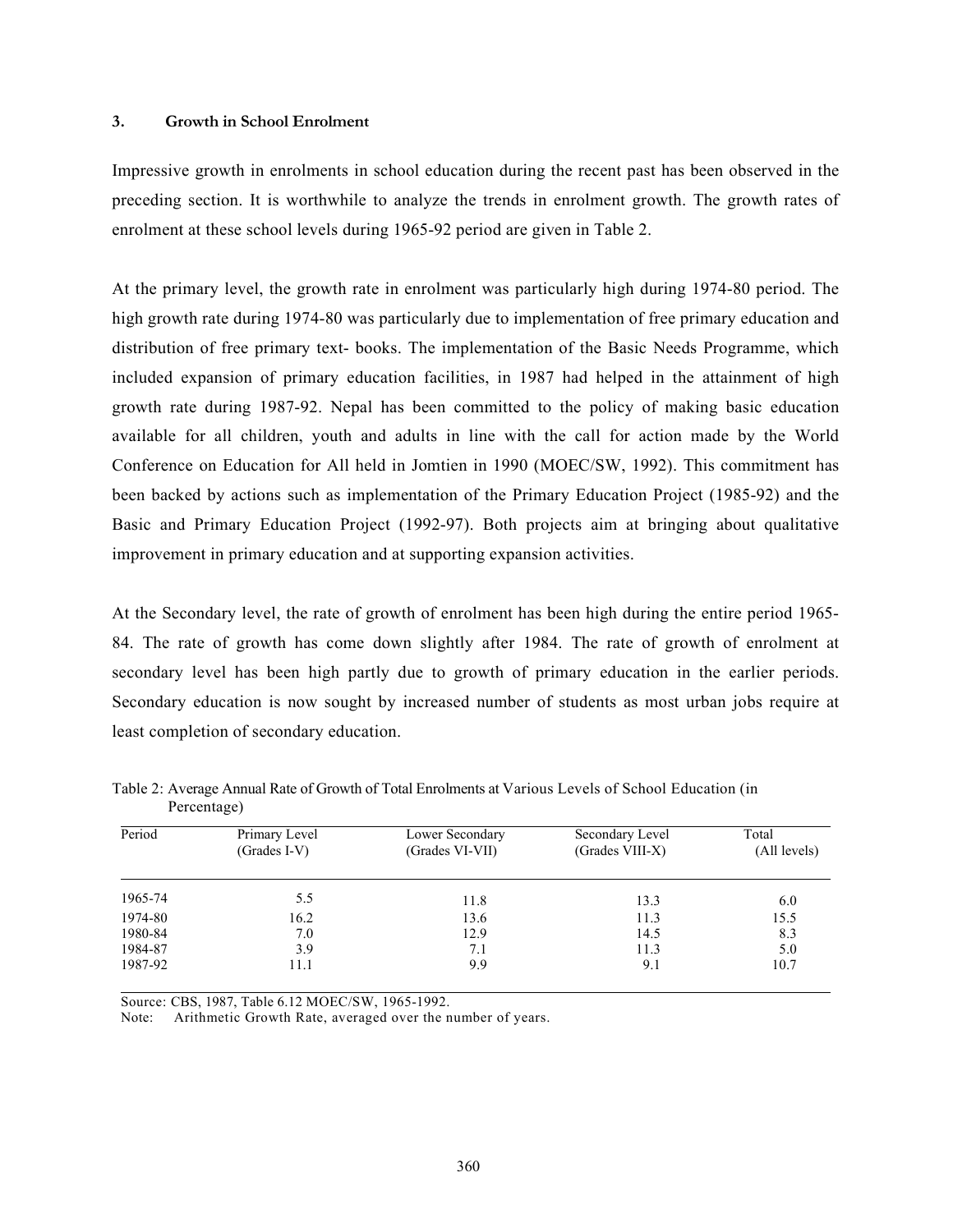#### 4. Enrolment Ratio

Increasing the access to and participation in education has been one of the goals of the educational policy in the country. Progress in the participation of school age population in school education is generally measured in terms of enrolment ratio. Enrolment ratio is the proportion of children of a particular age group enrolled in education of the corresponding level. The officially specified age grade relationships are: Primary, 6-10 years; Lower Secondary, 11-12 years and Secondary, 13-15 years. From 1993, lower secondary level has been made of three years 11-13 years and secondary of two years 14-15 years, as mentioned earlier.

The Educational Statistics Reports of the Ministry of Education, Culture and Social Welfare (MOEC/SW) are the main source of educational statistics in the country. These Annual Reports give information on gross enrolment ratios of various levels of school education. Gross enrolment ratio presents the number of students, regardless of age, enrolled at a particular level of education, per 100 persons in the appropriate age group. Net enrolment ratio restricts enrolment strictly to students of the appropriate age group. The net enrolment ratios have been reported in Educational Statistics Reports for some years only.

Impressive gains have been made in the gross enrolment ratios at all levels of education during the past two decades. More recently, the gross enrolment ratio especially at the primary education level has exceeded 100 per cent. The trend in enrolment ratios from 1987 to 1992 is presented in Table 3. It is seen that the total gross enrolment ratio at primary level has gone up from 84 per cent in 1987 to 107 per cent in 1992, the total gross enrolment ratio at lower secondary level has gone up from 37 per cent in 1987 to 44 per cent in 1992. Similarly the total gross enrolment ratio at secondary level has gone up from 26 per cent in 1987 to 34 per cent in 1992.

The gross enrolment ratio (GER) specific to females has gone up significantly at the primary level as was the case for males over the 1987-92 period. However, there is still a big difference in enrolment ratios of males and females. In 1992, the GER for males was 129 per cent and for females it was 84 per cent at the primary level.

At lower secondary and secondary levels, the enrolment ratios both for males and females have exhibited impressive growth. The female enrolment ratios however have been found to be increasing at a relatively faster pace than the male ratios. Yet at these levels also, the male specific GERs are twice as high as those for the females in 1992.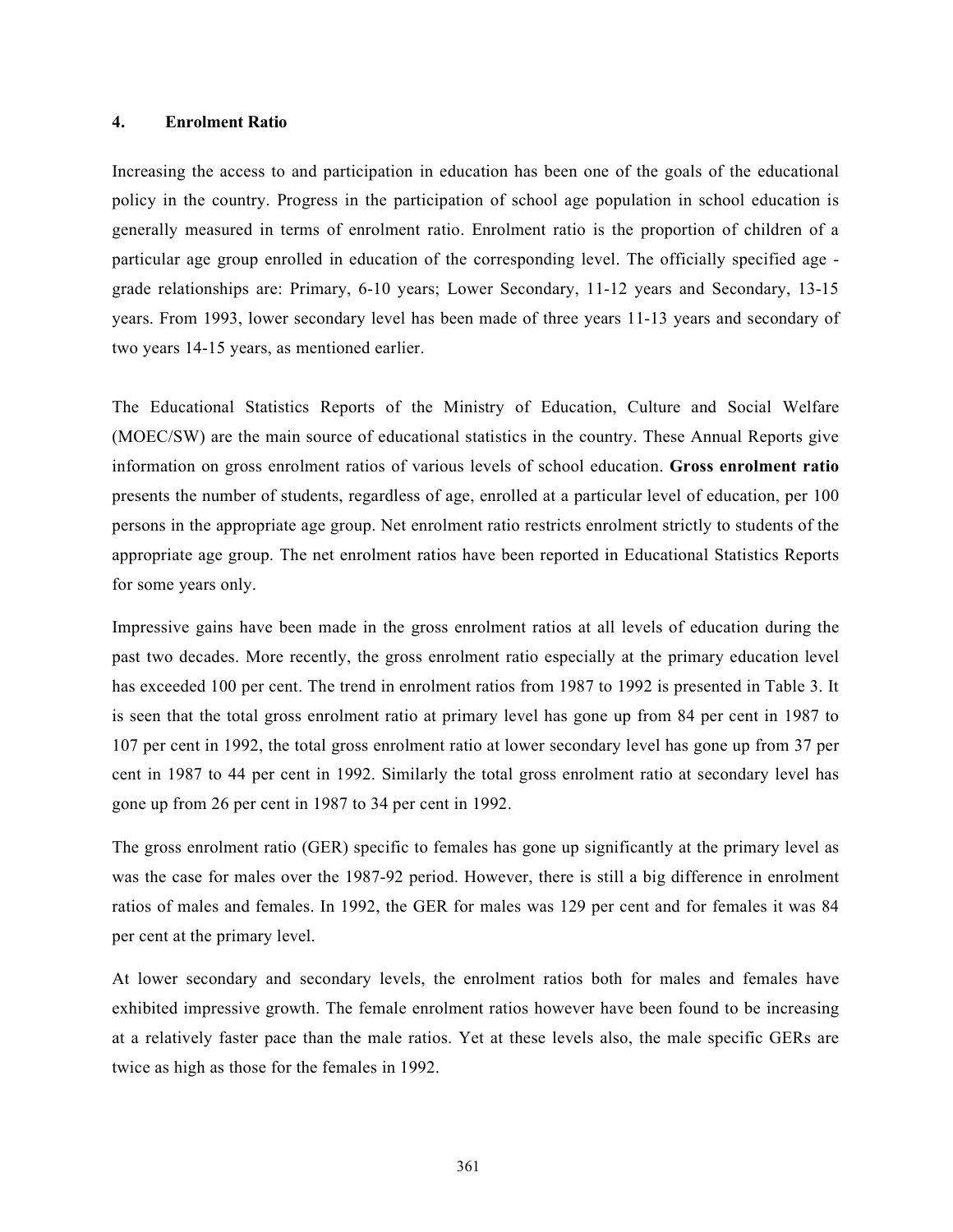The enrolment ratios at various levels of school education indicate that the participation in primary education has increased tremendously both for boys and girls. Participation of secondary school age persons (11 to 15 years) in secondary education is relatively low. This could be due to low completion rate (percentage of grade I students completing full cycle of primary education) at the primary level.

The differences between male and female gross enrolment ratios are significant at all the three levels of school education. In 1992 the ratio was 129 per cent for males and 84 per cent for females at the primary level. At the lower secondary and secondary levels, the male enrolment ratios were about twice as high as the ratios for the females. However, recent trends in enrolment ratios indicate that female enrolment ratios have been increasing at a faster pace than the male ratios for all the three levels of school education. (Table 3).

Table 3: Gross Enrolment Ratios for Different Levels of School Education, Nepal, 1987-1992

|      |      | Primary |       |      | Lower Secondary |       | Secondary   |    |       |
|------|------|---------|-------|------|-----------------|-------|-------------|----|-------|
|      | Male | Female  | Total | Male | Female          | Total | Male Female |    | Total |
| 1987 | 110  | 53      | 84    | 52   | 20              | 37    | 38          | 13 | 26    |
| 1988 | 113  | 58      | 87    | 52   | 22              | 38    | 38          | 15 | 27    |
| 1989 | 126  | 73      | 101   | 54   | 24              | 39    | 40          | 16 | 28    |
| 1990 | 131  | 81      | 107   | 54   | 26              | 41    | 41          | ۱7 | 29    |
| 1991 | 126  | 83      | 106   | 52   | 27              | 40    | 44          | 20 | 32    |
| 1992 | 129  | 84      | 107   | 57   | 31              | 44    | 47          |    | 34    |

Source: MOEC/SW, 1965-1992 MOEC/SW, 1992.

## 5. Gross Enrolment Ratio by Development Regions

The gross enrolment ratios for school level education by the development regions for 1991 are presented in Table 4.

At the primary level, the Western Region has the highest gross enrolment ratio (133.4%). The Eastern Region and the Mid-Western Regions have second and third positions, the corresponding enrolment ratios being 107.7 per cent and 99.8 per cent respectively. Enrolment ratios in the Central and Far-Western Regions also exceed 90 per cent. These ratios do indicate that considerable progress has been made towards attaining universal access to primary education in all the five development regions. However, in terms of net enrolment ratios, there is a lot of ground to be covered as will be discussed later.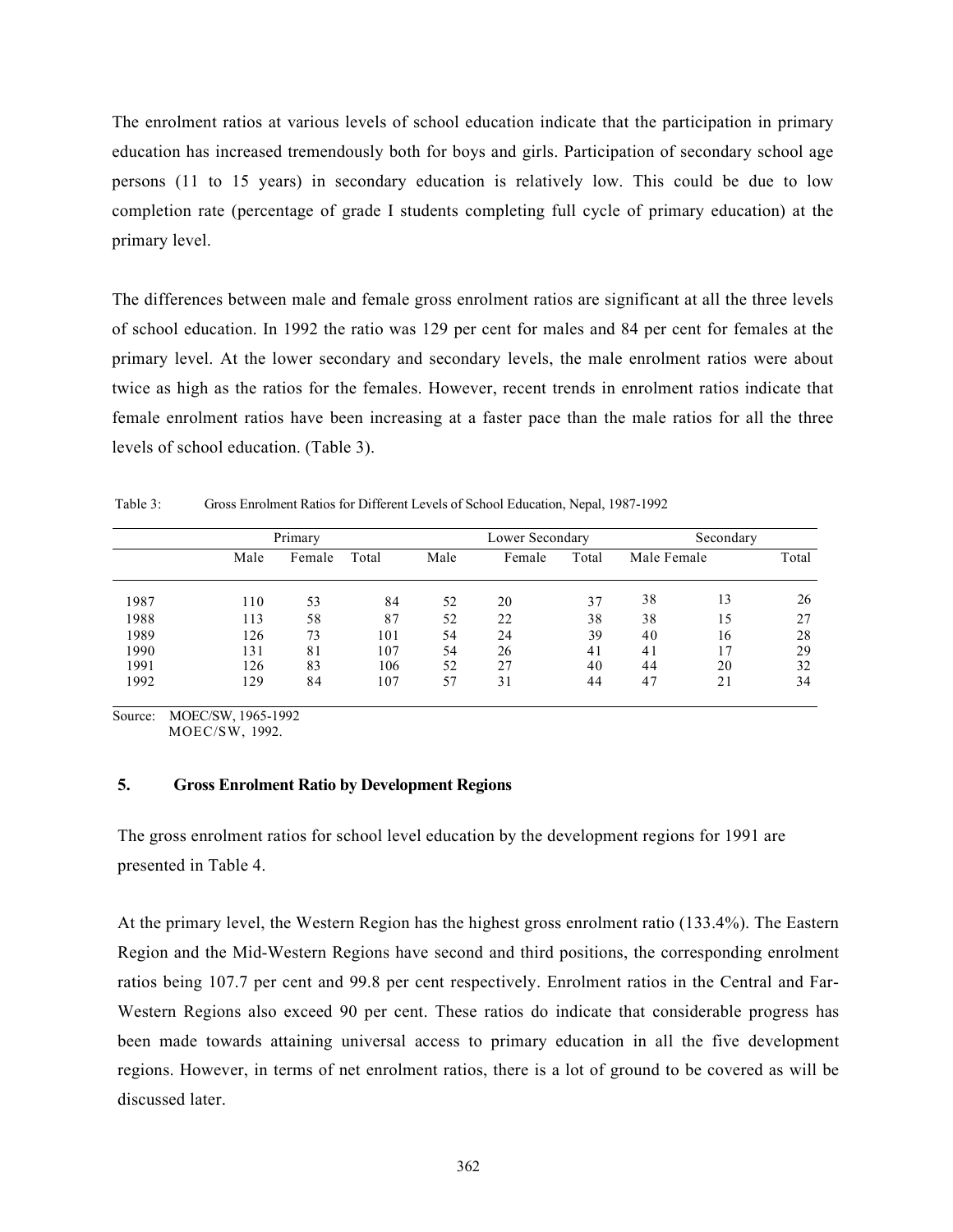The male enrolment ratios at the primary level exceed 100 per cent in all the development regions; in the Western Region it is particularly high. Except for the Western Region, the female enrolment ratio is below 100 per cent in all regions. The female enrolment ratio is particularly low in the Mid Western region and the Far-Western Region. It may be noted that while there are regional variations in the enrolment ratio at the primary level for both males and females, the variation for females is seen to be substantially greater than for males.

At the lower secondary level, the highest enrolment ratio is found in the Western Region, followed by the Eastern and Central Regions. The ratio in the Western Region is 51.9 per cent, followed by 43.4 per cent in the Eastern and 37.5 per cent in the Central Region. The ratios are low in the Mid Western and Far-Western Regions. The male enrolment ratios at the lower secondary level are higher than the female ratios in all the Regions. Once again the variation of the male ratio is much less than that of the female ratio.

At the secondary level, the Eastern region has the highest gross enrolment ratio (40.0%) followed closely by the Western Region (39.5%). The Central, The Mid-Western and the Far-Western Region have the third, fourth and fifth positions respectively. The Far-Western Region has the lowest enrolment ratio of all the five regions. As in the case of other levels, the male enrolment ratios are higher than the female enrolment ratios in all the five regions at the secondary level. Further the variation in the case of the female enrolment ratio is greater than that exhibited by the male ratio.

It is interesting to note that regional variations in the enrolment ratio at all the three levels of education for both males and females do exhibit a pattern. With the exception of the male ratio at the primary level, the highest ratio was always in the Western region followed by the Eastern, Central, Mid-Western and Far-Western region, in that order.

| Development  |       | Primary |       |      | Lower Secondary |       | Secondary |        |       |  |
|--------------|-------|---------|-------|------|-----------------|-------|-----------|--------|-------|--|
| Regions      | Male  | Female  | Total | Male | Female          | Total | Male      | Female | Total |  |
| Eastern      | 122.2 | 91.6    | 107.7 | 53.3 | 32.1            | 43.4  | 50.8      | 24.8   | 40.0  |  |
| Central      | 112.3 | 73.0    | 94.0  | 47.5 | 25.8            | 37.5  | 41.6      | 20.4   | 31.7  |  |
| Western      | 151.7 | 114.3   | 133.4 | 65.4 | 37.7            | 51.9  | 53.9      | 24.7   | 39.5  |  |
| Mid-Western  | 132.1 | 64.7    | 99.8  | 46.3 | 15.0            | 31.5  | 32.6      | 9.3    | 21.5  |  |
| Far-Western  | 127.4 | 50.4    | 90.3  | 45.1 | 9.3             | 27.9  | 29.7      | 4.8    | 17.6  |  |
| <b>NEPAL</b> | 126.4 | 82.9    | 105.7 | 52.1 | 26.9            | 40.2  | 44.3      | 19.5   | 32.4  |  |

Table 4: Gross Enrolment Ratios by Development Regions, 1991

Source: Based on MOEC/SW; Educational Statistics Report, 1991, Table 18. Manpower and Statistics Section, Planning Division, MOEC.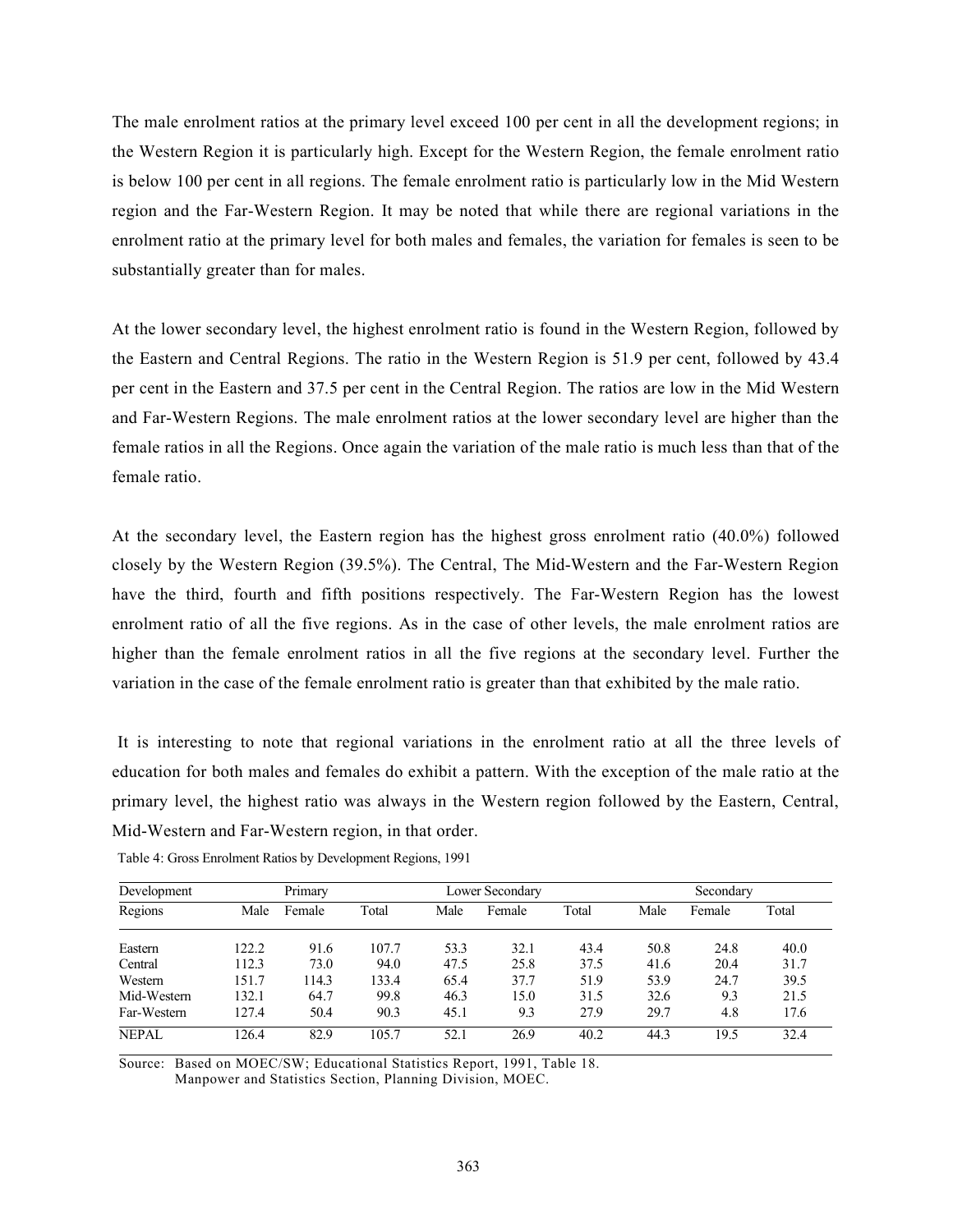#### 6. Gross Enrolment Ratio by Ecological Zones

The status of gross enrolment ratios by ecological zones in 1991 is presented in Table 5.

At the primary level, the Hills and the Mountains have higher enrolment ratios compared with that of the Terai. The Hills and the Mountain regions of the Eastern, Central and Western Development Regions have enrolment ratios exceeding 100 per cent, while the ratios for the Terai region in the three development regions are below 100 per cent. Although female enrolment ratios are in general lower than those of males, they are particularly low in Terai. Various social and economic reasons are seen to have caused lower girls' participation in the Terai. All the ecological zones in the MidWestern and Far-Western Development Regions have enrolment ratios lower than the corresponding ratios in other development regions. An exception is the Terai region in Mid Western Region, which has quite a high enrolment ratio, higher than that of Mountain region.

At lower secondary level, the three ecological zones in the Eastern Region, Hills region in the Western Region and Kathmandu Valley in the Central Region have relatively high enrolment ratios. All the ecological zones in the Mid-Western and Far-Western Region have relatively lower enrolment ratios compared to the ecological zones in other development regions. The male ratios are consistently higher than female ratios in all the ecological-development regions except the Western Mountain Region.

At the secondary level, the highest enrolment ratio is attained by Kathmandu Valley in the Central Region. Relatively higher enrolment ratios are found in the Hills region of the Western Region and in all the ecological zones of the Eastern Region. The Mountain and Terai in the Central and Eastern Regions as well as all ecological zones of the Mid-Western and Far-Western Regions have lower enrolment ratios. The female enrolment at the secondary level is markedly lower than that of males, particularly in the Terai everywhere.

Thus the male and female enrolment ratios at various levels of education are seen to vary not only among the development regions but also among ecological zones within the development regions.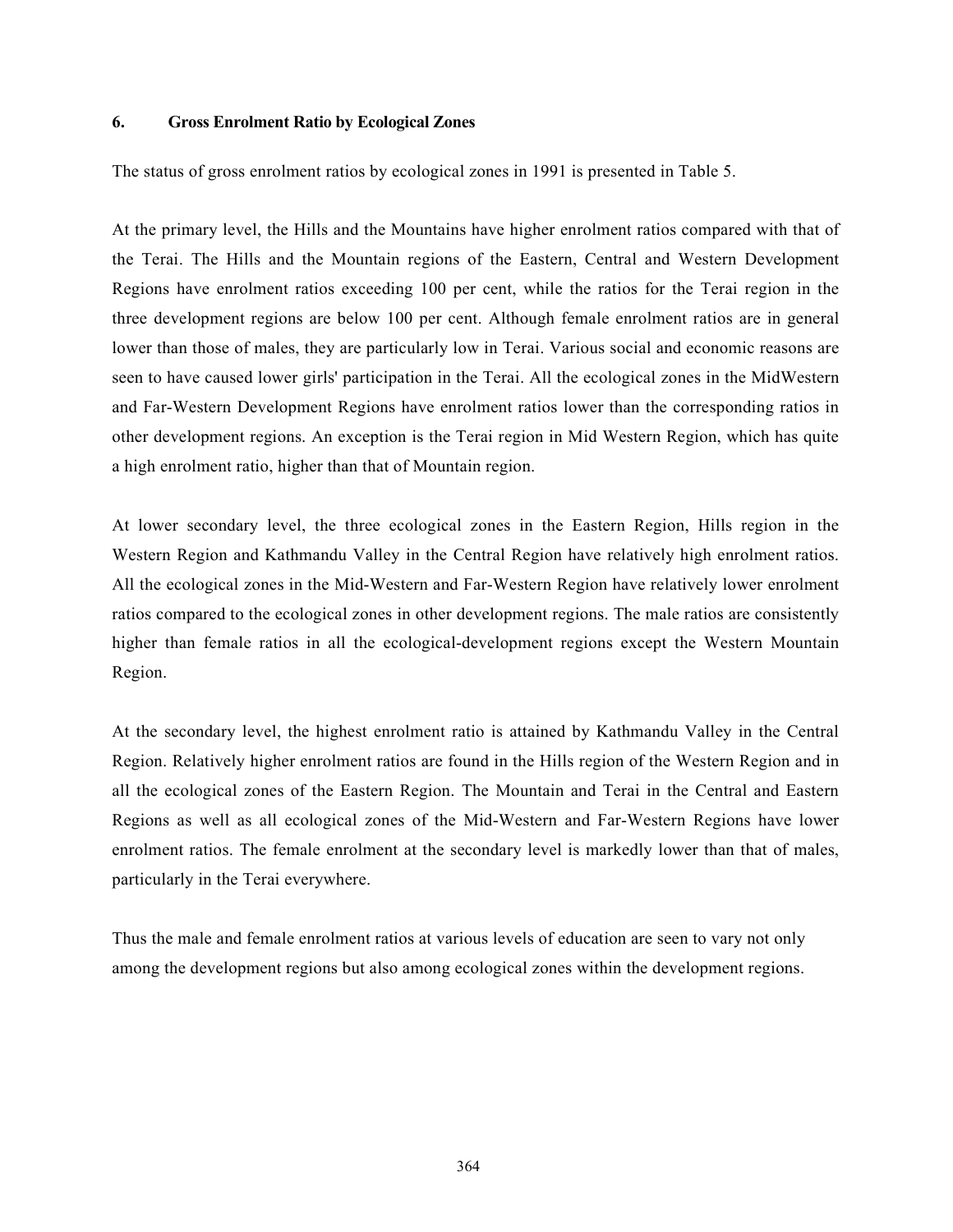| Total | Male                                                                               | Female         |               |                            |                                  |                                                                         |
|-------|------------------------------------------------------------------------------------|----------------|---------------|----------------------------|----------------------------------|-------------------------------------------------------------------------|
|       |                                                                                    |                | Total         | Male                       | Female                           | Total                                                                   |
|       |                                                                                    |                |               |                            |                                  |                                                                         |
|       | 60                                                                                 | 33             | 46            | 49                         | 21                               | 35                                                                      |
|       | 56                                                                                 | 29             | 43            | 51                         | 20                               | 36                                                                      |
|       | 53                                                                                 | 34             | 43            | 53                         | 28                               | 41                                                                      |
|       |                                                                                    |                |               |                            |                                  |                                                                         |
|       | 39                                                                                 | 13             | 26            | 26                         | 7                                | 17                                                                      |
|       | 40                                                                                 |                |               |                            |                                  |                                                                         |
| 74    | 44                                                                                 | 17             | 30            | 35                         | 13                               | $rac{22}{25}$                                                           |
|       |                                                                                    |                |               |                            |                                  |                                                                         |
|       |                                                                                    |                |               |                            |                                  | 72                                                                      |
|       |                                                                                    |                |               |                            |                                  |                                                                         |
|       | 31                                                                                 | 36             | 33            | 24                         | 16                               | 20                                                                      |
|       |                                                                                    | 45             |               | 69                         | 30                               | 50                                                                      |
|       | 44                                                                                 | 22             | 34            | 28                         | 13                               | 21                                                                      |
|       |                                                                                    |                |               |                            |                                  |                                                                         |
| 83    | 37                                                                                 | $\overline{4}$ | 22            |                            |                                  | 14                                                                      |
|       | 46                                                                                 | 12             |               |                            |                                  | $20\,$                                                                  |
|       | 50                                                                                 | 23             | 37            | 36                         | 14                               | 26                                                                      |
|       |                                                                                    |                |               |                            |                                  |                                                                         |
|       |                                                                                    |                | 30            |                            |                                  | 14                                                                      |
|       | 43                                                                                 | 4              |               |                            |                                  | 16                                                                      |
| 83    | 44                                                                                 | 16             | 31            | 28                         |                                  | 19                                                                      |
|       | 136<br>130<br>92<br>116<br>110<br>118<br>145<br>158<br>87<br>110<br>91<br>97<br>94 | 80<br>78<br>52 | 18<br>67<br>6 | 30<br>74<br>62<br>29<br>24 | 32<br>81<br>24<br>32<br>34<br>29 | 12<br>61<br>$\frac{2}{8}$<br>$\begin{array}{c} 2 \\ 2 \\ 8 \end{array}$ |

Table 5: Gross Enrolment Ratios by Ecological Zones, 1991

Source: Based on MOEC, Educational Statistics Report, 1991, Table 18.

Note: The figures have been rounded.

## 7. Net Enrolment Ratio

A start was made with fixing primary enrolment targets in terms of Net Enrolment Ratio (NER) in the Eighth Plan (1992-97) document<sup>3</sup>. Educational progress in Nepal has generally been reported in terms of achievement of higher levels of gross enrolment ratios. The gross enrolment ratios represent participation of children of varying ages in a particular level of education. For various reasons, it is not possible to have children of particular age to be admitted in a grade corresponding to the age of the child. Children of 6 years of age are expected to enter grade I and of 7 years to enter grade 11 and so on. In actual practice, there are considerable differences between the expected admission age of students and the actual age of students admitted in different grades. Students outside of the officially prescribed ages for particular grade level are either 'under aged' (below the officially prescribed age levels), or 'over aged' (above the officially prescribed age levels).

<sup>&</sup>lt;sup>3</sup> The Plan document states that the net enrolment ratio will be raised to 90 per cent over the plan period. NPC, 1992, The Eighth Plan, (English Translation), p.475.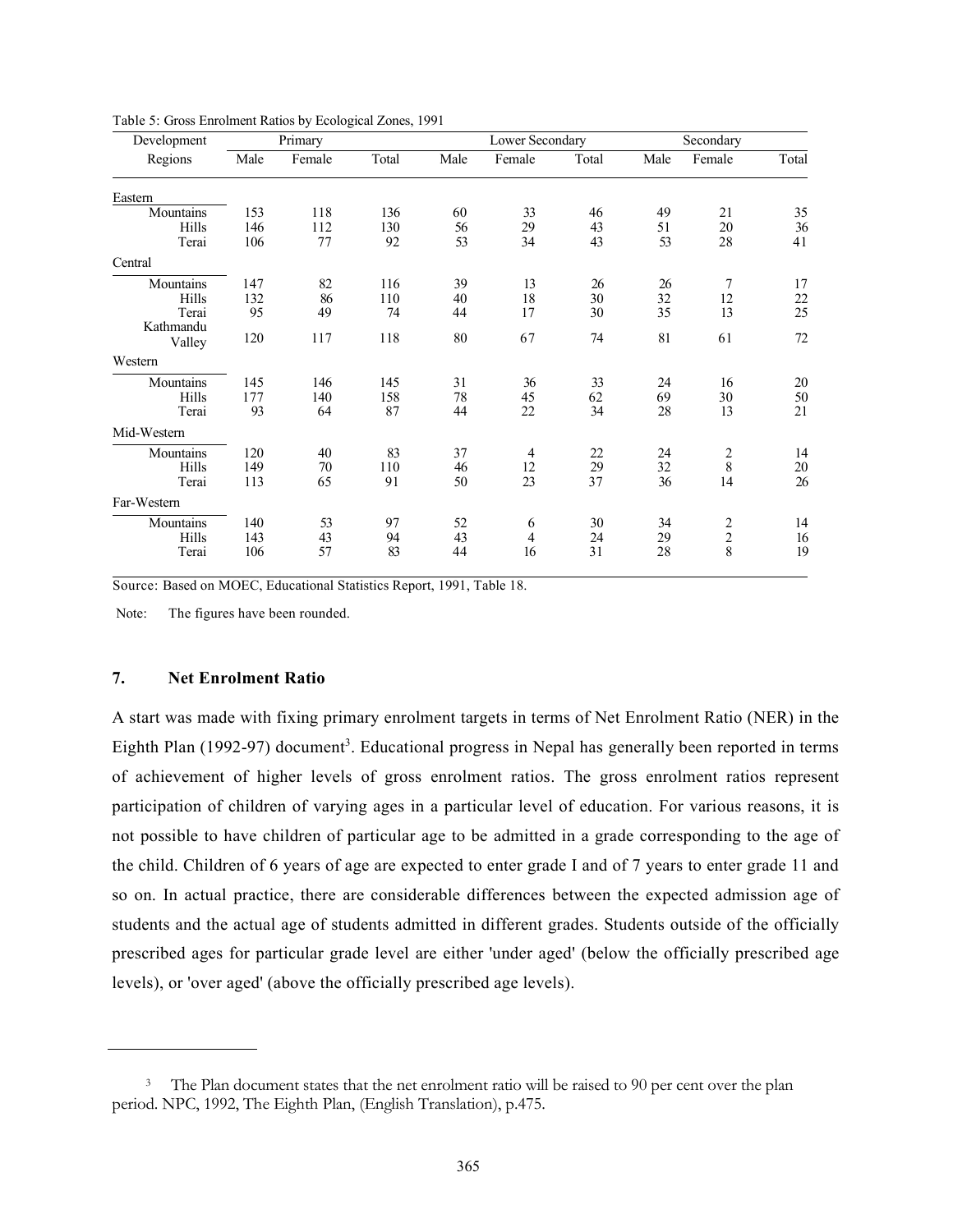The gross enrolment ratios do not provide an exact indication of participation of children of specific age groups in schooling of different levels. In order to arrive at the exact proportion of specific eligible (officially prescribed) age group population in different levels of education, it is necessary to calculate the net enrolment ratio. The Net Enrolment Ratio is derived by dividing the number of enrolments of students at officially prescribed ages for a particular level of education, by the population at those ages.

The age data of the students in different grades and levels of education are quite deficient, as schools do not keep proper records of ages of the enrolled students. However, a start has been made recently in this direction by requiring the schools to fill up age levels of students in the annual statistics forms.

In order to derive net enrolment ratio from the gross enrolment ratios, the gross ratios are deflated by the proportion of 'overaged' and 'underaged' students. The Educational Statistics Report of 1988 has presented estimates of these proportions<sup>4</sup>. For some years, the Educational Statistics Report, such as the Report for 1988 have presented the net ratios. The following are the estimates of net enrolment ratios for the year 1988.

It is seen that there is a wide divergence between the gross and net ratios. For the year, 1988, the gross ratio at primary level is deflated by 25 per cent, the gross ratio at lower secondary level by 57 per cent, and the gross ratio at secondary level by 40 per cent to get the net ratios for the respective levels.

In 1988, the net ratios were 65.2 per cent at the primary level, 16.2 per cent at the lower secondary level, and 16 per cent at the secondary level. These figures indicate that a lot of effort in educational development needs to be made in increasing student participation especially at the lower secondary and secondary levels.

<sup>4</sup> Data on 'overaged' and 'underaged' children in the primary school grades are sketchy. Available data show wide variation in proportion of the 'overaged' and 'underaged' in different years. Annual variations make it difficult to work out consistent net enrolment ratios over the years.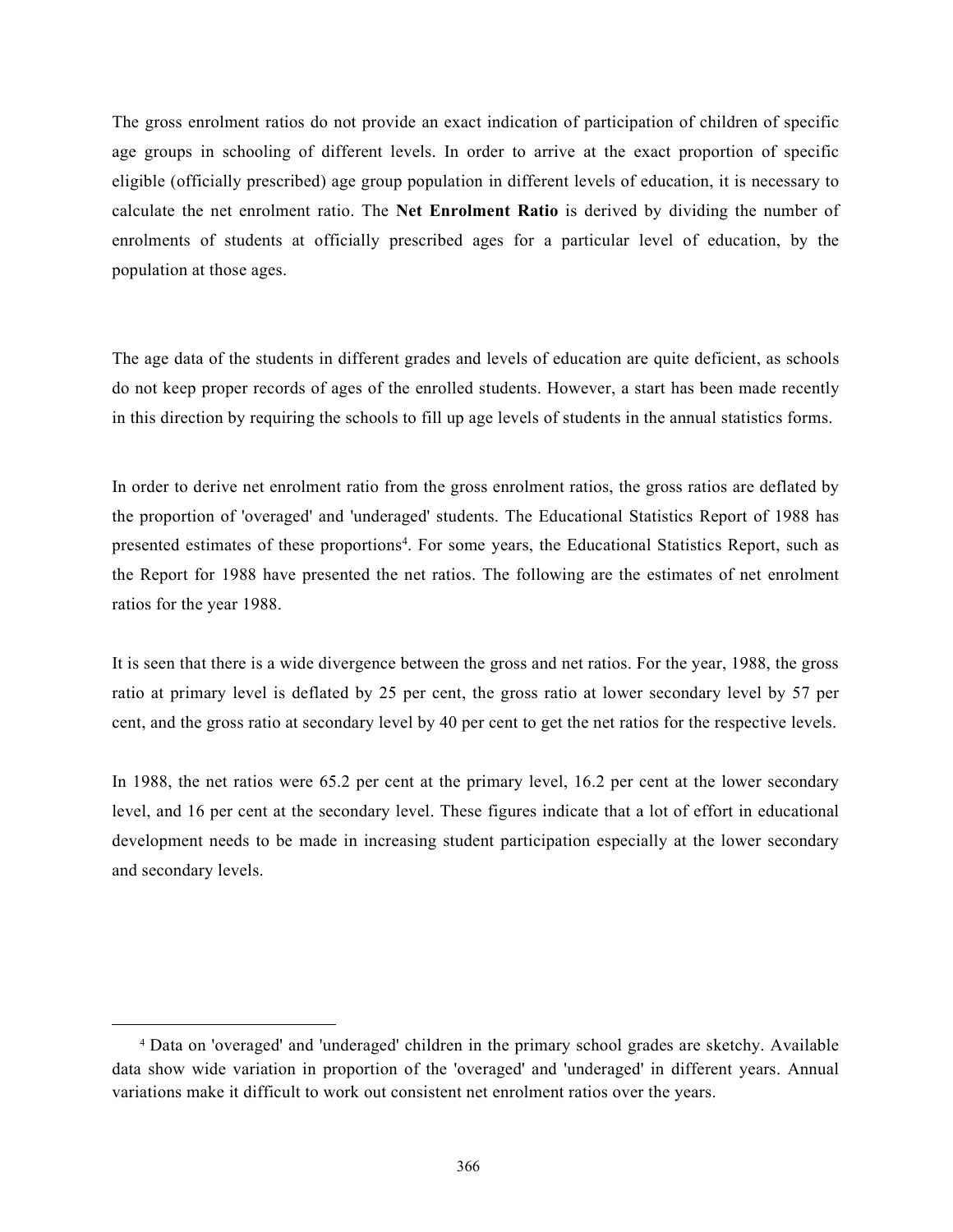| Enrolment Ratio | Primary | Lower Secondary | Secondary |
|-----------------|---------|-----------------|-----------|
| Net Ratio       | 65.2    | 16.2            | 16.0      |
| Gross Ratio     | 87.0    | 37.7            | 26.7      |

## Gross and Net Enrolment Ratios at Various Levels of School Education, 1988

Source: MOEC, Educational Statistic Report, 1988.

# Per cent 'Overaged' and 'Unde raged' among the School Enrolment, 1988<sup>5</sup>

| Level           | Underaged | Overaged | Exact age |
|-----------------|-----------|----------|-----------|
| Primary         |           | 20       |           |
| Lower Secondary |           | 54       | 43        |
| Secondary       |           | 38       | 60        |

Source: MOEC, Educational Statistic Report, 1988.

# 8. Retention Status

Enrolment in the school education has increased significantly during the past three decades. Attention is now being drawn to (i) completion of particular levels of education by the enrolled students (ii) achievement of expected learning by the students (iii) promotion of quality of education provided in the schools. Completion of particular level of education requires the enrolled students to remain and actively engage in their studies throughout the full cycle of that level of education. The achievement of expected learning and quality of education are affected mainly by the teaching, and learning facilities in the schools. Unfortunately, the teaching and learning facilities are observed to be quite deficient in the schools.

The school education system as well as higher education system face the problem of high dropout and repetition. As a result of high dropout and repetition, the students take longer than required

<sup>&</sup>lt;sup>5</sup> A Sample Study conducted by the Basic and Primary Education Project (BPEP) in 14 BPEP districts concludes that at the primary level, 11 per cent of the enrolled children are underaged, 42 per cent of exact age, and 47 per cent are overaged (BPEP, A Sample Study on Base Line Survey, Repetition, Promotion, and Dropout, Research, Monitoring and Evaluation Unit, 1993).

Estimates as these show that quite a large proportion of children enrolled in primary schools belong to the 'underaged' and 'overaged' groups. Under such conditions the net ratios would be much lower. Further as long age reporting by schools is not system matized, there will be much uncertainty about level of net enrolment ratio.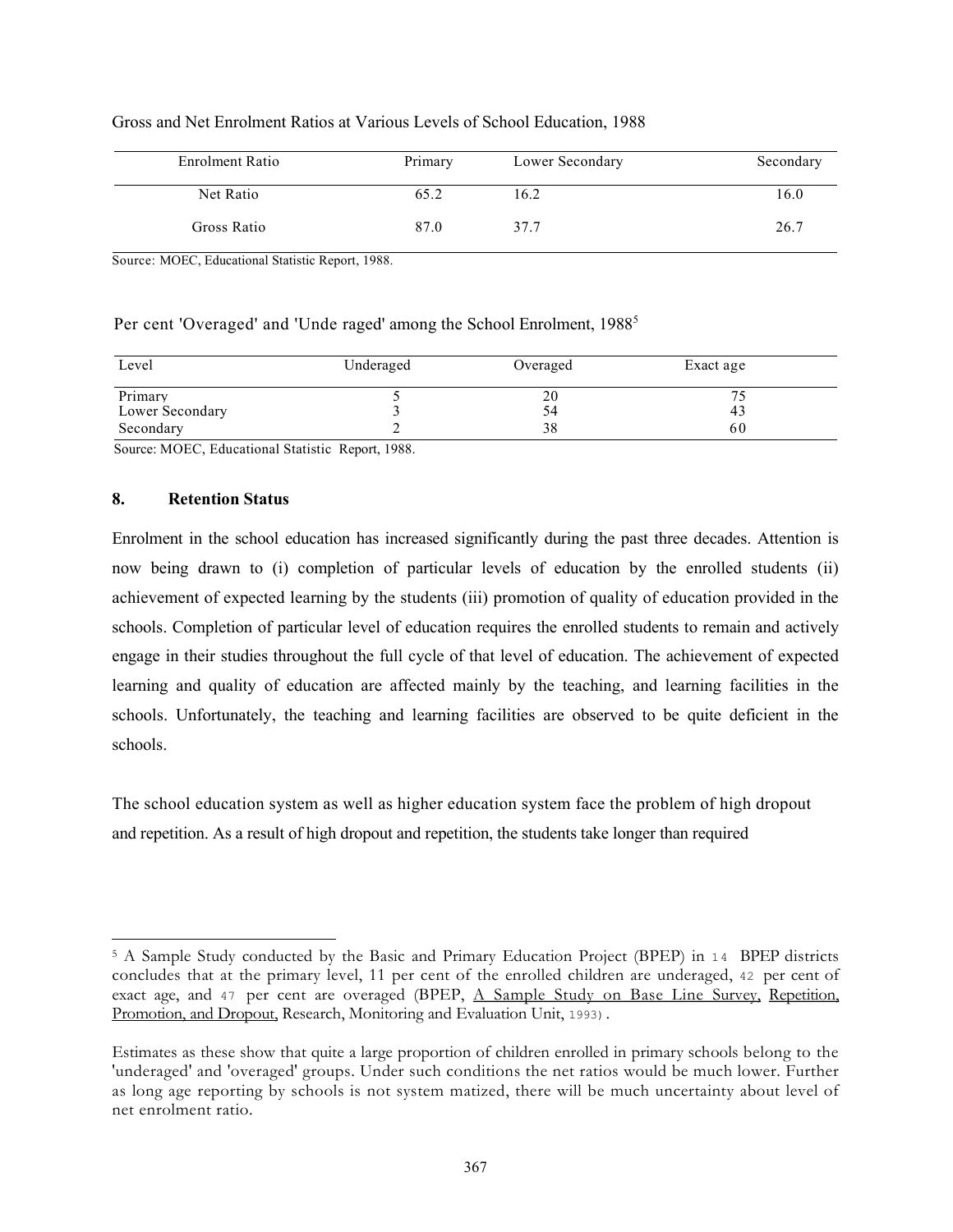number of years of study for completing particular level of education. It is essential that the enrolled students are retained in the school system in order to allow them to complete the particular level of education. The retention situation can be studied by presenting Cohort Survival Rate. The rate refers to the proportion of students who progress through the grades of a particular cycle of education. The rate is concerned with the number of students in successive grades relative to the number when they first entered the school system.

The Cohort Survival Rates at primary education and secondary education levels in the years 1987-91 are presented here based on the grade wise enrolments at these levels during 1987-91. (Tables 6,7).

| Year grade |         | H      | Ш      | IV     | V      | $(I \text{ to } V)$ |
|------------|---------|--------|--------|--------|--------|---------------------|
| 1987       | 778061  | 376581 | 298994 | 268809 | 230059 | 1952504             |
| 1988       | 906190  | 378405 | 311656 | 276950 | 235538 | 2108739             |
| 1989       | 1171661 | 449721 | 338326 | 305230 | 261209 | 2526147             |
| 1990       | 1256902 | 531287 | 390818 | 329951 | 279686 | 2788644             |
| 1991       | 1239578 | 559707 | 437637 | 360331 | 287022 | 2884275             |
| 1992       | 1266187 | 568833 | 469791 | 410151 | 319748 | 3034710             |

Table 6: Gradewise Primary Enrolment, 1987-91

Source: MOEC/SW, 1965-1992.

Table 7: Gradewise Secondary (Lower Secondary and Secondary)

|            | Enrolment, 1987-91 |        |        |        |        |                      |
|------------|--------------------|--------|--------|--------|--------|----------------------|
| Year\grade | VI                 | VII    | VIII   | IX     | X      | $(VI \text{ to } X)$ |
| 1987       | 154095             | 135499 | 107663 | 95092  | 87168  | 579517               |
| 1988       | 163036             | 142373 | 113760 | 100052 | 93722  | 612943               |
| 1989       | 174339             | 150898 | 125793 | 110018 | 102968 | 664016               |
| 1990       | 183593             | 160545 | 133188 | 119365 | 111972 | 708663               |
| 1991       | 208749             | 169729 | 152344 | 131048 | 111938 | 773808               |
| 1992       | 246468             | 186960 | 158881 | 141689 | 121139 | 855137               |

Source: MOEC/SW, 1965-1992.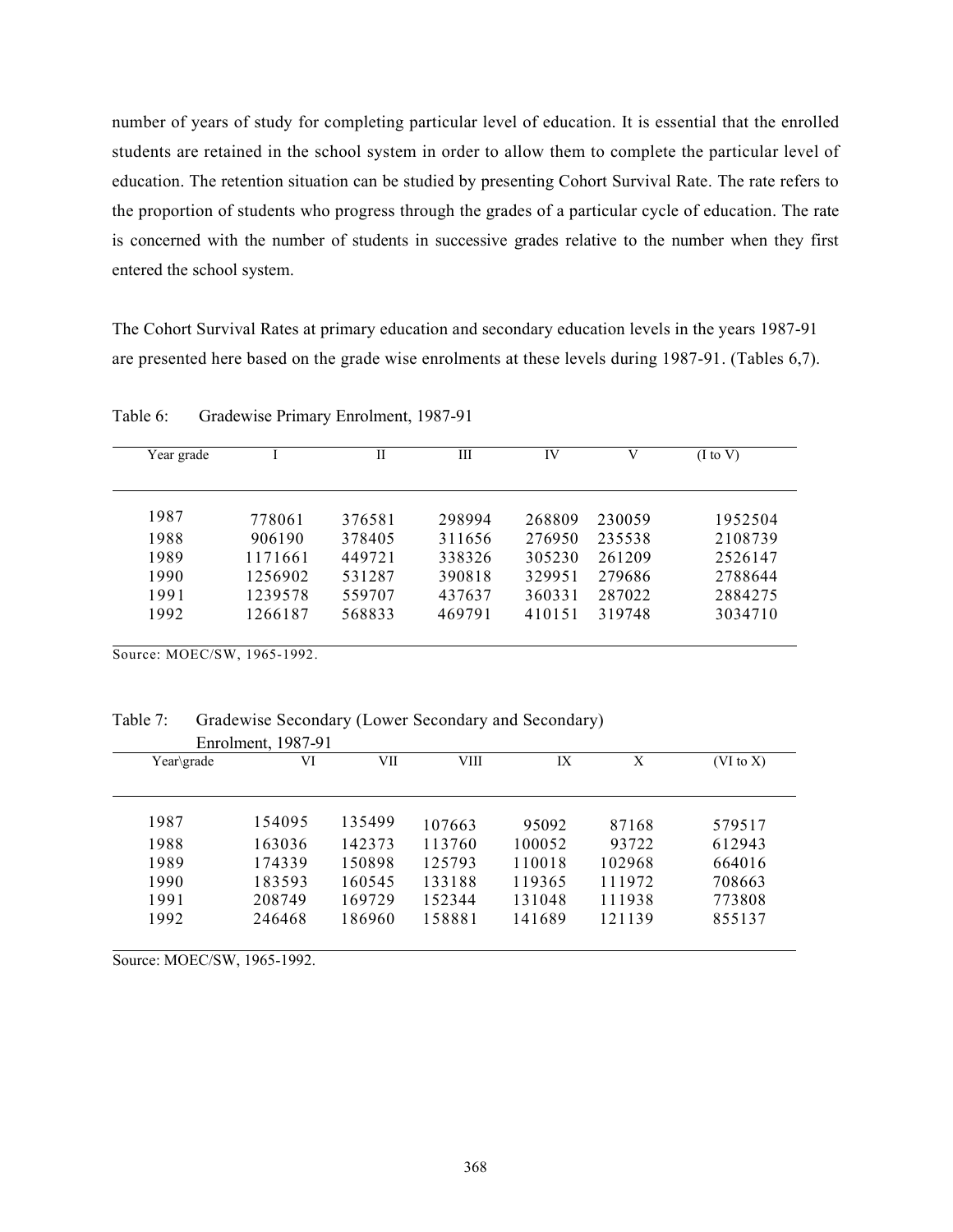| Year\grade |     | Н    | Ш    | IV   | V    |
|------------|-----|------|------|------|------|
| 1987       | 100 |      |      |      |      |
| 1988       | 100 | 48.6 |      |      |      |
| 1989       | 100 | 49.6 | 43.5 |      |      |
| 1990       | 100 | 45.3 | 43.1 | 42.4 |      |
| 1991       | 100 | 44.5 | 37.3 | 39.8 | 36.8 |
| 1992       | 100 | 45.9 | 37.4 | 35.0 | 35.3 |

Table 8: Cohort Survival Rate, Primary Level, 1987-91<sup>6</sup>

Source: Based on Table 6.

Table 9: Cohort Survival Rate, Secondary Level, 1987-91

| Year grade | VI  | VII  | VIII | IX   | X    |
|------------|-----|------|------|------|------|
| 1987       | 100 |      |      |      |      |
| 1988       | 100 | 92.4 |      |      |      |
| 1989       | 100 | 92.5 | 81.6 |      |      |
| 1990       | 100 | 92.1 | 81.7 | 77.4 |      |
| 1991       | 100 | 92.4 | 87.4 | 80.4 | 72.6 |
| 1992       | 100 | 89.6 | 86.5 | 81.3 | 74.3 |

Source: Based on Table 7.

Cohort Survival Rates based on grade wise enrolment over the period 1987-92, are presented in Tables 8 and 9. It will be seen that at the primary level, there is a sharp fall in the number of students in transition from grade I to II and that out of 100 students enrolled in grade I in 1987, about 36.8 per cent have reached grade V. In other words, about two thirds of the students have dropped out before they could reach grade V. For the Cohort of 1988, the Cohort Survival Rate is about 35.3 per cent. Most of the dropping out has occurred in grade I; between grade I and ll about 52 per cent of the students (of the 1987 cohort) have dropped out or repeated grade  $I^7$ .

6

Rate at grade  $(g+n)$  =  $\qquad \qquad \longrightarrow \qquad \qquad \longrightarrow \qquad \qquad x \quad 100$ 

Cohort Survival Enrolment in grade (g+n) in calendar year (y+n)

in year (y+n) Enrolment in grade I in calendar year (y)

<sup>7</sup> The dropout and repetition rates are high particularly at grade I. Various school related, family related causes account for the persistently high dropout and repetition rates. Studies based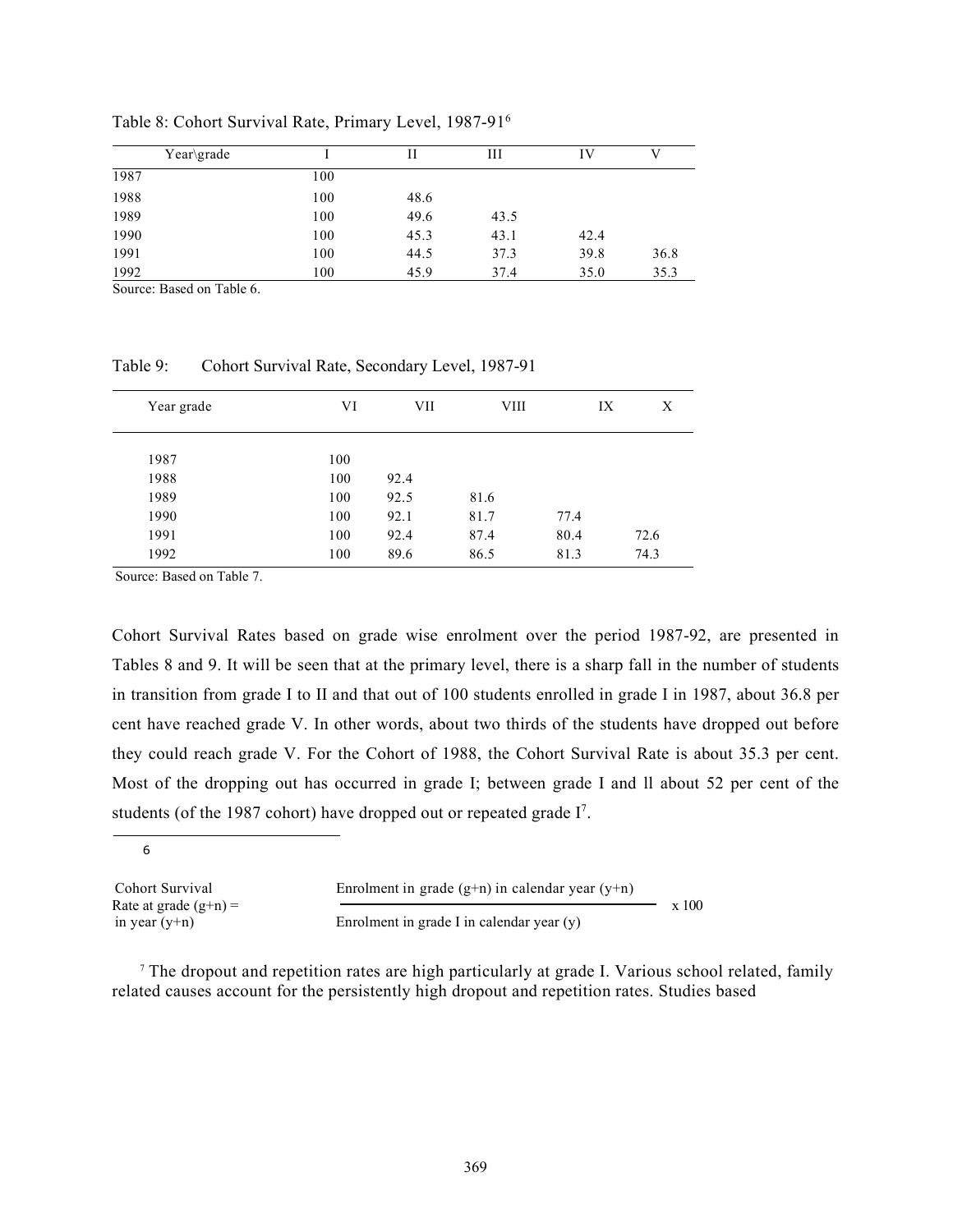At the secondary level the Cohort Survival Rate from grade VI to VII is seen to be about 92 per cent, indicating that a major proportion of grade VI students go on to grade VII. However, there is a small but steady decline in the survival rate over the secondary grades. For the 1987 cohort, out of 100 students enrolled in grade VI, 72.6 per cent reach grade X. Similarly for the 1988 Cohort, the Survival Rate (reaching grade X) is 74.3 per cent. This implies that more than a quarter of students starting their secondary education drop out before reaching grade X.

The movement of students as they progress through the education system can also be studied with grade progression/survival rates. The rates for primary and secondary levels in recent years (1987- 92) are presented in Tables 10 and 11. The survival rates refer to number of students in successive grades in relation to the number of students in the immediate preceding grade.

It is seen that at the primary level, there is a significant improvement in student survival after grade II. Highest survival rate is seen at grade IV (97.5 per cent in case of students first enrolled in 1987). The problem of student drop out and repetition is, thus, mainly at grade I. Once students reach grade III, a large majority of students are seen to be going right up to grade V.

| Year\grade | L-II | н-ш  | <b>III-IV</b> | <b>IV-V</b> |
|------------|------|------|---------------|-------------|
| 1987-1988  | 48.6 |      |               |             |
| 1988-1989  | 49.6 | 89.4 |               |             |
| 1989-1990  | 45.3 | 86.9 | 97.5          |             |
| 1990-1991  | 44.5 | 82.4 | 92.2          | 86.9        |
| 1991-1992  | 45.9 | 83.9 | 93.7          | 88.7        |

Table 10: Grade Progression/Survival Rate, Primary Level, 1987-91<sup>8</sup>

Source: Based on Table 6.

on national data indicate the following flow rates.

- a. Promotion rate: 41 per cent at grade I and average of 72 per cent for grades II to V.
- b. Repetition rate: 42 per cent at grade I and average of 15 per cent for grades II to V.
- c. Dropout rate: 17 per cent at grade I, and average of 13 per cent for grades II to V. (CERID, 1987)

8

Progression/Survival  $=$ 

Rate of Grade  $\frac{1}{2}$  Enrolment in grade g+l in year (y+1)  $\frac{1}{2}$  x 100 Enrolment in grade g in year  $(y)$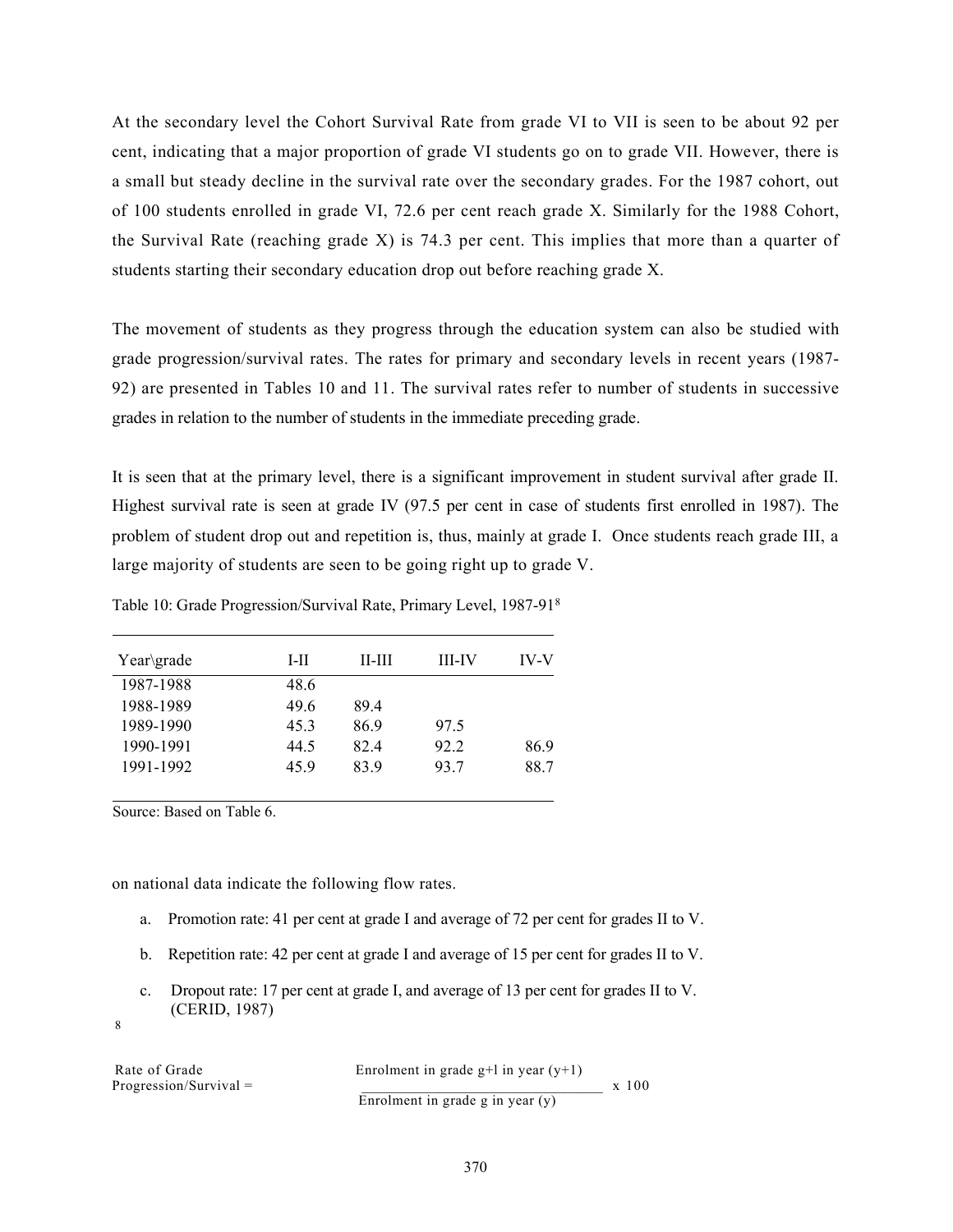| Year\grade | VI-VII | VII-VIII | VIII-IX | IX-X |
|------------|--------|----------|---------|------|
| 1987-1988  | 92.4   |          |         |      |
| 1988-1989  | 92.5   | 88.3     |         |      |
| 1989-1990  | 92.1   | 88.3     | 94.9    |      |
| 1990-1991  | 92.4   | 94.9     | 98.4    | 93.8 |
| 1991-1992  | 89.6   | 93.5     | 93.0    | 92.4 |

Table: Grade Progression/Survival Rate, Secondary Level, 1987-91

Source: Based on Table 7.

At the secondary level, the survival rates are high at the upper secondary grades. Highest survival rates are observed to be at grade IX, (94.9 per cent in case of students enrolled in grade VI in 1987).

There is a long standing problem of high dropout and repetition rate at the primary education level. The grade progression rates indicate that about 50 per cent of students enrolled in grade I either dropout or repeat classes. Dropout and repetition tendencies are less pronounced in the later grades of the primary cycle. The dropout and repetition tendency has remained chronic for the past several years. Prominent causes of dropout/repetition are poverty of the families, parents' lack of educational background, compulsion on children to assist families in domestic as well as earning activities, taking care of younger children as well as deficiencies in teaching and schools. Repetition at grade I is also due to enrolment of underaged children (below 6 years of age) in grade I in large numbers. Various measures such as restricting admission of underaged children in grade I have recently been announced. More effective measures will be those relating to improvement of quality of instruction in the schools.

# 9. Enrolments at Higher-Education Levels

Higher education is provided in the country mainly by Tribhuvan University and the private campuses (institutions) affiliated to it. The Mahendra Sanskrit University accounts for a small proportion of total higher education students. The Kathmandu University runs a certificate level science campus and conducts M.B.A. courses (as of 1994). In 1993/94, a number of private institutions, associated with Indian academic institutions have been established in the country to provide engineering and medical education.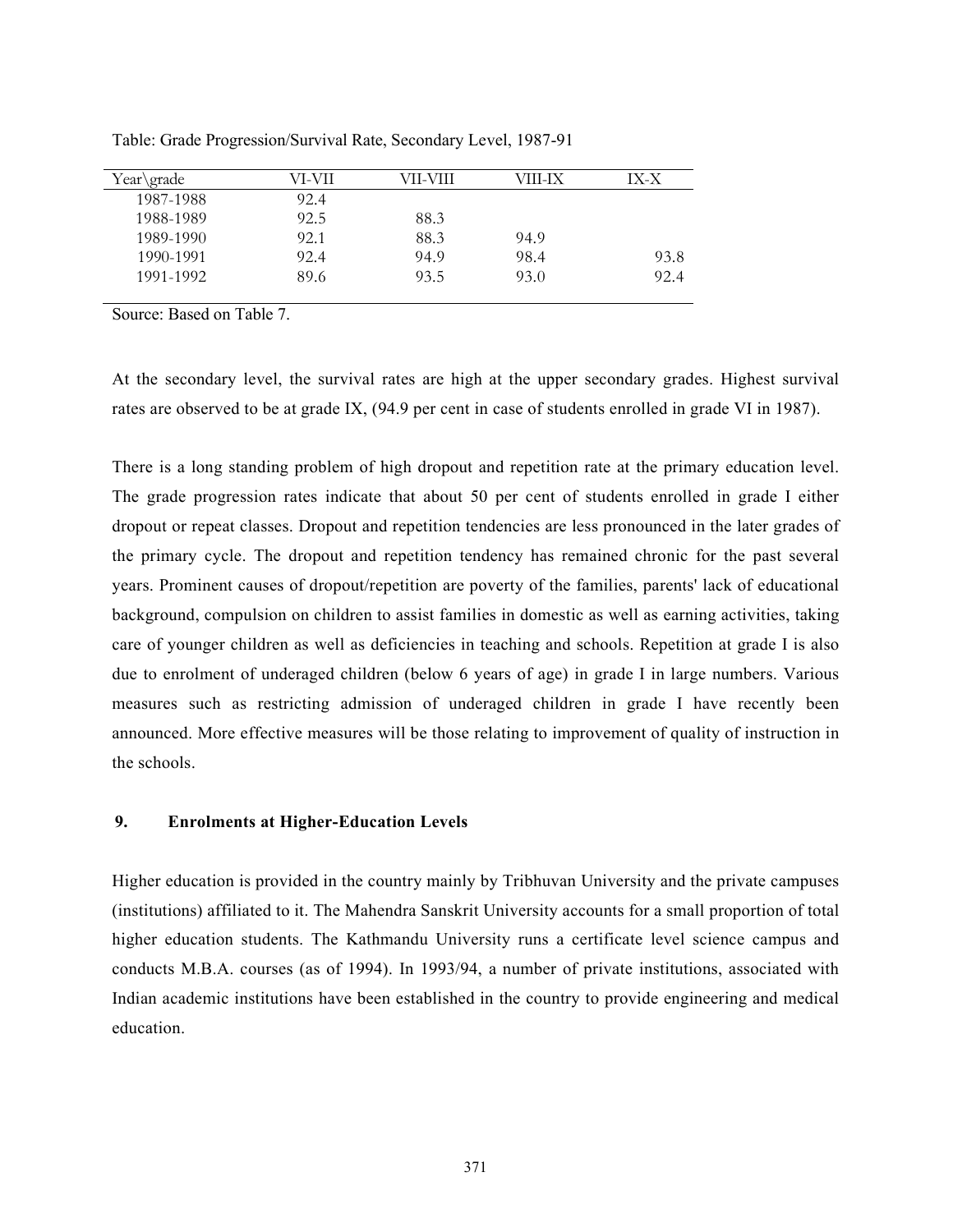Higher education enrolments by different institutes/disciplines for the years 1987-92 are presented in Table 12. It is seen that total enrolments have grown from 78,490 in 1987 to 154,528 in 1991, recording an average annual growth rate of 24.2 per cent. The enrolment in higher education (excluding private campuses) was 105,223 in 1992. Enrolments have increased in all institutions/disciplines except in Institutes of Forestry and of Agriculture. The total enrolments in the technical institutes of Engineering, Medicine, Agriculture, and Forestry together increased from 5009 in 1987 to 5306 in 1991 recording an average annual increase of 1.5 per cent during 1987-1991. The growth in the enrolment in technical institutes of Engineering and Medicine is mainly constrained by the capacity of enrolment in these institutes. The demand for seats exceeds the capacity of the institutes to enrol. Largest increases have been recorded in the fields of Education (teacher training), Management and Humanities. Sanskrit enrolment also increased almost three fold over the level in 1987. (Table 13).

The percentage distribution of higher education enrolment by institutions/ disciplines is presented in Table 14. It is seen that in 1991, Humanities and Social Sciences accounted for 44.3 per cent of total enrolments, followed by Management with 30 per cent of total enrollment. Professional Technical higher education (Engineering, Medicine, Agriculture and Forestry) together accounted for 3.5 per cent of total enrolment in 1991. This is lower than the proportion (6.3%) in technical higher education in 1987. This is due to reduced enrolments in Institute of Agriculture and Institute of Forestry over the period 1987-91. Enrolment in Forestry institute was 563 in 1992, which is slightly higher than in 1987.

|     | Institute/Faculty  | 1987  | 1988  | 1989  | 1990   | 1991   | 1992*  |
|-----|--------------------|-------|-------|-------|--------|--------|--------|
| 1.  | Engineering        | 1997  | 1837  | 1952  | 1831   | 2268   | 2080   |
| 2.  | Medicine           | 1503  | 1458  | 1658  | 1540   | 1863   | 1499   |
| 3.  | Agriculture and    |       |       |       |        |        |        |
|     | Animal Science     | 956   | 1151  | 1252  | 1318   | 721    | 674    |
| 4.  | Forestry           | 553   | 541   | 587   | 577    | 454    | 563    |
| 5.  | Science/Technology | 8844  | 8611  | 9119  | 10243  | 13567  | 12468  |
| 6.  | Education          | 4471  | 4748  | 6032  | 6272   | 9591   | 9204   |
| 7.  | Management         | 22196 | 25223 | 28736 | 28091  | 46335  | 26424  |
| 8.  | Law                | 6425  | 6703  | 7006  | 7109   | 10211  | 7461   |
| 9.  | Humanities and     |       |       |       |        |        |        |
|     | Social Sciences    | 31180 | 32695 | 38320 | 45149  | 68515  | 43703  |
| 10. | Sanskrit           | 365   | 389   | 578   | 696    | 1003   | 1147   |
|     |                    | 78490 | 83356 | 95240 | 102826 | 154528 | 105223 |

Table 12: Enrolment in Higher Education, 1987-91<sup>9</sup>

Source: MOEC/SW, 1987-1992.

Data for 1992 do not include private campuses.

Note: Data for all years 1987-91 include private campus students also.

<sup>9</sup>Enrolments in the institutes and faculties (Serial Nos. 1 to 9) under Tribhuvan University; Enrolment in Sanskrit under Mahendra Sanskrit University.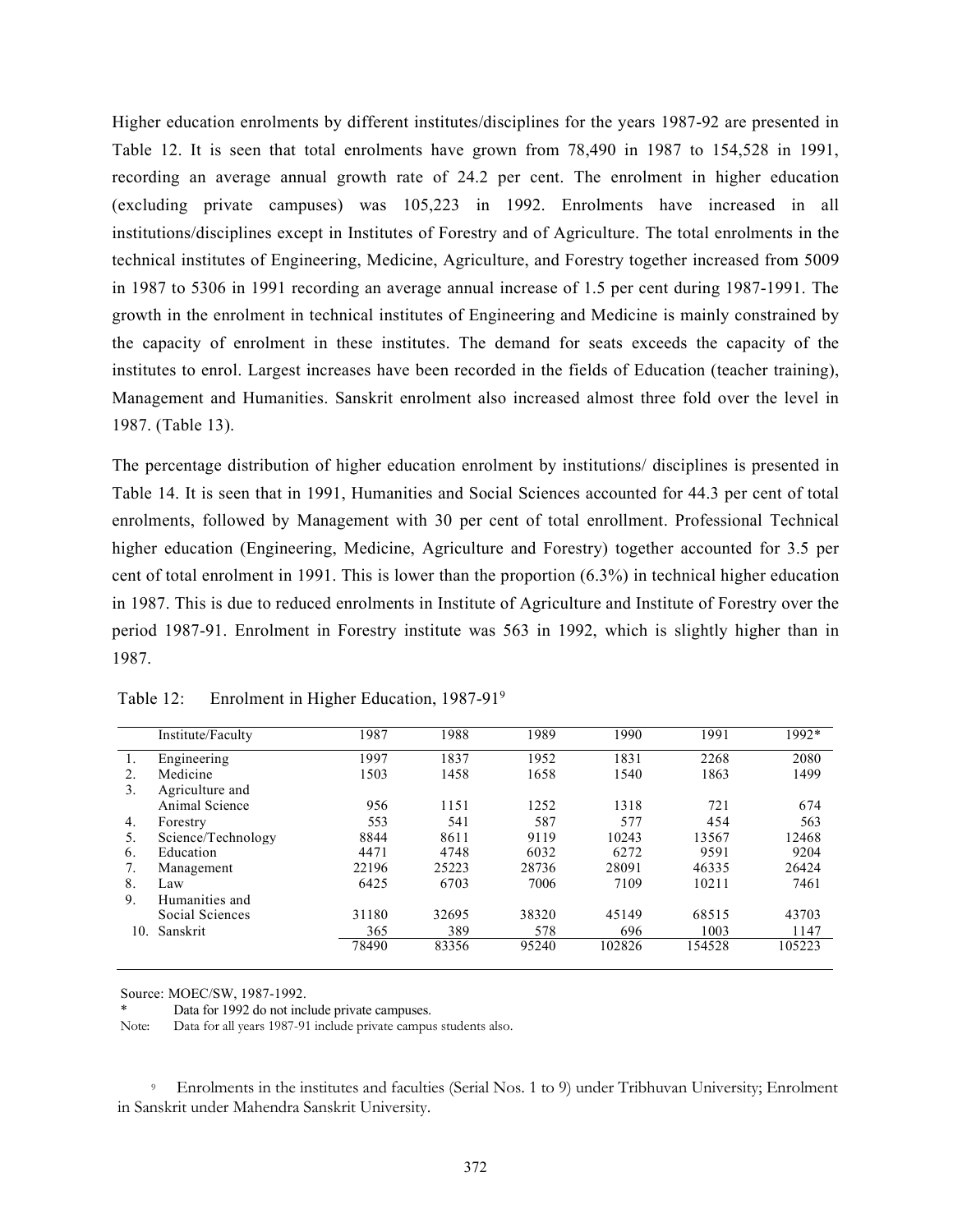|     | Institute/Faculty  | Growth % |
|-----|--------------------|----------|
|     |                    | (Annual) |
| 1.  | Engineering        | 3.4      |
| 2.  | Medicine           | 6.0      |
| 3.  | Agriculture        | $-6.1$   |
| 4.  | Forestry           | $-4.4$   |
| 5.  | Science/Technology | 13.3     |
| 6.  | Education          | 28.6     |
| 7.  | Management         | 27.1     |
| 8.  | Law                | 14.7     |
| 9.  | Humanities and     |          |
|     | Social Sciences    | 29.9     |
| 10. | Sanskrit           | 43.7     |
|     | Total              | 23.3     |

Table 13: Average Annual Rate of Growth of Enrolment in Higher Education, 1987-91

Source: MOEC/SW, 1987-1993.

Note: 1. (-) minus denotes declines.

| The enrolment declines in Institutes of Agriculture and        |
|----------------------------------------------------------------|
| Animal Sciences have occurred in 1991. Upto 1990,              |
| there were steady increases in enrolments in these institutes. |

# Table 14: Distribution of Higher Education Enrolments by Major Discipline Areas, 1987 and 1991

| Discipline Area |                                |       | <b>Higher Education Enrolment</b> |
|-----------------|--------------------------------|-------|-----------------------------------|
|                 |                                | 1987  | 1991                              |
| 1.              | Engineering                    | 2.5   | 1.5                               |
| 2.              | Medicine                       | 1.9   | 1.2                               |
| 3.              | Agriculture and Animal Science | 1.2   | 0.5                               |
| 4.              | Forestry                       | 0.7   | 0.3                               |
| 5.              | Science/Technology             | 11.3  | 8.8                               |
| 6.              | Education                      | 5.7   | 6.2                               |
| 7.              | Management                     | 28.3  | 30.0                              |
| 8.              | Law                            | 8.2   | 6.6                               |
| 9.              | Humanities and                 |       |                                   |
|                 | Social Sciences                | 39.7  | 44.3                              |
| 10.             | Sanskrit                       | 0.5   | 0.6                               |
|                 | Total                          | 100.0 | 100.0                             |

Source: MOEC/SW, 1987-1993.

In general the structure of higher education enrolment has remained much the same in 1987 and 1991. The predominance of enrolments in Humanities and Social Sciences and in Management is maintained. The proportion of enrolment in these two institutes/disciplines have even increased over the 1987-91 period. The importance of education in Management (Commerce/Business) has increased much in recent years with the growth in demand for persons qualified in finance and management.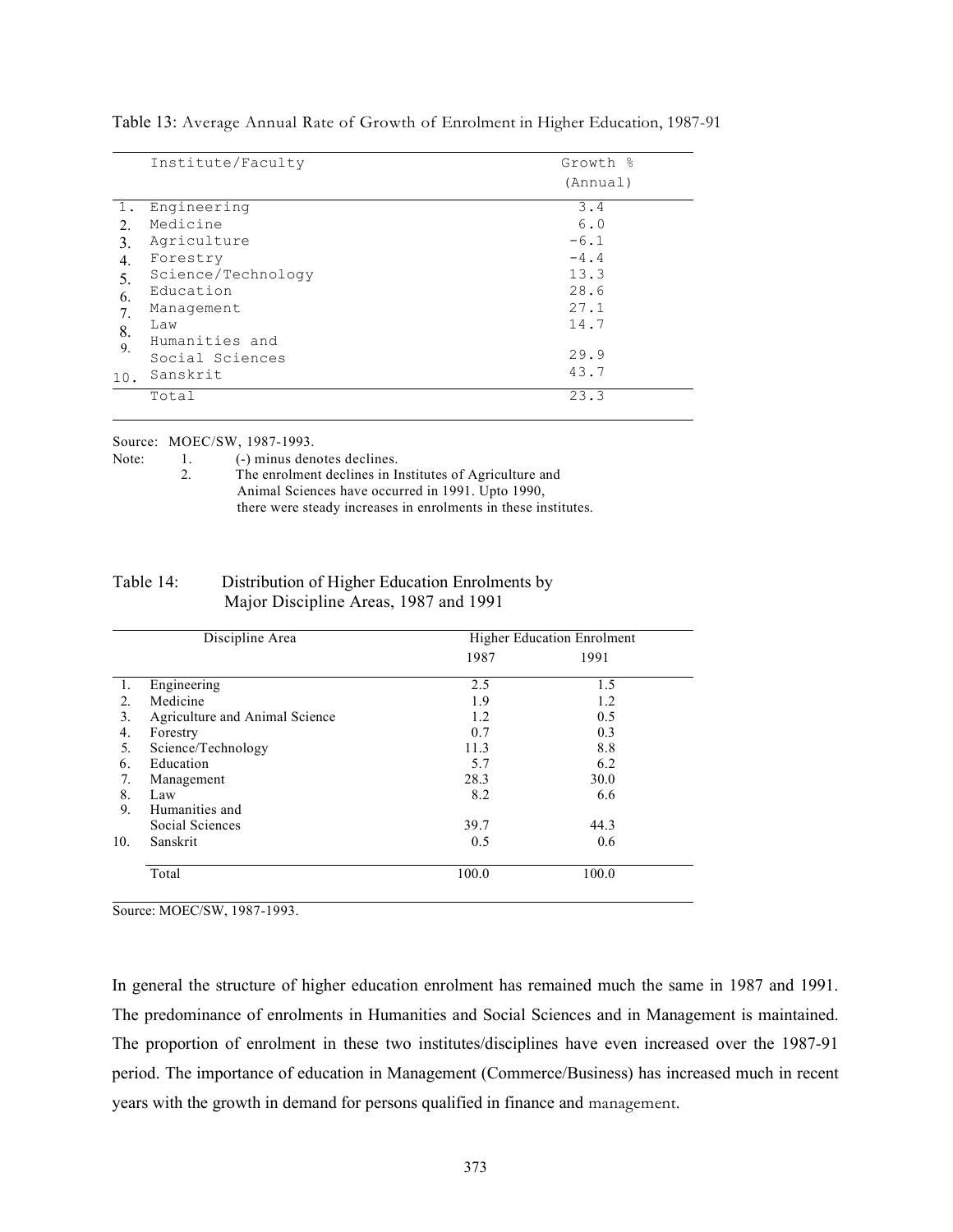## 9.1 Distribution of Higher-Education Enrolments by Level and Discipline Areas

Table 15 presents the levelwise distribution of students in various institutes and faculties of Tribhuvan University and Mahendra Sanskrit University in 1991. It is seen that 70 per cent of the total higher education students were studying at Certificate (Intermediate) level and 23.6 per cent at Bachelors level in 1991. A small proportion (5.0%) were pursuing Masters level studies. Some institutes and faculties conduct under-SLC courses as special programmes to cater to manpower needs of specific sectors. From data on the distribution of enrolment by level, it can be inferred that a large proportion of higher education students terminate their studies at the Certificate levels. Examination pass rates are quite low at the Certificate level. Similarly, only a small proportion of Bachelor level students complete the course and proceed on to the Masters level. Besides the high rates of examination failures, there are various factors affecting progression through higher levels. The main factor is the need to take up employment either on part time or full time basis to support the families.

| Institution                                                                                                                                                     | Lower       | Certificate                                          | Bachelor                                             | Master                      | Total                                                  |
|-----------------------------------------------------------------------------------------------------------------------------------------------------------------|-------------|------------------------------------------------------|------------------------------------------------------|-----------------------------|--------------------------------------------------------|
| Tribhuvan University                                                                                                                                            |             |                                                      |                                                      |                             |                                                        |
| 1. Engineering<br>2. Medicine                                                                                                                                   | 312<br>367  | 1595<br>1110                                         | 361<br>345                                           | 41                          | 2268<br>1863                                           |
| 3. Agriculture and<br>Animal Science<br>4. Forestry<br>5. Science/Technology<br>6. Education<br>7. Management<br>8. Law<br>9. Humanities and<br>Social Sciences | 530<br>1040 | 202<br>343<br>9282<br>4789<br>30813<br>7181<br>52216 | 519<br>111<br>2972<br>4086<br>12015<br>3030<br>12727 | 1313<br>186<br>3507<br>2532 | 721<br>454<br>13567<br>9591<br>46335<br>10211<br>68515 |
| Mahendra Sanskrit<br>University                                                                                                                                 |             |                                                      |                                                      |                             |                                                        |
| 1. Sanskrit                                                                                                                                                     |             | 636                                                  | 250                                                  | 117                         | 1003                                                   |
| Total                                                                                                                                                           | 2249        | 108167                                               | 36416                                                | 7696                        | 154528                                                 |
| % of the total                                                                                                                                                  | 1.4         | 70.0                                                 | 23.6                                                 | 5.0                         | 100.0                                                  |

## Table 15: Distribution of Enrolment by levels, 1991

Source: MOEC/SW, Educational Statistics of Nepal 1991.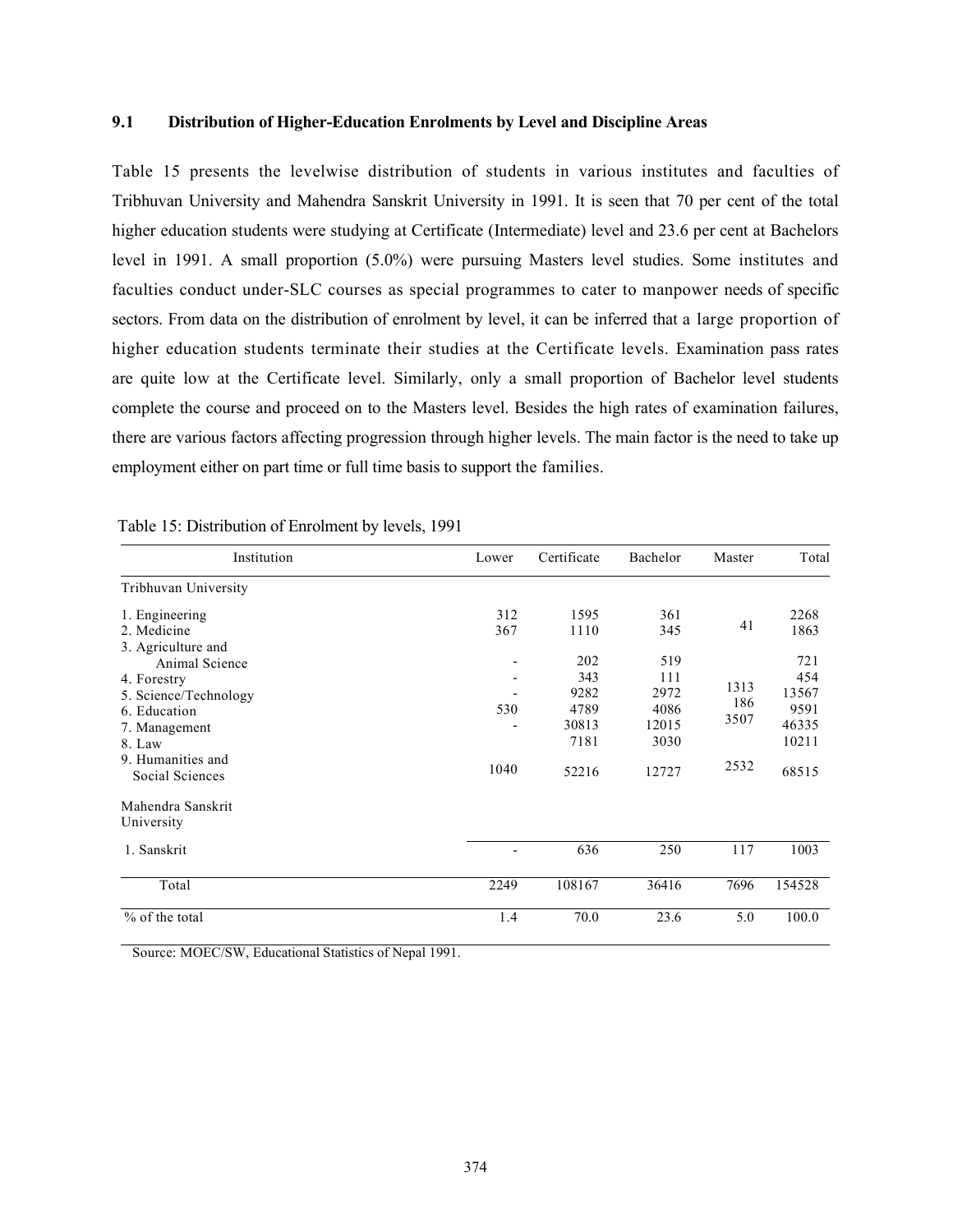## 9.2 Proportion of Females in Higher-Education Enrolment

Female students in higher education numbered 36429 (24 per cent of total higher education enrollments) in 1991. This is quite a high participation rate on the part of females, considering that only about 29 per cent of the students at secondary level are female. More and more female students are completing secondary education each year. Higher education qualifications are now prized for career opportunities as well as for social recognition.

## 10. Literacy

## 10.1 Definition

In common interpretation, literacy is the knowledge of reading and writing. Those who can read and write are called literates. A literate person is expected to be conversant with the three R's - reading, writing and arithmetic. Traditionally for census taking purposes in most countries, the ability to read and write has been regarded as the minimal standard of literacy (NPC, 1992).

Now a days, literacy is interpreted in a wide and comprehensive sense. UNESCO came up with the concept of functional literacy in 1965. It defined a person to be functionally literate when he/she could read and write enough to be effective in the normal activities of life. It is difficult to measure the extent of knowledge and skills required to carry on daily responsibilities relating to work, and supporting one self and one's family. For census purposes, the ability to read and write and do simple computation is enough basis for categorizing a person as literate. Even this is difficult to measure precisely; and census-takers have to rely on respondents to declare whether they are literate or not. It is not possible to subject the respondents to tests of literacy in census operations.

## 10.2 Literacy and Development

Literacy is perhaps the most important single means of attaining social and economic development, and of opening for the individual, the door to innovative ideas and actions. Literacy enhances access to information that may be necessary to conduct various essential activities in daily life and work. It enables a person to improve his knowledge base, acquire education informally and make progress in life.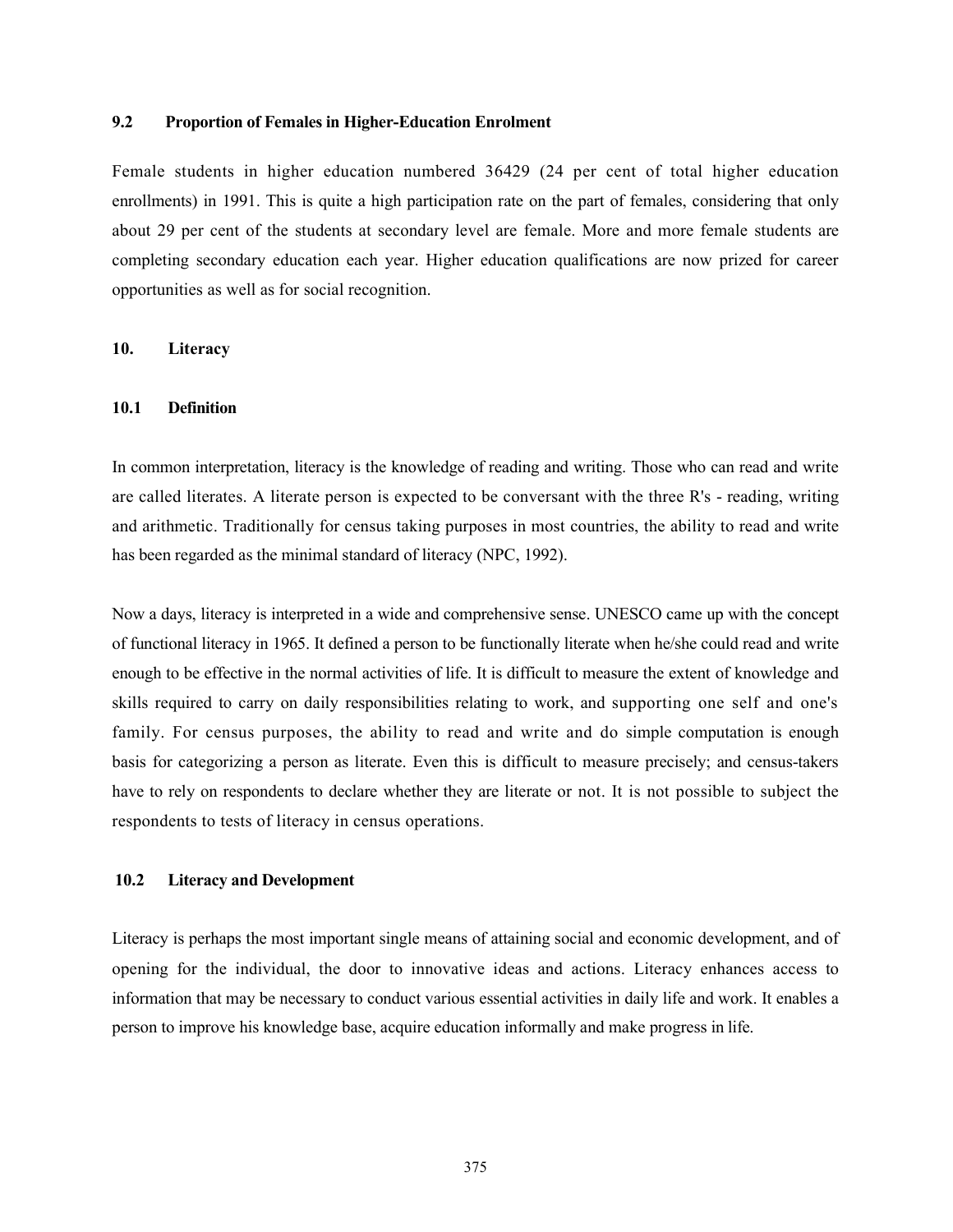UNESCO has made a worldwide call for eradicating illiteracy in the member countries by the year 2000 AD.. The 'Education for All' Conference held in Jomtien, Thailand (1990) called for action by the participating countries to reduce their respective illiteracy rates by half, by the year 2000 A.D. In the context of Nepal, since the illiteracy rate was 60 per cent in 1991, the resolution implies that illiteracy rate should be reduced to 30 per cent, in other words, the literacy rate should be raised to 70 per cent by the year 2000 A.D.

Various measures are being taken in the country to raise the literacy rate. The expansion of primary education is the major contributing factor in raising the literacy rate. Primary education tackles illiteracy at the source. However, there are large number of school dropouts; this adds to the numbers of illiterates.

Adult education activities are being carried out by various governmental and non-governmental agencies. Literacy campaigns have occasionally been launched in a few districts to achieve literacy in a short period of time.

## 10.3 Census Data on Literacy

Censuses have been the main source of information on literacy situation in the country. Data on literacy have been collected in all the censuses conducted since 1952/54. The concept of literacy used in the censuses has remained almost uniform. The literacy competence was interpreted as ability to read and write in any language in the censuses of 1952/54, 1961 and 1971. The 1981 census made a slight improvement in the definition of literacy. The literacy competence was defined in this census as ability to read and write in any language with understanding. The 1991 census made a further improvement by defining literacy as ability to read and write with understanding and to do simple arithmetic calculations.

#### 10.4 Literacy Situation in 1991

Literacy rates by single ages from 6 years to 14 years and for age groups beyond age 14 years in 1991 are presented in Table 16. Literacy rates for various age groups for 1971 and 1981 are also presented in the same table. The overall literacy rate in 1991 was 39.6 per cent for both sexes, 54.4 per cent for the males and 25.0 per cent for the females.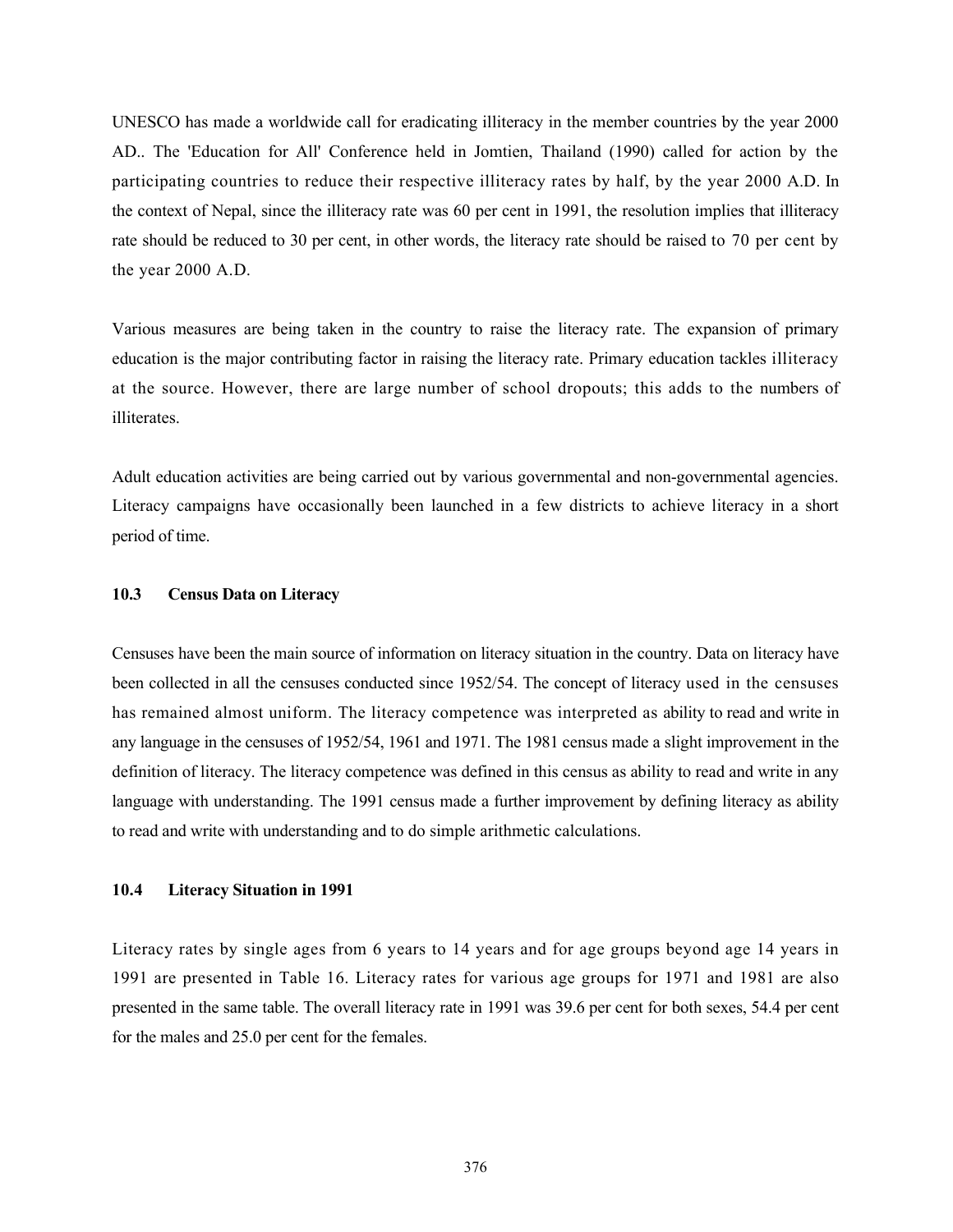In absolute numbers, the number of literate persons of both sexes was 5,958,748 and that of illiterates was 9,073,370 in 1991. The non-literate (illiterate) population is still quite high. Despite increase in literacy rates, it has become difficult to sharply bring down the number of illiterate persons; this is due to expanding population. The overall literacy rate for 6-9 year age group population was 47 per cent, for 10-14 years age group population it was 63.2 per cent and 54.7 per cent for 15-19 years age group population. After 15-19 age group, there are sharp declines in literacy rates for each successive five year age group.

The literacy rate for each successive higher age group is lower than that for the preceding age group. Lowest literacy rate (13.6%) is found for 60-64 age group population. The lower literacy rate for population of higher and advanced ages is attributable to lack of access to primary education for these people in their younger ages. On the other hand widespread availability of primary education facilities during the past two decades is mainly responsible for higher literacy rates among the 10-14 years and 15-19 years age group population.

The literacy rates for males are higher than those for females in all age groups. Highest female literacy rate (49.3%) is found in the age group 10-14 years and the lowest rate (3.1%) in the age group 60-64 years. For the males, the highest literacy rate (76.4%) is found in the age group 10-14 and the lowest (24.0%) in the age group 60-64.

The lower literacy rates among females are the result of a variety of historical, economic and social reasons. Social prejudices against female education, restrictions on mobility of females, low social status granted to the females, the system of early marriage and low participation of females in formal education are the main reasons for low female literacy rate. The situation is now rapidly changing. Females have now greater access to primary as well as upper levels of education; and education has become a necessity for social status as well as for economic betterment.

There has been a considerable increase in the literacy rate for the total population aged 6 years and above between 1971 and 1991. The total literacy rate went up from 13.9 per cent in 1971 to 39.6 per cent in 1991<sup>10</sup>. The male literacy rate increased from 23.6 per cent in 1971 to 54.5 per cent

<sup>&</sup>lt;sup>10</sup> The adult literacy rate (for population 15 years and above) is found to be 33 per cent in 1991. The number of literates among 15 years and above population was 3,485,930, and that of illiterates (among 15 years and above population) was 7,085,315 in 1991. Of the total literates among population 6 years and above, 41.5 per cent belong to 6 to 14 years age group and 58.5 per cent to 15 years and above age groups.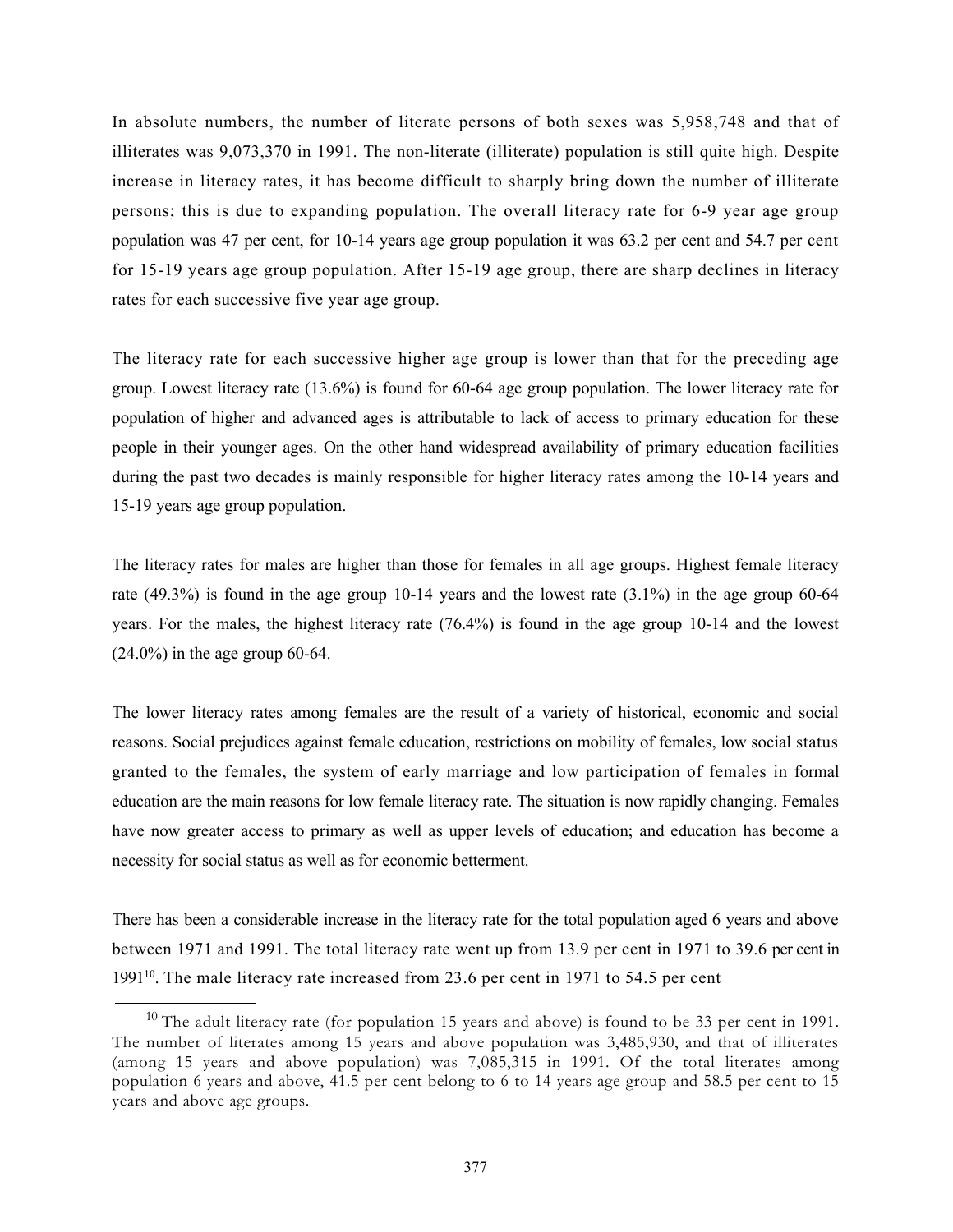in 1991. Similarly, the female illiteracy rate went up form 3.9 per cent in 1971 to 25.0 per cent in 1991. The literacy rate was highest in the age group 10-14 followed by the 15-19 age group in each of the census years, 1971, 1981 and 1991. For the 10-14 age group, the literacy rate was 23.8 per cent in 1971, 38.8 per cent in 1981 and 63.2 per cent in 1991. The rapid increase in the literacy rate in this age group is mainly due to the increased participation of children of younger age group in primary education. The government policy of providing free primary education along with distribution of free primary text books has contributed much to the increased participation of younger generations in primary education.

A comparison of literacy status in Nepal with that in neighboring countries would be instructive. In India, literacy rate for population above 6 years of age was 52 per cent in 1990 (UNICEF, Basic Education and National Development, 1991). Literacy rate for population (15-35 yrs.) was 35 per cent in Bangladesh in 1991 (UNICEF, Achieving Child Survival and Development goals 1990-1995, Bangladesh, UNICEF, Dacca, 1992).

|               | 1971                     |                          |              |             |      | Literacy Rate (%)<br>1981 |             |      | 1991   |  |  |
|---------------|--------------------------|--------------------------|--------------|-------------|------|---------------------------|-------------|------|--------|--|--|
| Age           |                          |                          |              |             |      |                           |             |      |        |  |  |
|               | <b>Both</b>              |                          | Female       |             |      |                           |             |      |        |  |  |
|               | <b>Sexes</b>             | Male                     | <b>Sexes</b> | <b>Both</b> |      | <b>Male</b> Female Sexes  | <b>Both</b> | Male | Female |  |  |
| All ages      | 13.9                     | 23.6                     | 3.9          | 23.3        | 34.0 | 12.0                      | 39.6        | 54.5 | 25.0   |  |  |
| 6 years       |                          |                          |              | 14.0        | 17.5 | 10.5                      | 34.3        | 40.1 | 28.3   |  |  |
| 7 years       | $\overline{\phantom{a}}$ | -                        | -            | 20.3        | 26.2 | 14.5                      | 46.1        | 54.4 | 37.6   |  |  |
| 8 years       |                          |                          |              | 24.3        | 31.1 | 16.8                      | 51.0        | 61.0 | 40.4   |  |  |
| 9 years       |                          |                          |              | 29.5        | 38.3 | 20.4                      | 58.3        | 69.3 | 46.9   |  |  |
| 6-9 years     | 11.1                     | 16.4                     | 5.5          | 21.6        | 27.8 | 15.2                      | 47.0        | 55.7 | 38.0   |  |  |
| 10 years      |                          |                          |              | 34.4        | 44.4 | 22.6                      | 60.0        | 71.8 | 46.9   |  |  |
| 11 years      |                          | $\overline{\phantom{0}}$ |              | 42.5        | 54.7 | 28.5                      | 68.4        | 80.4 | 55.3   |  |  |
| 12 years      | $\overline{\phantom{a}}$ |                          |              | 38.0        | 49.8 | 23.9                      | 61.9        | 74.7 | 47.8   |  |  |
| 13 years      |                          |                          |              | 42.2        | 56.2 | 26.4                      | 65.5        | 79.2 | 51.0   |  |  |
| 14 years      |                          |                          |              | 40.0        | 53.9 | 24.0                      | 62.3        | 76.4 | 47.5   |  |  |
| $10-14$ years | 23.8                     | 35.8                     | 9.6          | 38.8        | 50.8 | 21.2                      | 63.2        | 76.0 | 49.3   |  |  |
| 15-19 years   | 21.9                     | 35.4                     | 7.1          | 33.6        | 48.2 | 17.5                      | 54.7        | 71.5 | 38.6   |  |  |
| $20-24$ years | 17.0                     | 30.9                     | 4.1          | 26.5        | 41.7 | 12.6                      | 43.8        | 64.3 | 26.3   |  |  |
| $25-29$ years | 18.3                     | 24.4                     | 2.5          | 23.0        | 36.3 | 10.1                      | 35.1        | 54.7 | 17.6   |  |  |
| 30-34 years   | 10.5                     | 20.3                     | 1.6          | 19.3        | 31.8 | 7.8                       | 31.0        | 49.6 | 13.9   |  |  |
| 35-39 years   | 9.8                      | 17.6                     | 1.4          | 17.5        | 27.6 | 6.7                       | 28.4        | 45.3 | 11.2   |  |  |
| 40-44 years   | 8.7                      | 16.4                     | 1.1          | 14.6        | 23.7 | 5.5                       | 24.1        | 41.2 | 7.9    |  |  |
| 45-49 years   | $8.7*$                   | $15.7*$                  | $1.0*$       | 14.2        | 22.2 | 5.0                       | 21.7        | 36.5 | 6.3    |  |  |
| 50-54 years   |                          |                          |              | 12.5        | 19.4 | 4.6                       | 18.1        | 30.9 | 4.7    |  |  |
| 55-59 years   | $6.5**$                  | $12.6***$                | $0.7**$      | 13.3        | 20.7 | 4.5                       | 17.2        | 28.5 | 4.2    |  |  |
| $60-64$ years |                          |                          |              | 10.2        | 16.1 | 3.8                       | 13.6        | 24.0 | 3.1    |  |  |
| $60+$ years   | $\overline{\phantom{0}}$ |                          |              | 10.5        | 16.4 | 3.9                       | 14.3        | 24.5 | 3.5    |  |  |

|  | Table 16: Literacy Rate by Age and Sex, Nepal 1971-91 |  |  |  |  |  |
|--|-------------------------------------------------------|--|--|--|--|--|
|  |                                                       |  |  |  |  |  |

Source: CBS, 1975, Vol. II, Part Il, Table 16

CBS, 1984, Vol. I, Part IV, Table 14

CBS, 1993, Vol. I, Part X, Table 30.

Note: \* Age group 45-54, \*\* Age group 55+.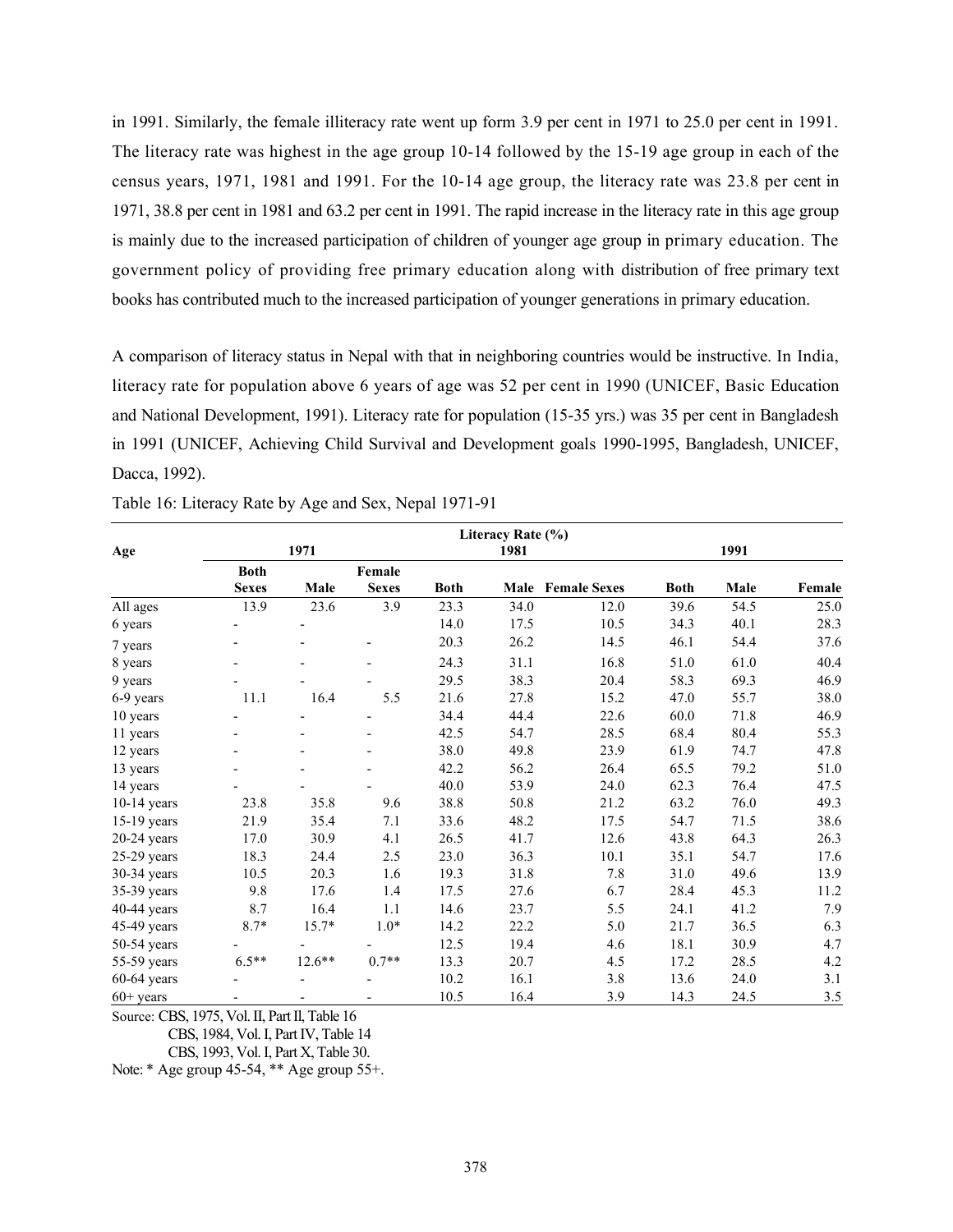## 10.5 Growth in Literacy Level by Sex

The overall literacy rate for population 6 years and above by sex and their growth over the years is given in Table 17. It is seen that during 1971-91, the total literacy rate has increased three fold, the male literacy more than doubled and the female literacy rate increased six fold. The growth in the literacy rate has been greater for males than females. Further, there has been an acceleration in the growth of literacy both of males and females from 1971-1981 decade to 1981-1991 decade. This in itself is a proof of the efforts made recently towards eradication of illiteracy.

|                   | Per cent Literate |      |      | increase) | Intercensal Change (average annual rate of |         |
|-------------------|-------------------|------|------|-----------|--------------------------------------------|---------|
| Sex               | 1971              | 1981 | 1991 | 1971-81   | 1981-91                                    | 1971-91 |
| <b>Both Sexes</b> | 13.9              | 23.3 | 39.6 | 0.94      | 1.63                                       | 1.28    |
| Male              | 23.6              | 34.0 | 54.5 | 1.04      | 2.05                                       | 1.54    |
| Female            | 3.9               | 12.0 | 25.0 | 0.81      | 1.30                                       | 1.05    |

Table 17: Literacy Rate and Intercensal Change by Sex, Nepal 1971-91 (Population 6 years and above)

Source: Same as in Fable 16.

## 10.6 Age and Sex Patterns of Literacy in Rural and Urban Areas

The status of literacy by age and sex in 1981 and 1991 for the rural and the urban areas are presented in Tables 18 & 19. The total literacy rate in the rural areas in 1991 was 36.8 per cent compared to 66.9 per cent in the urban areas. In the rural areas, 51.9 per cent of the males and 22.0 per cent of the females were literate in 1991. In the urban areas, 78 percent of the males and 54.8 per cent of the females were literate. There is evidently a wide disparity in the literacy rates in the rural and urban areas. The higher literacy rate in the urban areas is attributable to greater necessity of being literate in the urban areas, greater access to educational facilities in the urban areas and the tendency of educated rural people to migrate to the towns. On the other hand, the need to communicate in written form is as yet less marked in the rural areas and the rural areas generally lose their educated persons to the towns.

The literacy rate in the rural areas grew from 21.4 per cent in 1981 to 36.8 per cent in 1991, while the literacy rate in the urban areas grew from 50.5 per cent in 1981 to 66.9 per cent in 1991. Although literacy rate has improved in the rural areas, the rural-urban difference in literacy rates has remained almost the same (a difference of about 30 percentage points). It is likely that the difference will continue to prevail if migration of educated persons from the rural areas to the urban areas continues as is happening at present.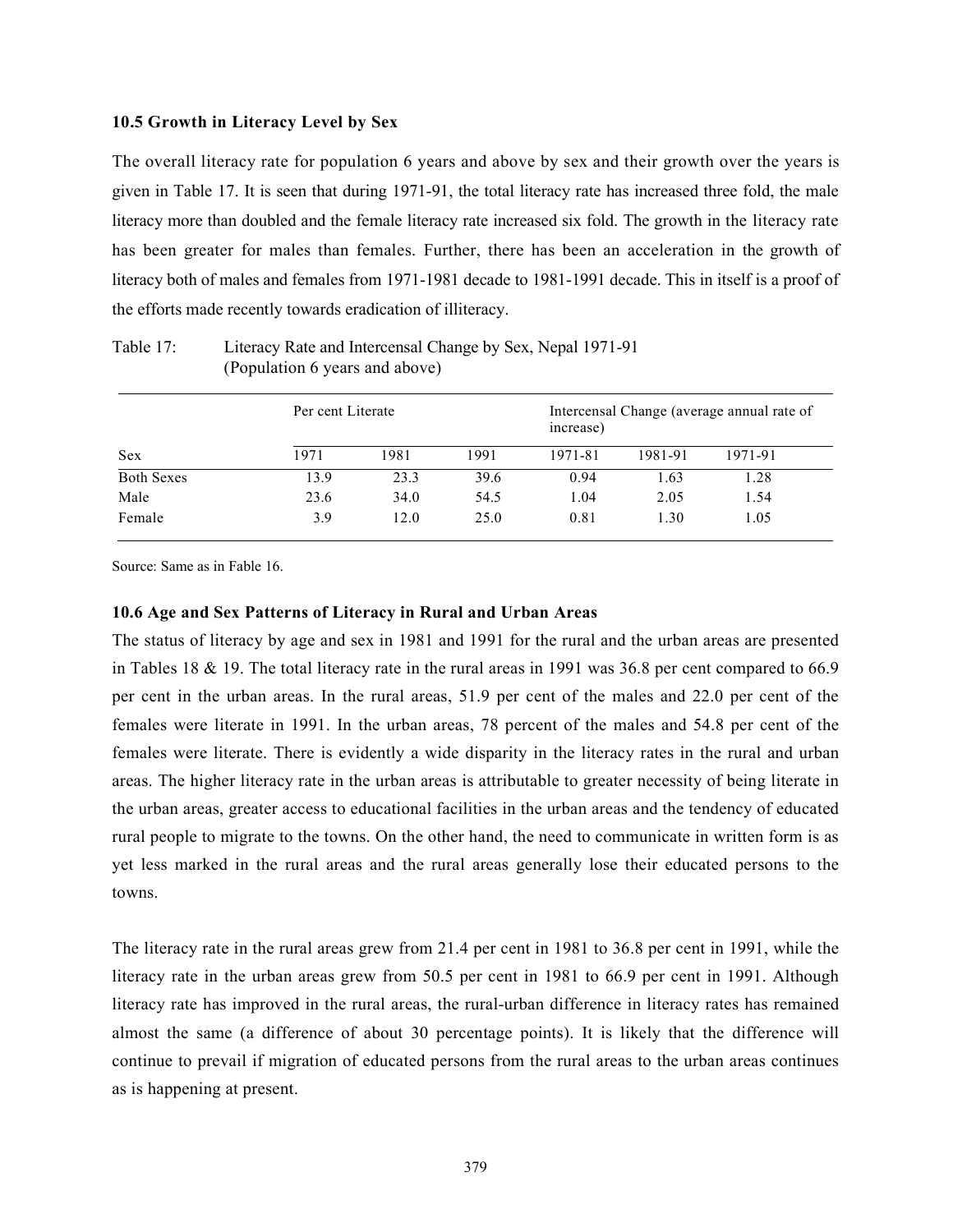In both rural and urban areas, literacy rate seems to increase with increasing age for males as well as females in the age range of 6-11 years. After age 11 the rate tends to show a steadily declining trend. Among the age groups, the highest literacy rate is found in the 10-14 age group. In 1991, the literacy rate in age group 10-14 was 61.2 per cent in rural areas and 83.4 per cent in the urban areas. At ages 15-19 years, the rate in the rural areas was 51.8 per cent and that in the urban areas was 79.4 per cent. The lowest rural literacy rate was 12.0 per cent in age group 60-64 and the lowest in the urban areas was 31.6 per cent in the age group 65+ years.

The male and female difference in literacy rates are observed in the rural as well as urban areas. Generally there are greater differences in literacy rates by gender in the rural areas compared to the urban areas. For age group 10-14 years, the rural literacy rate for males was 74.8 per cent and for females the rate was 46.6 per cent. In the urban areas, for the same age group, the male literacy rate was 88 per cent and the female literacy rate was 78.2 per cent. Similarly, for age group 15-19 years, the male literacy rate was 69.6 per cent and the female rate was 35.0 per cent in the rural areas; whereas for urban areas in this age group, the male literacy rate was 86.4 per cent and the female rate was 71.8 per cent. The male and female literacy rates are consistently much higher in urban areas compared to the rates in rural areas.

| Table 18:<br>Rural Literacy Rate by Age and Sex, Nepal, 1981-91 |  |
|-----------------------------------------------------------------|--|
|-----------------------------------------------------------------|--|

|              |           |       |      |        | Rural Literacy Rate (%) |      |        |
|--------------|-----------|-------|------|--------|-------------------------|------|--------|
| $A \sigma e$ |           |       | 1981 |        |                         | 1991 |        |
|              |           | Both  | Male | Female | Both                    | Male | Female |
|              |           | Sexes |      |        | Sexes                   |      |        |
| All ages     |           | 21.4  | 32.0 | 10.3   | 36.8                    | 51.9 | 22.0   |
|              | 6 years   | 12.6  | 16.0 | 9.1    | 31.8                    | 37.7 | 25.7   |
|              | 7 years   | 18.6  | 24.4 | 12.7   | 43.7                    | 52.3 | 34.9   |
|              | 8 years   | 22.4  | 29.3 | 14.9   | 48.8                    | 59.2 | 37.7   |
|              | 9 years   | 27.6  | 36.5 | 18.3   | 56.1                    | 67.8 | 44.3   |
|              | 6-9 years | 19.9  | 20.1 | 13.5   | 44.7                    | 53.7 | 35.3   |
|              | 10 years  | 32.6  | 42.8 | 20.5   | 58.0                    | 70.5 | 44.4   |
|              | 11 years  | 40.4  | 53.1 | 26.1   | 66.6                    | 79.3 | 52.6   |
|              | 12 years  | 36.2  | 48.3 | 21.6   | 60.0                    | 73.5 | 45.1   |
|              | 13 years  | 40.1  | 54.6 | 23.6   | 63.5                    | 78.1 | 48.0   |
|              | 14 years  | 37.8  | 52.2 | 21.3   | 60.1                    | 75.2 | 44.3   |
| $10-14$      | vears     | 36.8  | 49.2 | 22.3   | 61.2                    | 74.8 | 46.6   |
| $15-19$      | years     | 31.2  | 46.2 | 14.8   | 51.8                    | 69.6 | 35.0   |
| $20 - 24$    | years     | 24.0  | 39.2 | 10.4   | 39.8                    | 61.2 | 22.0   |
| $25 - 29$    | years     | 20.7  | 33.9 | 8.2    | 31.1                    | 51.2 | 13.6   |
| 30-34        | years     | 17.3  | 29.4 | 6.3    | 27.3                    | 46.0 | 10.4   |
| 35-39        | years     | 15.7  | 25.4 | 5.5    | 25.0                    | 41.9 | 8.1    |
| $40 - 44$    | years     | 13.2  | 21.8 | 4.7    | 21.1                    | 37.8 | 5.5    |
| 45-49        | years     | 12.8  | 17.8 | 4.3    | 19.0                    | 33.3 | 4.2    |
| 50-54        | years     | 11.3  | 17.8 | 4.0    | 15.9                    | 28.1 | 3.1    |
| 55-59        | years     | 12.2  | 19.2 | 4.0    | 15.3                    | 26.0 | 2.8    |
| 60-64        | years     | 9.4   | 14.9 | 3.4    | 12.0                    | 21.8 | 2.2    |
| $65 +$       | years     | 9.7   | 15.2 | 3.5    | 12.7                    | 22.3 | 2.5    |

Source: CBS 1984, Vol. I, Part IV, Table 14

CBS 1993. Vol. I, Part X, Table 30.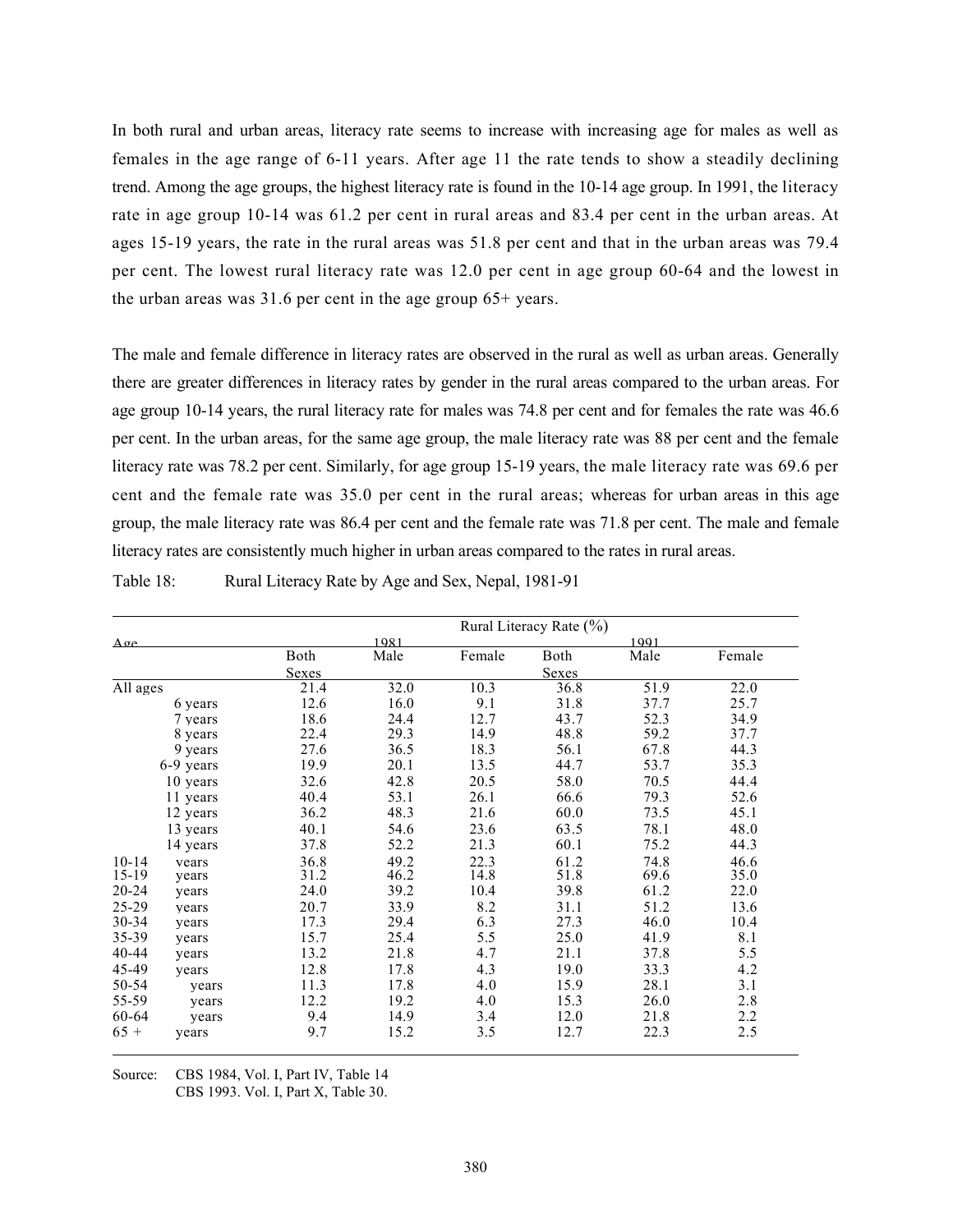There has been an improvement in rural literacy rate during 1981-1991. The rate increased from 21.4 per cent (all ages) in 1981, to 36.8 per cent in 1991. For the males, there was larger increase in the literacy rate; the male rate went up from 32 per cent in 1981, to 51.9 per cent in 1991. The female rate went up from 10.3 per cent in 1981 to 22 per cent in 1991. This implies that proportionately more males than females became literate in the rural areas during 1981-1991.

The urban literacy rate (all ages) increased from 50.5 per cent in 1981 to 66.9 per cent in 1991; the male literacy rate (all ages) increased by 17 percentage points from 61.1 per cent in 1981 to 78 per cent in 1991. The female literacy rate (all ages) also increased by about 17 percentage points from 38.2 per cent in 1981 to 54.8 per cent in 1991. While the gain in literacy during 1981-1991 was greater for males than females in rural areas, no such gender-bias was observed in urban areas.

|                     |       |      | Urban Literacy Rate (%) |       |      |        |  |
|---------------------|-------|------|-------------------------|-------|------|--------|--|
| Age                 |       | 1981 |                         |       | 1991 |        |  |
|                     | Both  | Male | Female Both             |       | Male | Female |  |
|                     | Sexes |      |                         | Sexes |      |        |  |
| All ages            | 50.5  | 61.1 | 38.2                    | 66.9  | 78.0 | 54.8   |  |
| 6 years             | 36.8  | 40.5 | 33.0                    | 63.5  | 67.2 | 59.6   |  |
| 7 years             | 48.9  | 53.6 | 43.9                    | 72.4  | 77.4 | 69.7   |  |
| 8 years             | 54.5  | 59.6 | 48.7                    | 77.1  | 81.6 | 72.1   |  |
| 9 years             | 61.1  | 66.9 | 54.7                    | 82.4  | 86.5 | 78.0   |  |
| 6-9 years           | 49.6  | 54.4 | 44.4                    | 73.9  | 77.9 | 69.6   |  |
| 10 years            | 63.9  | 70.1 | 56.4                    | 81.3  | 86.2 | 75.7   |  |
| 11 years            | 70.0  | 76.4 | 62.5                    | 86.5  | 90.6 | 81.9   |  |
| 12 years            | 66.3  | 72.3 | 58.7                    | 82.4  | 87.1 | 76.9   |  |
| 13 years            | 70.8  | 77.1 | 63.7                    | 84.7  | 89.3 | 79.7   |  |
| 14 years            | 69.2  | 75.9 | 61.2                    | 83.0  | 87.8 | 77.8   |  |
| $10-14$ years       | 67.6  | 73.9 | 60.1                    | 83.4  | 88.0 | 78.2   |  |
| $15-19$ years       | 64.1  | 73.0 | 53.5                    | 79.4  | 86.4 | 71.8   |  |
| 20-24 years         | 57.5  | 69.9 | 44.1                    | 73.8  | 85.1 | 62.1   |  |
| 25-29 years         | 52.9  | 66.7 | 37.7                    | 66.7  | 80.3 | 52.6   |  |
| 30-34 years         | 47.7  | 62.2 | 31.4                    | 63.1  | 77.8 | 46.8   |  |
| 35-39 years         | 43.1  | 57.2 | 26.0                    | 59.0  | 74.0 | 41.6   |  |
| 40-44 years         | 37.4  | 51.7 | 20.4                    | 54.0  | 71.4 | 33.8   |  |
| 45-49 years         | 35.7  | 49.7 | 17.9                    | 50.2  | 67.5 | 29.2   |  |
| 50-54 years         | 31.8  | 44.6 | 15.4                    | 43.9  | 61.7 | 23.6   |  |
| 55-59 years         | 30.8  | 43.2 | 13.8                    | 40.1  | 57.8 | 19.6   |  |
| $60 - 64$ years     | 24.5  | 35.7 | 10.8                    | 33.3  | 51.8 | 14.9   |  |
| $65 + \text{years}$ | 23.7  | 34.3 | 10.7                    | 31.6  | 50.2 | 13.8   |  |

Table 19: Urban Literacy Rate by Age and Sex, Nepal, 1981-91

Source: CBS, 1984, Vol. I and III, Table 11 and Vol. 1, Part IV Table 14 CBS, 1993, Vol. I, Part X, Table 30 CBS, 1994, Vol. II, Table 6.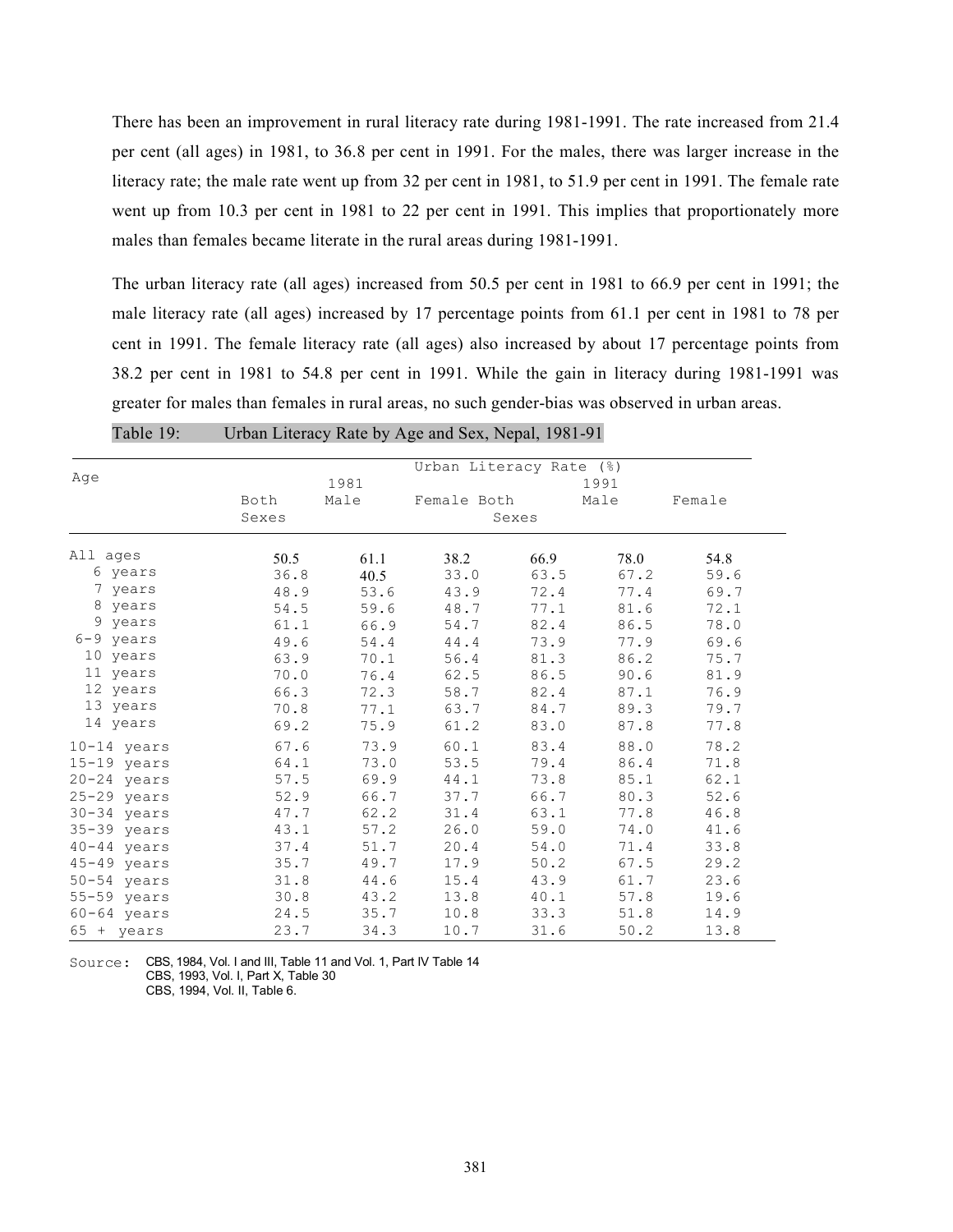# 10.7 Regional Variations in Literacy Rate

# 10.7.1 Literacy Rate by Development Regions

The status of literacy in 1971, 1981 and 1991 for development regions is presented in Tables 20A and 20B. In 1991, the Eastern Development Region had the highest literacy rate (44.3%), followed by the Western Development Region (44.0%) and Central Development Region (38.6%). The MidWestern Development Region with 31.8 per cent and Far-Western Development Region with 32.2 per cent, are the regions with relatively lower and nearly identical literacy rates.

The growth in literacy rate in different development regions during the two decades (1971-91) is given in Table 20A:

Table 20A: Literacy Rate by Development Regions, 1971 and 1991

| Development Regions |                                       | 1971 | 1991 | Increase in<br>percentage points |
|---------------------|---------------------------------------|------|------|----------------------------------|
|                     | Eastern Development Region (EDR)      | 15.3 | 44.3 | 29.0                             |
| Central             | Development Region<br>(CDR)           | 14.2 | 38.6 | 24.4                             |
| Western             | Development Region<br>(WDR)           | 16.5 | 44.0 | 27.5                             |
|                     | Mid Western Development Region (MWDR) | 8.7  | 31.8 | 23.1                             |
|                     | Far Western Development Region (FWDR) | 9.6  | 32.2 | 22.6                             |
| <b>NEPAL</b>        |                                       | 13.9 | 39.6 | 25.7                             |

Note: Based on;

CBS, 1975, Vol. II, Part II, Table 16 CBS, 1984, Vol. I, Part IV, Table 14 CBS, 1993, Vol. 1, Part X, Table 30.

During the period 1971-91, the EDR has gained 29 percentage points followed by the WDR gaining 27.5 percentage points and the CDR gaining 24.4 percentage points. The MWDR and FWDR have gained about the same percentage points starting from a relatively low literacy rate.

Table 20B: Literacy Rate in Development Regions by Gender, 1991

| Development Regions                   |        |       | Male | Female |  |
|---------------------------------------|--------|-------|------|--------|--|
| Eastern Development                   | Region | (EDR) | 59.3 | 29.2   |  |
| Central Development                   | Region | (CDR) | 52.0 | 24.6   |  |
| Western Development                   | Region | (WDR) | 58.5 | 28.9   |  |
| Mid Western Development Region (MWDR) |        |       | 47.6 | 16.3   |  |
| Far Western Development Region (FWDR) |        |       | 52.0 | 13.3   |  |
| <b>NEPAL</b>                          |        |       | 54.5 | 25.0   |  |

Note: CBS. 1993, Vol. 1, Part X, Table 30.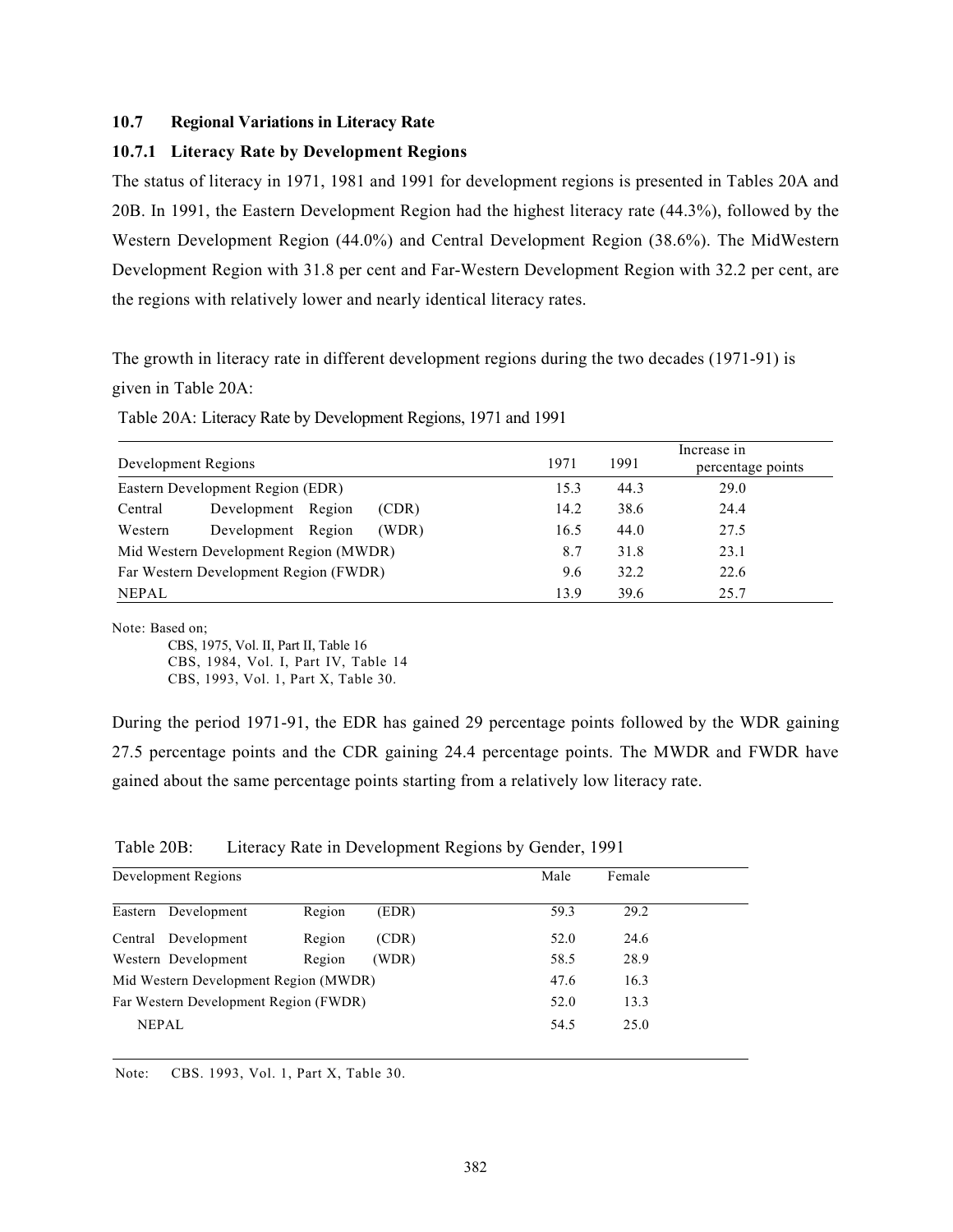The status of literacy rate by gender in development regions in given in Table 20B. In 1991 the male literacy rates were consistently above 50 per cent in all Development Regions except the MWDR; highest male literacy rate was in the EDR (59.3%). The EDR also had the highest female literacy rate of 29.2 per cent. The MWDR and FWDR had lower rates of female literacy.

# 10.7.2 Literacy Rate by Ecological Zones

The literacy rate by ecological zones is presented in Table 20C and Table 21. Among the ecological zones, the Hills had the highest total as well as male and female literacy rates in 1991. The Terai had slightly higher female literacy rate than the Mountains while the male literacy rate in the two zones was about the same. Over the period 1971-91, the total literacy rate in Mountains increased from 9.9 per cent to 33.2 per cent; the literacy rate in Hills increased from 14.8 per cent to 43.9 per cent; and similarly the literacy rate in the Terai increased from 13.6 per cent to 36.5 per cent. Relatively there has been a larger increase (in percentage points) in literacy rate in the Hills compared to the rates in the other two ecological zones.

| <b>Ecological Zones</b> | EDR          | <b>CDR</b>   | <b>WDR</b>   | <b>MWDR</b>  | <b>FWDR</b>  | Nepal        |
|-------------------------|--------------|--------------|--------------|--------------|--------------|--------------|
| Mountains<br>Hills      | 45.1<br>44.6 | 31.1<br>48.4 | 47.0<br>48.0 | 22.0<br>31.6 | 31.2<br>30.6 | 33.2<br>43.9 |
| Terai                   | 44.0         | 30.8         | 36.6         | 35.0         | 34.4         | 36.5         |
|                         |              |              |              |              |              |              |

Table 20C: Literacy Rate by Ecological Zones, Both Sexes, 1991

Note: Based on Table 2 1.

As may be seen from Table 20C, geographic variations are not identical in all the development regions. The Mountains in the EDR and the WDR have relatively high literacy rate (above the national average), compared to the Mountains in other development regions. The Hills in EDR, CDR, WDR have relatively higher literacy rate (above the national average) compared to the Hills in the other two development regions. The Terai in the EDR has relatively higher literacy rate (also above the national average) compared to the Terai in all other development regions.

In general, the Mountains in CDR, MWDR, FWDR, the Hills in MWDR, FWDR and Terai in CDR have relatively low literacy rates (in 1991).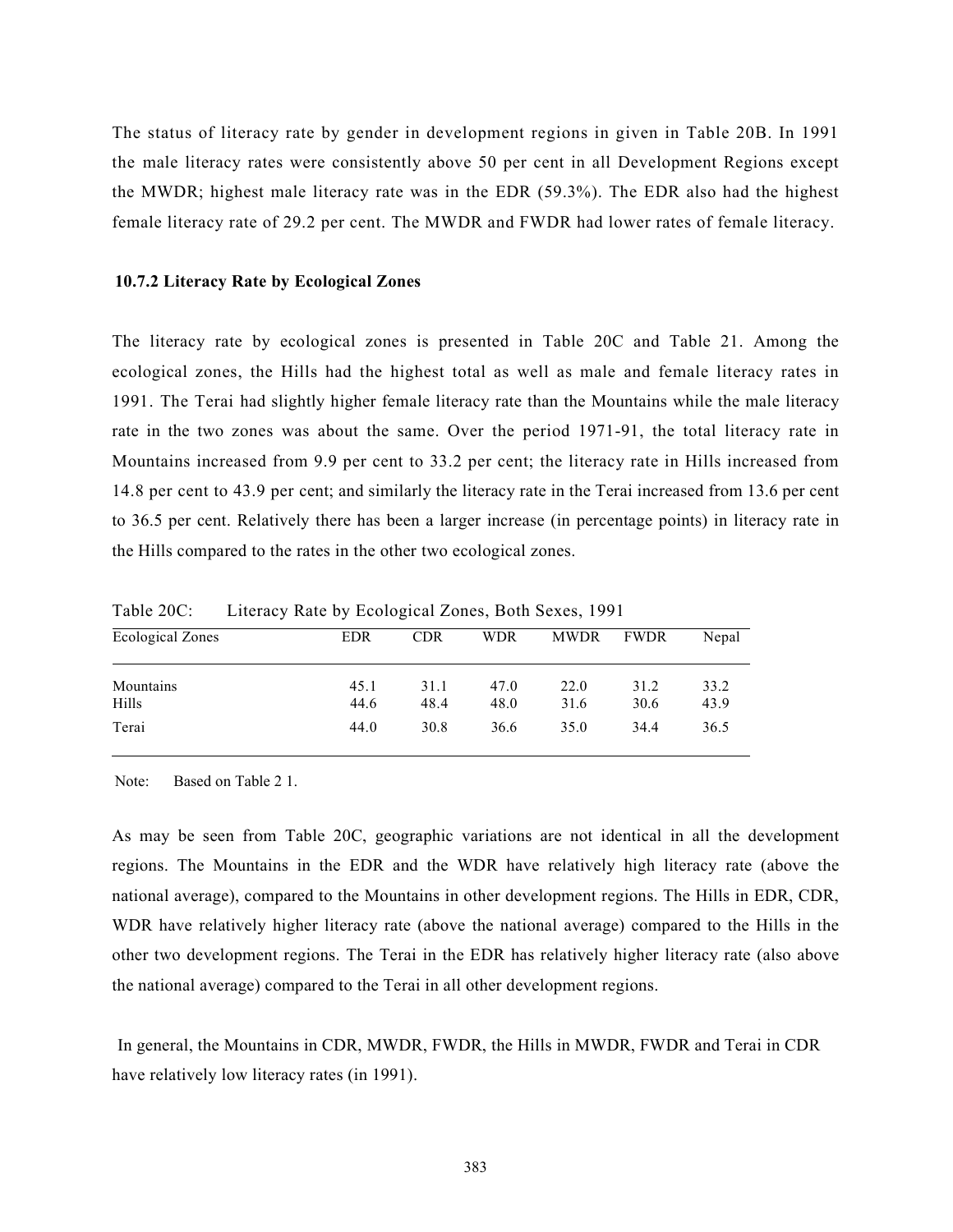|              |              |               |      |        |               |      | Literacy Rate | (%)           |      |        |
|--------------|--------------|---------------|------|--------|---------------|------|---------------|---------------|------|--------|
|              |              |               | 1971 |        |               | 1981 |               |               | 1991 |        |
|              | Region/Zone  | Both<br>Sexes | Male | Female | Both<br>Sexes |      | Male Female   | Both<br>Sexes | Male | Female |
| Ι            | <b>EDR</b>   | 15.3          | 25.5 | 4.7    | 27.4          | 39.5 | 14.5          | 44.3          | 59.3 | 29.2   |
|              | Mountains    | 13.3          | 23.5 | 3.2    | 26.5          | 40.6 | 12.1          | 45.1          | 62.0 | 29.0   |
|              | <b>Hill</b>  | 13.4          | 23.9 | 3.2    | 25.3          | 38.7 | 11.7          | 44.6          | 61.4 | 28.5   |
|              | Terai        | 17.2          | 27.1 | 6.3    | 28.8          | 39.7 | 16.8          | 44.0          | 57.9 | 29.7   |
| $\mathbf{I}$ | <b>CDR</b>   | 14.2          | 23.1 | 4.8    | 22.7          | 32.3 | 12.5          | 38.6          | 52.0 | 24.6   |
|              | Mountains    | 8.7           | 15.6 | 1.7    | 15.6          | 23.6 | 6.9           | 31.1          | 46.5 | 15.7   |
|              | Hill         | 17.6          | 27.9 | 6.9    | 28.6          | 39.3 | 28.9          | 48.4          | 63.0 | 33.6   |
| III          | Terai        | 11.9          | 19.9 | 3.4    | 18.8          | 27.5 | 9.3           | 30.8          | 43.0 | 17.8   |
|              | <b>WDR</b>   | 16.5          | 29.5 | 3.9    | 25.8          | 38.3 | 13.2          | 44.0          | 58.5 | 28.9   |
|              | Mountains    | 16.2          | 25.2 | 6.9    | 22.4          | 31.4 | 12.4          | 47.0          | 59.2 | 33.5   |
|              | <b>Hill</b>  | 17.4          | 31.7 | 3.8    | 27.5          | 41.3 | 25.9          | 48.0          | 63.6 | 34.7   |
|              | Terai        | 14.5          | 24.0 | 4.3    | 22.1          | 32.2 | 11.0          | 36.6          | 49.9 | 23.0   |
| IV           | <b>MWDR</b>  | 8.7           | 15.4 | 1.7    | 16.4          | 25.2 | 7.3           | 31.8          | 47.6 | 16.3   |
|              | Mountains    | 6.0           | 10.8 | 0.9    | 12.3          | 19.3 | 4.7           | 22.0          | 36.9 | 6.4    |
|              | Hill         | 8.7           | 16.4 | 1.1    | 16.1          | 25.8 | 20.6          | 31.6          | 49.4 | 14.6   |
|              | Terai        | 9.9           | 15.6 | 3.5    | 18.3          | 26.5 | 9.3           | 35.0          | 48.4 | 21.2   |
| V            | <b>FWDR</b>  | 9.6           | 17.5 | 1.5    | 17.3          | 26.8 | 7.6           | 32.2          | 52.0 | 13.3   |
|              | Mountains    | 9.8           | 17.8 | 1.4    | 15.4          | 24.8 | 6.2           | 31.2          | 53.1 | 10.5   |
|              | <b>Hill</b>  | 9.9           | 18.6 | 1.3    | 17.0          | 26.9 | 7.6           | 30.6          | 53.3 | 10.1   |
|              | Terai        | 8.7           | 14.3 | 2.2    | 19.1          | 28.0 | 8.7           | 34.4          | 50.4 | 18.2   |
|              | <b>NEPAL</b> | 13.9          | 23.6 | 3.9    | 23.3          | 34.0 | 12.0          | 39.6          | 54.5 | 25.0   |
|              | Mountains    | 9.9           | 17.6 | 2.1    | 18.0          | 27.6 | 7.8           | 33.2          | 50.2 | 16.5   |
|              | Hill         | 14.8          | 25.8 | 3.9    | 24.9          | 36.9 | 12.9          | 43.9          | 60.2 | 28.5   |
|              | Terai        | 13.6          | 22.1 | 4.4    | 22.5          | 32.1 | 11.9          | 36.5          | 49.8 | 22.7   |

Table 21: Literacy Rate by Development Regions and Ecological Zones of Nepal, 1971-91

Source: CBS, 1975, Vol. II, Part II, Table 16 CBS, 1984, Vol. I, Part IV, Fable 14 and Vol. 11, Table 13 CBS, 1993, Vol. I, Part X, Table 30 CBS, 1995. Vol. IV.

## 10.7.3 Literacy Rate by Rural-Urban Residence in the Development Regions

Literacy Status by the rural and urban residence in the development regions for 1981 and 1991 is presented in Table 22. It is seen that in 1991, the rural areas in the EDR and WDR had nearly similar literacy rates (42.5% and 42.7% respectively). The rural areas in CDR had literacy rate of 32.7 per cent. This is followed by MWDR and FWDR with literacy rate slightly above 30 per cent. The data indicate greater efforts have been made in providing education in the rural areas of EDR and WDR, compared to the efforts made in the rural areas of other development regions.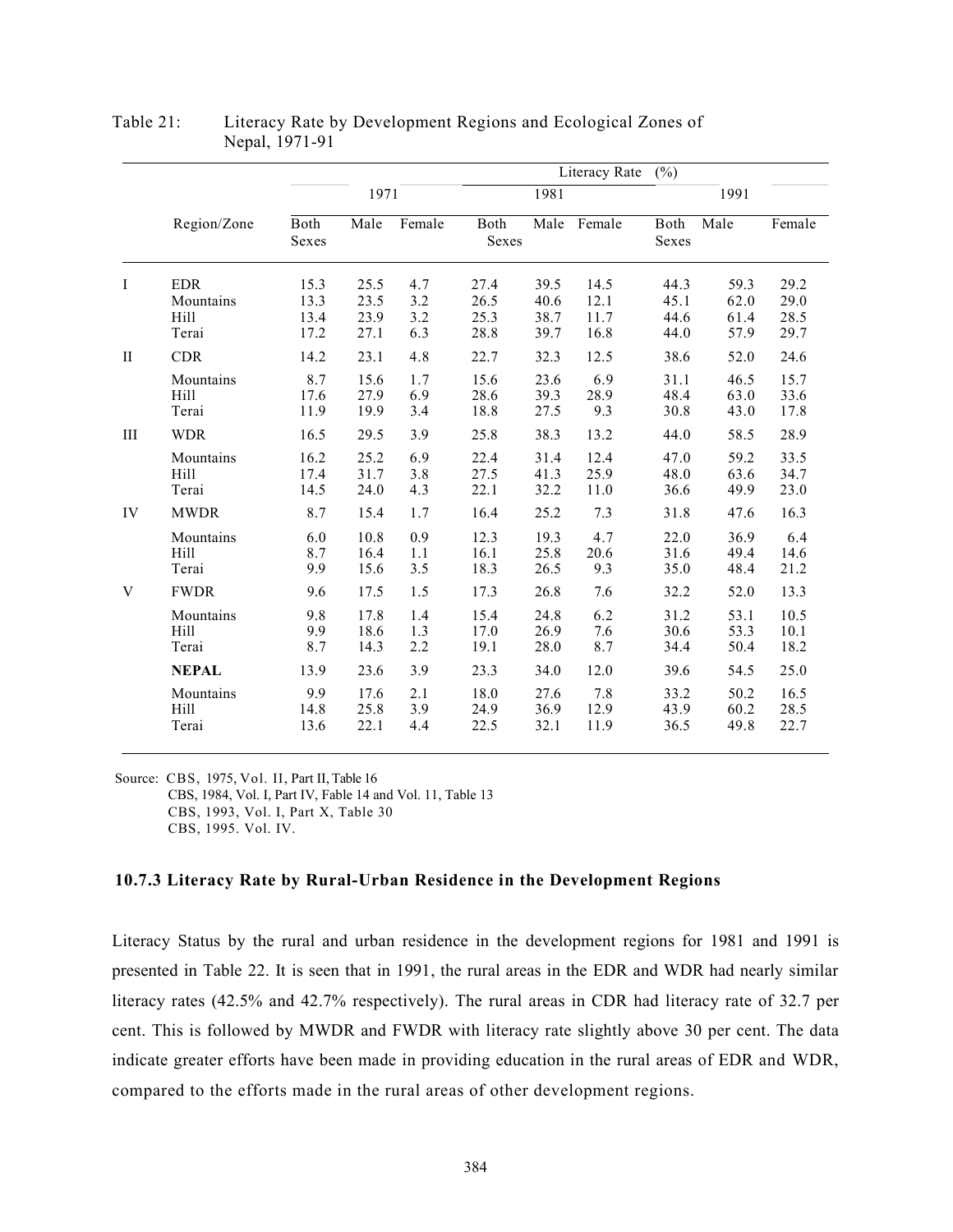The male literacy rates in the rural areas of various development regions are consistently higher than the corresponding female literacy rates.

With regard to 1991 literacy rates in the urban areas in different development regions, the CDR had the highest literacy rate (70.1%) and this is true of both the male and female literacy rates. The second highest urban literacy rate (65.3%) is found in the EDR, followed closely by the WDR with 65.1 per cent. The two other development regions had relatively lower literacy rates.

In 1991, the male literacy rate in the urban areas of all development regions was above 70 per cent. The female literacy rates in the urban areas of EDR, CDR, WDR were above 50 per cent. The MWDR and FWDR had relatively lower female literacy rates.

Both the rural literacy rate and the urban literacy rate for the country showed significant improvement over the period 1981 and 1991. As may be seen from Table 22, the rural literacy rate increased from 21.4 per cent in 1981 to 36.8 per cent in 1991; the urban literacy rate increased from 50.5 per cent in 1981 to 66.9 per cent in 1991 exhibiting identical increment in percentage points.

During the period 1981-91, there has been an increase in literacy rate in the range of 13 to 17 percentage points in the rural areas of the development regions, the greatest increase being in EDR and WDR.

During the same period, increase in literacy rate in urban areas of the different development regions varied between 12 and 26 percentage points. Higher increments (in percentage points) are seen to have occurred in the case of MWDR and FWDR compared to those in other regions.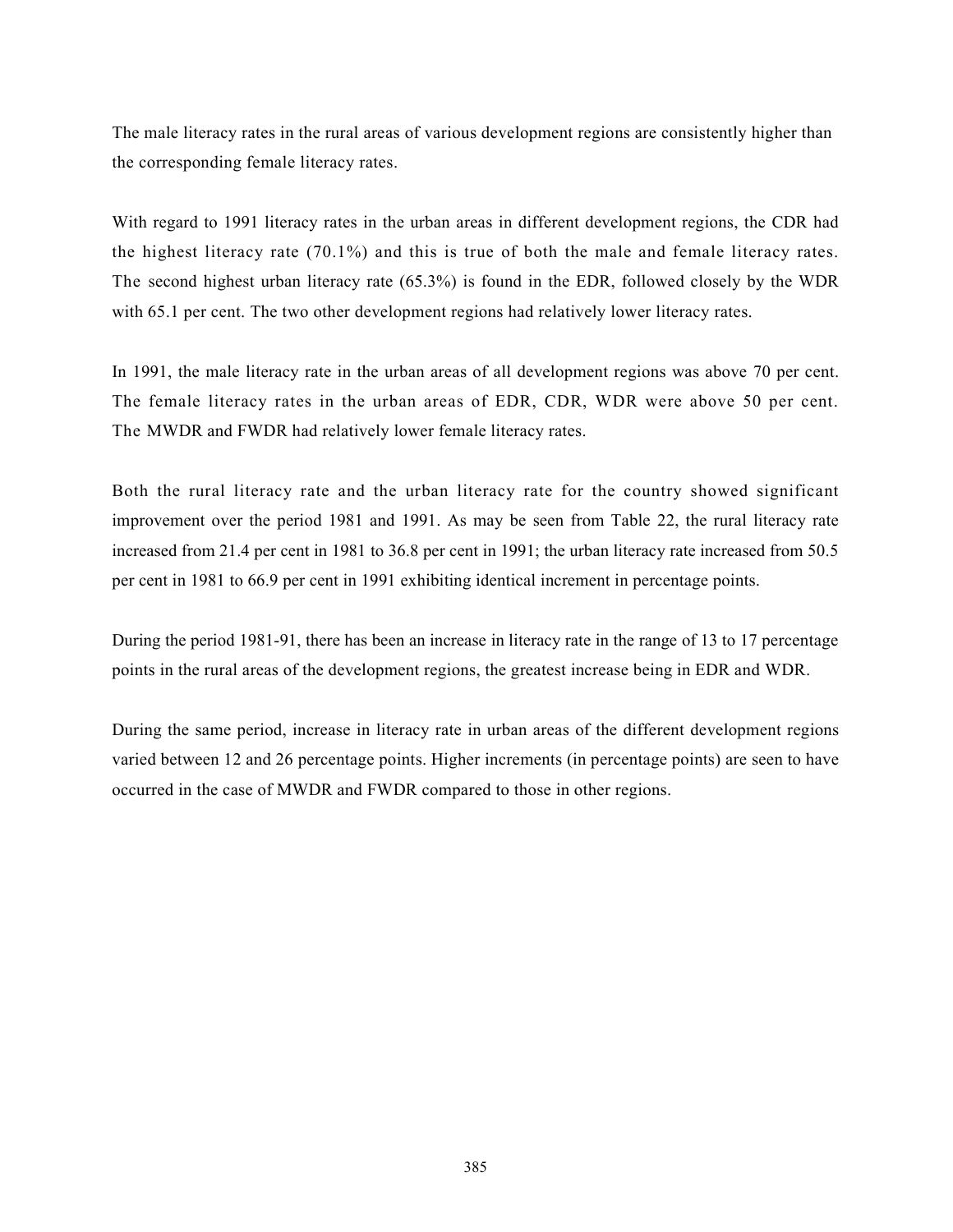| Develop-<br>ment |               | Rural | 1981   |               | Urban |        |               | Rural |             | 1991         | Urban |        |
|------------------|---------------|-------|--------|---------------|-------|--------|---------------|-------|-------------|--------------|-------|--------|
| Region           | Both<br>Sexes | Male  | Female | Both<br>Sexes | Male  | Female | Both<br>Sexes |       | Male Female | Both<br>Sexe | Male  | Female |
| <b>NEPAL</b>     | 21.4          | 32.0  | 10.3   | 50.5          | 61.1  | 38.2   | 36.8          | 51.9  | 22.0        | 66.          | 78.0  | 54.8   |
| <b>EDR</b>       | 25.9          | 38.0  | 13.2   | 52.8          | 63.7  | 40.0   | 42.5          | 57.8  | 27.3        | 65.          | 76.5  | 53.1   |
| <b>CDR</b>       | 19.1          | 28.5  | 9.2    | 53.6          | 63.1  | 42.3   | 32.7          | 46.5  | 18.6        | 70.          | 80.4  | 58.7   |
| <b>WDR</b>       | 24.8          | 37.3  | 12.2   | 53.0          | 65.1  | 39.5   | 42.7          | 57.3  | 29.5        | 65.          | 75.8  | 53.7   |
| <b>MWDR</b>      | 15.7          | 24.4  | 6.7    | 35.0          | 47.4  | 22.1   | 30.5          | 46.4  | 14.9        | 61.          | 72.9  | 48.7   |
| <b>FWDR</b>      | 16.5          | 25.8  | 7.2    | 31.0          | 43.9  | 15.6   | 30.6          | 50.5  | 11.7        | 53.          | 70.5  | 35.1   |

Table 22: Literacy Rate by Rural-Urban Residence in Development Regions, Nepal, 1981-91

Source: CBS, 1984, Vol. I, Part IV, Table 14 CBS, 1984, Vol. III, Table I1 CBS, 1993, Vol. I, Part X, Table 30 CBS, 1994, Vol. II, Table 6.

#### 10.7.4 Literacy Rate by Districts

Literacy rates by districts for 1981 and 1991 are presented in Table 23. Among the districts, in 1991, Kathmandu occupied the first position with respect to literacy rate. Kathmandu is followed by Lalitpur and Bhaktapur in the level of literacy rates. The literacy rate in Kathmandu was 70.1 per cent, while in Lalitpur and Bhaktapur it was 62.4 per cent and 58.8 per cent respectively. The lowest literacy rates were in Kalikot and Humla with literacy rate of 19.6 per cent in each case. Thirty one districts have literacy rates above the national average of 39.6 per cent.

Literacy rates have increased in all districts during 1981-91. In 1991 there were no districts with literacy rates of less than 10 per cent, whereas there were three such districts in 1981.

| Range of Literacy<br>Rates (1991) |       | No. of districts |
|-----------------------------------|-------|------------------|
| $10\%$ -                          | 20%   | 2                |
| $21\%$ -                          | 30%   | 21               |
| $31\%$ -                          | 40%   | 21               |
| $41\%$ -                          | 50%   | 20               |
| $51\%$ -                          | 60%   | 9                |
| $61\%$ -                          | 70%   | 1                |
| $71\% \&$                         | above | 1                |
|                                   |       | 75               |

From the above distribution of districts by literacy rate (range), it is seen that 44 districts have literacy rate below 40 per cent and 31 districts have literacy rate 40 per cent and above.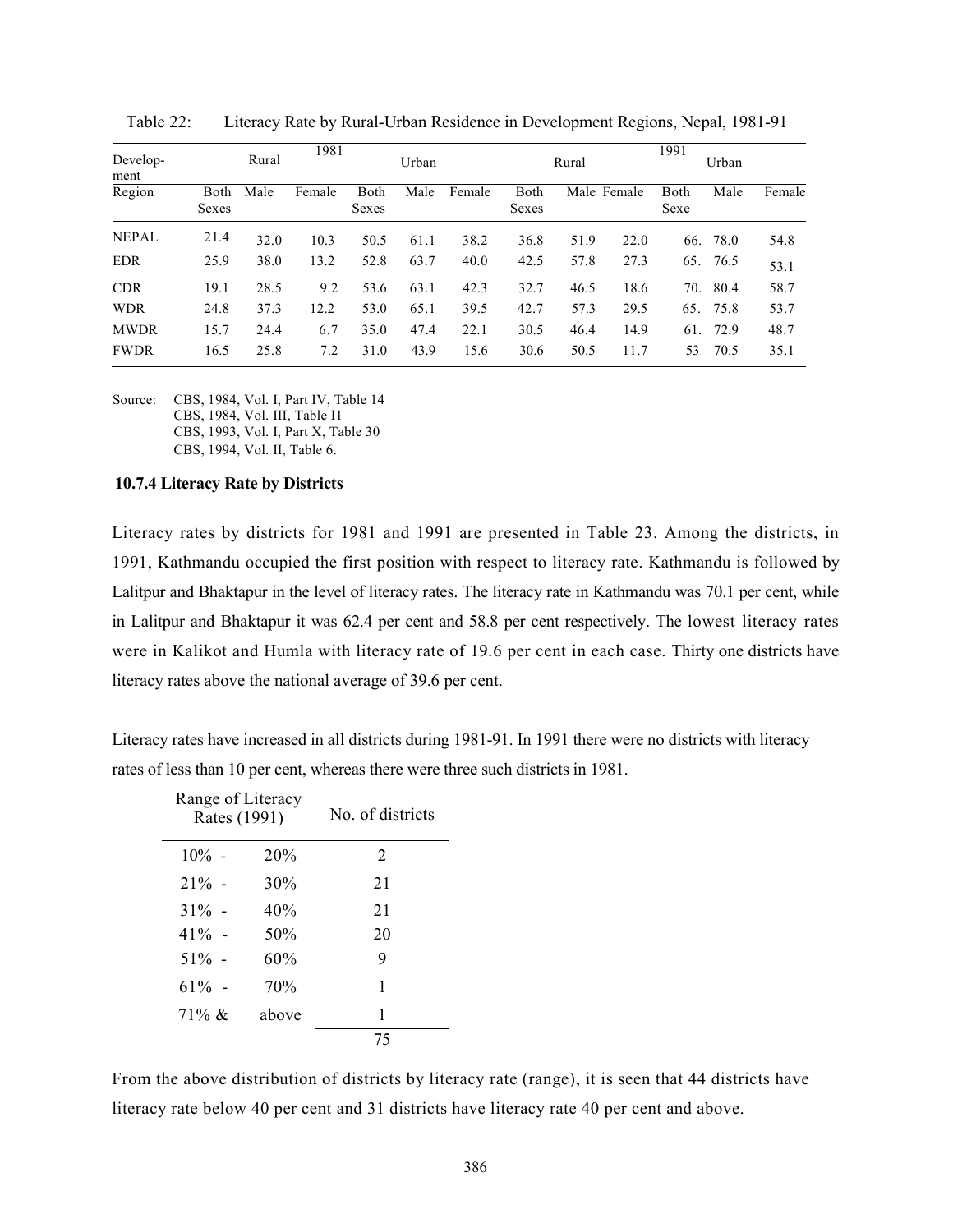| REGION / DISTRICT   | Literacy Rate 6 Years and above |       |      |        |  |  |  |  |  |  |
|---------------------|---------------------------------|-------|------|--------|--|--|--|--|--|--|
|                     | 1981                            |       | 1991 |        |  |  |  |  |  |  |
|                     | Total                           | Total | Male | Female |  |  |  |  |  |  |
| <b>NEPAL</b>        | 23.3                            | 39.6  | 54.5 | 25.0   |  |  |  |  |  |  |
| <b>EDR</b>          | 27.4                            | 44.3  | 59.3 | 29.2   |  |  |  |  |  |  |
| 1 TAPLEJUNG         | 28.8                            | 46.1  | 62.4 | 30.6   |  |  |  |  |  |  |
| 2 PANCHTHAR         | 24.0                            | 43.9  | 61.7 | 26.9   |  |  |  |  |  |  |
| 3 IIAM              | 33.0                            | 52.5  | 65.9 | 39.0   |  |  |  |  |  |  |
| 4 JHAPA             | 37.0                            | 56.3  | 67.8 | 44.5   |  |  |  |  |  |  |
| 5 MORANG            | 30.5                            | 48.9  | 62.2 | 35.2   |  |  |  |  |  |  |
| <b>6 SUNSARI</b>    | 30.8                            | 44.7  | 59.1 | 60.2   |  |  |  |  |  |  |
| 7 DHANKUTA          | 31.2                            | 49.6  | 66.3 | 33.5   |  |  |  |  |  |  |
| <b>8 TERHATHUM</b>  | 33.8                            | 55.7  | 74.9 | 37.6   |  |  |  |  |  |  |
| 9 SANKHUWASABHA     | 27.5                            | 48.6  | 65.4 | 32.6   |  |  |  |  |  |  |
| 10 BHOJPUR          | 23.7                            | 41.9  | 58.9 | 26.3   |  |  |  |  |  |  |
| 11 SOLUKHUMBU       | 21.8                            | 38.9  | 56.8 | 21.5   |  |  |  |  |  |  |
| 12 OKHALDHUNGA      | 17.8                            | 39.1  | 56.2 | 23.1   |  |  |  |  |  |  |
| <b>13 KHOTANG</b>   | 22.9                            | 40.3  | 58.4 | 23.6   |  |  |  |  |  |  |
| <b>14 UDAYAPUR</b>  | 19.3                            | 38.2  | 55.2 | 21.5   |  |  |  |  |  |  |
| 15 SAPTARI 1        | 25.2                            | 34.8  | 51.4 | 17.8   |  |  |  |  |  |  |
| 16 SIRAHA           | 17.6                            | 28.8  | 43.5 | 13.3   |  |  |  |  |  |  |
| CDR                 | 22.7                            | 38.6  | 52.0 | 24.6   |  |  |  |  |  |  |
| 17 DHANUSA          | 18.4                            | 30.1  | 43.1 | 16.1   |  |  |  |  |  |  |
| <b>18 MAHOTARI</b>  | 16.3                            | 26.0  | 37.3 | 13.9   |  |  |  |  |  |  |
| 19 SARLAHI          | 15.6                            | 26.2  | 38.0 | 13.5   |  |  |  |  |  |  |
| 20 SINDHULI         | 19.4                            | 33.1  | 48.6 | 17.7   |  |  |  |  |  |  |
| 21 RAMECHHAP        | 17.8                            | 30.4  | 49.3 | 12.9   |  |  |  |  |  |  |
| 22 DOLAKHA          | 17.5                            | 34.9  | 53.1 | 17.7   |  |  |  |  |  |  |
| 23 SINDHUPALCHOKE   | 15.1                            | 29.7  | 44.1 | 15.0   |  |  |  |  |  |  |
| 24 KAVRE            | 24.3                            | 39.6  | 56.2 | 23.7   |  |  |  |  |  |  |
| 25 LALITPUR         | 37.1                            | 62.4  | 76.5 | 48.0   |  |  |  |  |  |  |
| <b>26 BHAKTAPUR</b> | 32.4                            | 58.8  | 74.8 | 42.7   |  |  |  |  |  |  |
| <b>27 KATHMANDU</b> | 50.0                            | 70.1  | 82.2 | 57.0   |  |  |  |  |  |  |
| 28 NUWAKOT          | 18.3                            | 31.6  | 45.4 | 18.0   |  |  |  |  |  |  |
| 29 RASUWA           | 9.2                             | 23.0  | 33.8 | 11.3   |  |  |  |  |  |  |
| 30 DHADING          | 15.0                            | 32.2  | 46.2 | 18.5   |  |  |  |  |  |  |
| <b>31 MAKWANPUR</b> | 24.1                            | 38.6  | 52.1 | 24.7   |  |  |  |  |  |  |
| 32 RAUTAHAT         | 12.6                            | 23.7  | 34.7 | 11.9   |  |  |  |  |  |  |
| 33 BARA             | 17.9                            | 28.2  | 41.7 | 13.7   |  |  |  |  |  |  |
| 34 PARSA            | 21.3                            | 32.5  | 46.2 | 17.9   |  |  |  |  |  |  |
| 35 CHITAWAN         | 33.7                            | 53.1  | 65.7 | 40.9   |  |  |  |  |  |  |
| <b>WDR</b>          | 25.8                            | 44.0  | 58.5 | 30.8   |  |  |  |  |  |  |
| 36 GORKHA           | 18.3                            | 43.8  | 57.4 | 31.0   |  |  |  |  |  |  |
| 37 LAMJUNG          | 32.7                            | 47.1  | 62.0 | 34.0   |  |  |  |  |  |  |
| <b>38 TANAHU</b>    | 25.3                            | 50.4  | 66.5 | 36.2   |  |  |  |  |  |  |
| 39 SYANGJA          | 28.1                            | 51.3  | 66.9 | 38.4   |  |  |  |  |  |  |

# Table 23: Literacy Rate for Population 6 years and above by Gender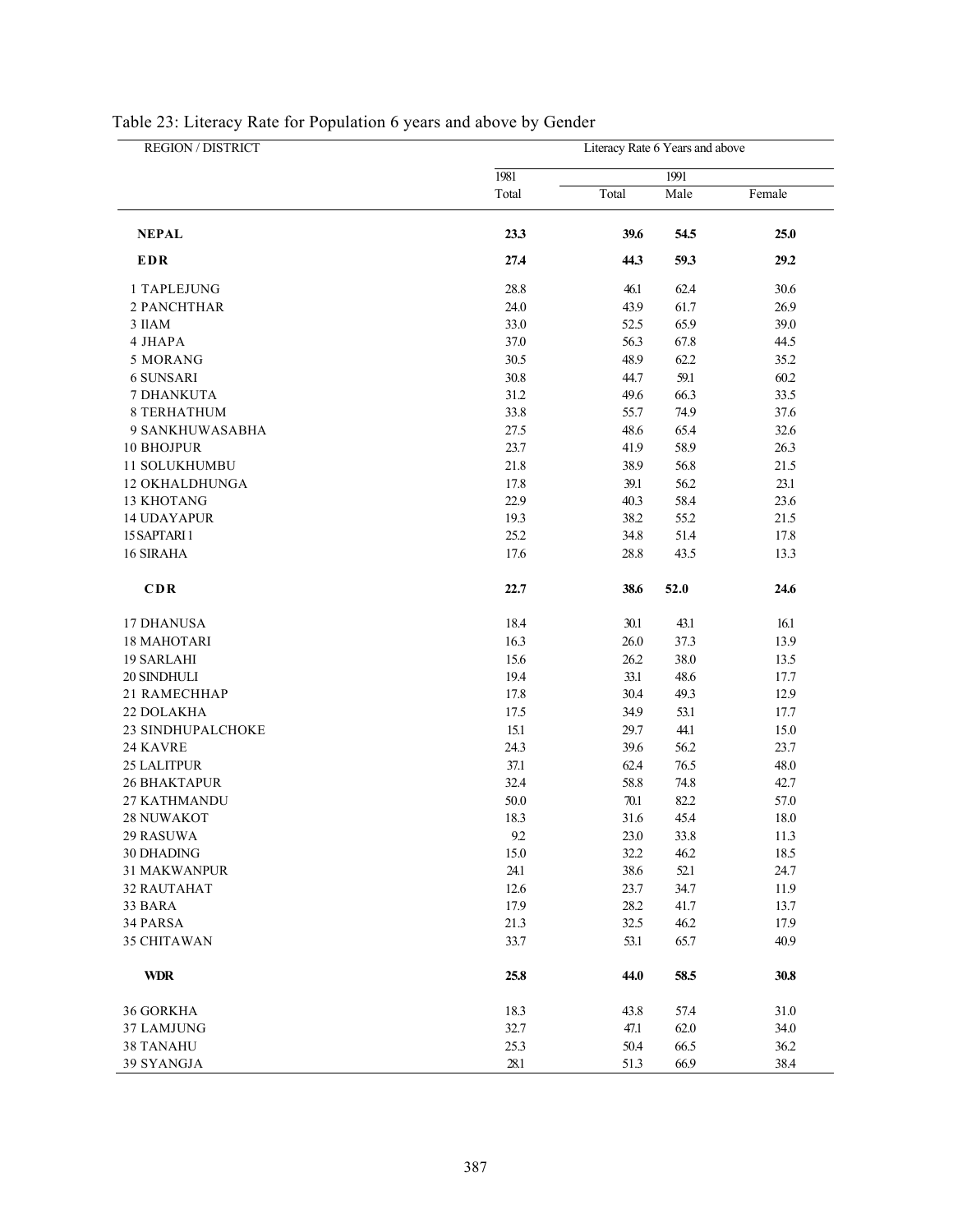Table 23: (Contd.)

| REGION / DISTRICT     | Literacy Rate 6 Years and |       |      |        |  |  |  |  |  |  |
|-----------------------|---------------------------|-------|------|--------|--|--|--|--|--|--|
|                       |                           | above |      |        |  |  |  |  |  |  |
|                       | 1981                      |       | 1991 |        |  |  |  |  |  |  |
|                       | Total                     | Total | Male | Female |  |  |  |  |  |  |
| 40 KASKI              | 35.0                      | 57.2  | 71.0 | 44.5   |  |  |  |  |  |  |
| 41 MANANG             | 20.5                      | 43.1  | 54.9 | 30.1   |  |  |  |  |  |  |
| 42 MUSTANG            | 23.3                      | 48.5  | 60.8 | 34.8   |  |  |  |  |  |  |
| 43 MYAGDI             | 22.1                      | 39.6  | 55.0 | 26.1   |  |  |  |  |  |  |
| 44 PAR BAT            | 31.8                      | 51.9  | 68.5 | 38.1   |  |  |  |  |  |  |
| <b>45 BAGLUNG</b>     | 23.2                      | 41.1  | 57.3 | 27.5   |  |  |  |  |  |  |
| 46 GULMI              | 31.8                      | 46.8  | 64.6 | 32.7   |  |  |  |  |  |  |
| 47 PALPA              | 28.7                      | 48.2  | 63.9 | 34.9   |  |  |  |  |  |  |
| <b>48 NAWALPARASI</b> | 22.9                      | 39.2  | 53.3 | 25.2   |  |  |  |  |  |  |
| <b>49 RUPANDEHI</b>   | 27.5                      | 40.0  | 53.4 | 26.2   |  |  |  |  |  |  |
| 50 KAPILBASTU         | 13.2                      | 28.8  | 41.1 | 15.5   |  |  |  |  |  |  |
| 51 ARGHAKHANCHI       | 25.3                      | 43.3  | 59.5 | 29.7   |  |  |  |  |  |  |
| <b>MWDR</b>           | 16.4                      | 31.8  | 47.6 | 16.3   |  |  |  |  |  |  |
| 52 PYUTHAN            | 16.5                      | 32.7  | 51.4 | 17.0   |  |  |  |  |  |  |
| 53 ROLPA              | 14.9                      | 27.7  | 46.6 | 10.2   |  |  |  |  |  |  |
| 54 RUKUM              | 13.8                      | 28.8  | 46.8 | 11.3   |  |  |  |  |  |  |
| 55 SALYAN             | 13.5                      | 29.8  | 47.5 | 12.5   |  |  |  |  |  |  |
| 56 DANG               | 21.5                      | 39.9  | 55.8 | 24.4   |  |  |  |  |  |  |
| 57 BANKE              | 18.2                      | 34.6  | 46.4 | 21.8   |  |  |  |  |  |  |
| 58 BARDIYA            | 13.9                      | 29.4  | 41.6 | 16.8   |  |  |  |  |  |  |
| 59 SURKHET            | 21.5                      | 42.6  | 60.2 | 25.5   |  |  |  |  |  |  |
| 60 DAILEKH            | 18.6                      | 29.8  | 48.3 | 11.3   |  |  |  |  |  |  |
| <b>61 JAJARKOT</b>    | 11.5                      | 23.6  | 38.0 | 9.0    |  |  |  |  |  |  |
| 62 DOLPA              | 12.6                      | 23.3  | 37.5 | 8.4    |  |  |  |  |  |  |
| 63 JUMLA              | 18.2                      | 25.4  | 41.5 | 8.5    |  |  |  |  |  |  |
| <b>64 KALIKOT</b>     | 8.5                       | 19.6  | 33.6 | 5.1    |  |  |  |  |  |  |
| 65 MUGU               | 9.5                       | 22.0  | 37.9 | 5.2    |  |  |  |  |  |  |
| 66 HUMLA              | 13.1                      | 19.6  | 33.7 | 4.6    |  |  |  |  |  |  |
| <b>FWDR</b>           | 17.3                      | 32.2  | 52.0 | 13.3   |  |  |  |  |  |  |
| <b>67 BAJURA</b>      | 11.6                      | 25.2  | 43.4 | 7.7    |  |  |  |  |  |  |
| <b>68 BAJHANG</b>     | 12.9                      | 27.6  | 50.1 | 7.0    |  |  |  |  |  |  |
| 69 ACHHAM             | 14.9                      | 23.9  | 45.3 | 5.5    |  |  |  |  |  |  |
| 70 DOTI               | 12.5                      | 28.6  | 48.7 | 9.9    |  |  |  |  |  |  |
| 71 KAILALI            | 16.0                      | 30.3  | 45.3 | 15.1   |  |  |  |  |  |  |
| 72 KANCHANPUR         | 23.8                      | 41.0  | 58.5 | 23.1   |  |  |  |  |  |  |
| <b>73 DADELDHURA</b>  | 21.9                      | 36.6  | 62.3 | 13.0   |  |  |  |  |  |  |
| <b>74 BAITADI</b>     | 20.2                      | 35.7  | 60.0 | 13.5   |  |  |  |  |  |  |
| <b>75 DARCHULA</b>    | 22.5                      | 41.4  | 65.4 | 18.0   |  |  |  |  |  |  |

Source: CBS, 1984, Vol. I, Part IV, Table 14 CBS, 1987, Table 65 CBS, 1993, Vol. I, Part X, Table 30.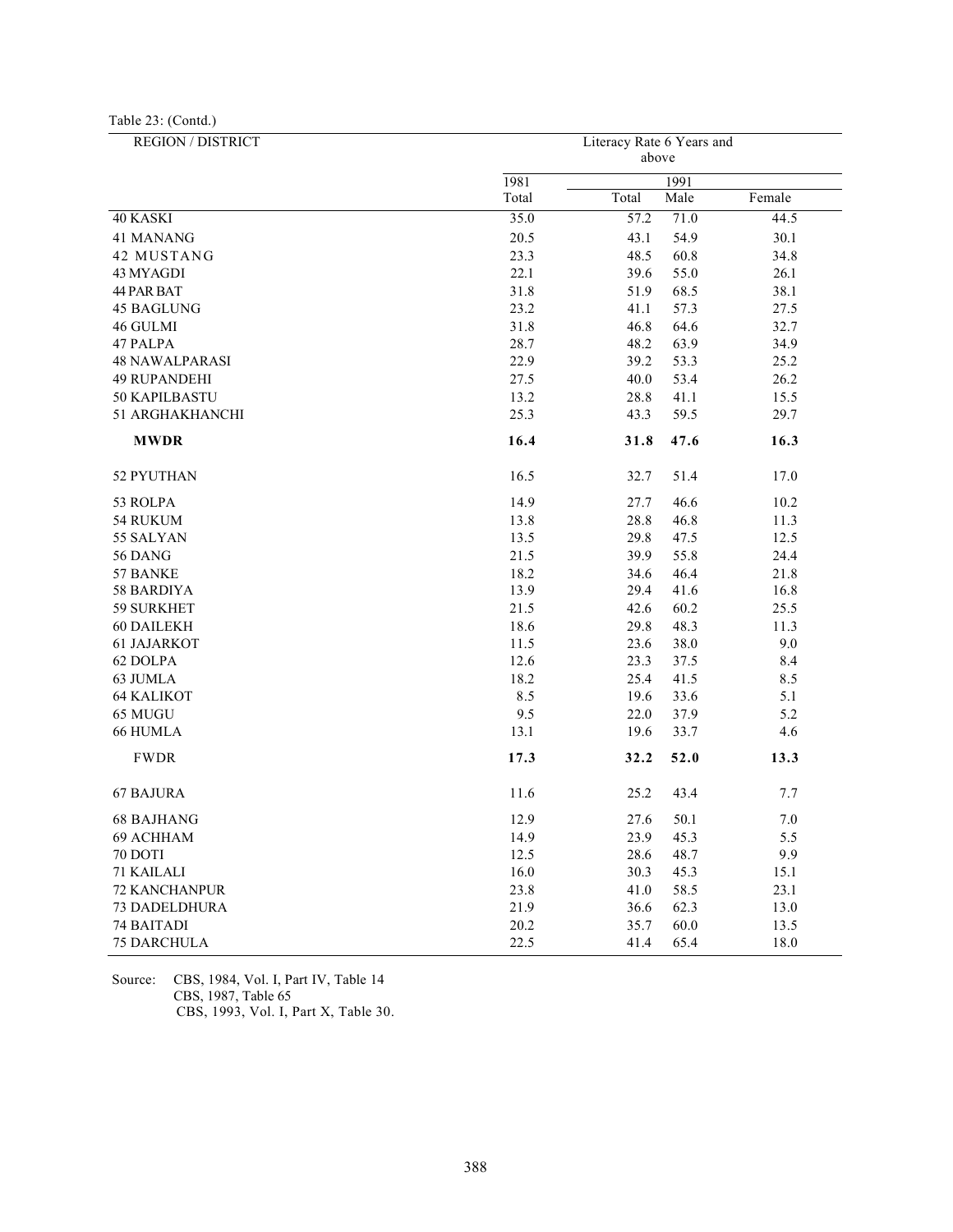#### 10.7.5 Gender Differences in Literacy Rate - Spatial variations

The status of literacy rate in 1991 by gender in the districts is also presented in Table 23. As expected, we can observe wide differences in literacy rates between males and females in all the districts. The differences are particularly marked in the Mountain districts generally, and in the districts in Mid-Western and Far-Western Development Regions. In districts with predominantly urban areas, the differences in male and female literacy rates are much smaller.

# 11. Educational Attainment - by Level and Rural/Urban Residence

Considerable improvement in the level of literacy had been achieved in the country over the years. The literacy level however, does not indicate the level of educational attainment of the people. Among the literates are persons who have been literate without undergoing any formal schooling and there are also those who have completed different levels of formal education. Expansion of educational facilities in the country has aided the enhancement of educational attainment of the people.

Table 24 presents the distribution of population aged 6 and above by level of education and by age and sex for the whole country. In 1991, the proportions of persons with various levels of educational attainment were as follows;

|    | Level of Educational Attainment | $\frac{0}{0}$ |
|----|---------------------------------|---------------|
| a. | Literate but no schooling       | 8.98          |
| b. | Primary Education               | 16.15         |
| c. | Secondary Education             | 8.88          |
| d. | S.L.C./Intermediate             | 2.88          |
| e. | Graduate/Post graduate          | 0.64          |
|    | Level not stated                | 1.80          |

Source: Based on Table 24 of the text.

The proportion of people who were literate but had no formal education increased from 4.42 per cent in 1971 to 5.5 per cent in 1981, and to 8.98 per cent in 1991. This indicates increasing trend of people learning to read and write on their own.

The proportion of literate people who had gone through primary education increased from 5.79 per cent in 1971 to 11.33 per cent in 1981, and to 16.15 per cent in 1991. This is evidently due to expansion of primary education facilities in the country.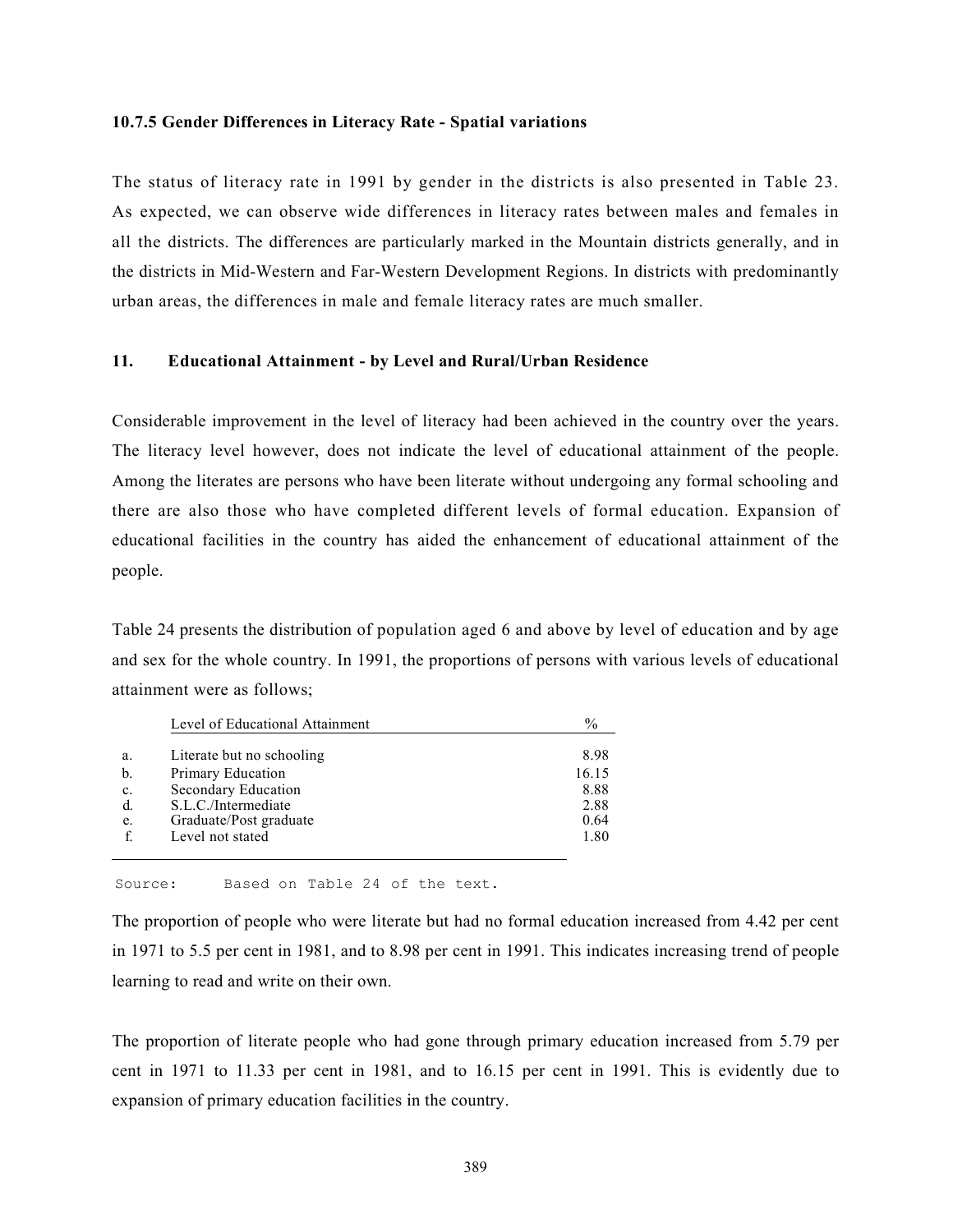| Educational        |                |        |           |               | 1971          |              |              |              |                          |                |               | 1981          |              |              |              |              |               |                | 1991          |               |              |                |
|--------------------|----------------|--------|-----------|---------------|---------------|--------------|--------------|--------------|--------------------------|----------------|---------------|---------------|--------------|--------------|--------------|--------------|---------------|----------------|---------------|---------------|--------------|----------------|
| Attainment         |                | $6-9$  | $10 - 14$ | 15-19         | $20 - 24$     | 25-34        | $35+$        | Total        | $6-9$                    | $10 - 14$      | 15-19         | $20 - 24$     | 25-34        | $35+$        | Total        | $6-9$        | 10-14         | 15-19          | 20-24 25-34   |               | $35+$        | Total          |
|                    |                |        |           |               |               |              |              |              |                          |                |               |               |              |              |              |              |               |                |               |               |              |                |
| No Schooling       |                |        |           |               |               |              |              |              |                          |                |               |               |              |              |              |              |               |                |               |               |              |                |
|                    | Total          | 1.43   | 2.21      | 4.05          | 5.59          | 5.91         | 5.48         | 4.42         | 3.70                     | 3,49           | 4.32          | 5.62          | 3.92         | 7.00         | 5.50         | 12.88        | 6.95          | 7.06           | 7.85          | 8.65          | 9.48         | 8.98           |
|                    | Male           | 1.99   | 3.12      | 6.36          | 10.13         | 11.11        | 10.15        | 7.75         | 4.44                     | 4.12           | 5.32          | 8.06          | 10.03        | 11.39        | 8.13         | 14.76        | 7.28          | 7.33           | 9.57          | 12.24         | 15.60        | 12.06          |
|                    | Female         | 0.85   | 1.14      | 1.51          | 1.40          | 0.82         | 0.69         | 1.00         | 2.42                     | 2.76           | 3.21          | 3.39          | 2.91         | 2.18         | 2.75         | 10.93        | 6.59          | 6.80           | 6.39          | 5.40          | 3.19         | 5.95           |
| Primary $(1 - 5)$  |                |        |           |               |               |              |              |              |                          |                |               |               |              |              |              |              |               |                |               |               |              |                |
|                    | Total          | 9.66   | 16.84     | 7.30          | 3.75          | 2.39         | 1.64         | 5.79         | 17.92                    | 29.37          | 12.93         | 8.35          | 3.88         | 4.06         | 11.33        | 30.16        | 44.24         |                |               |               |              |                |
|                    | Male           | 14.42  | 25.75     | 12.24         | 6.94          | 4.53         | 3.06         | 9.62         | 23.32                    | 38.71          | 18.46         | 12.47         | 9.34         | 5.61         | 15.65        | 36.32        | 53.56         | 15.09<br>19.37 | 9.35<br>13.64 | 7.09<br>11.37 | 3.45<br>5.76 | 16.15<br>21.18 |
|                    | Female         | 4.70   | 6.29      | 1.88          | 0.80          | 0.39         | 0.19         | 1.86         | 12.32                    | 18.47          | 6.85          | 4.59          | 3.44         | 2.36         | 6.80         | 23.78        | 34.14         | 10.99          | 5.71          | 3.23          | 1.09         | 11.19          |
|                    |                |        |           |               |               |              |              |              |                          |                |               |               |              |              |              |              |               |                |               |               |              |                |
| Secondary(6-10)    | Total          |        | 4.77      |               |               |              |              |              |                          |                |               |               |              |              |              |              |               |                |               |               |              |                |
|                    | Male           | $\sim$ | 6.94      | 9.58<br>15.40 | 5.79<br>10.65 | 2.65<br>4.95 | 0.91         | 3.10         | $\blacksquare$           | 5.87           | 14.60         | 8.23          | 3.16         | 1.78         | 4.80         |              | 10.34         | 27.64          | 15.43         | 8.45          | 3.18         | 8.88           |
|                    | Female         |        | 2.22      | 3.19          | 1.30          | 0.50         | 1.69<br>0.11 | 5.24<br>0.90 | $\blacksquare$<br>$\sim$ | 8.17<br>3.44   | 22.00<br>6.45 | 14.02<br>2.94 | 8.86<br>1.61 | 3.01<br>0.42 | 7.55<br>1.92 |              | 13.29<br>7.14 | 38.33          | 23.85         | 13.96         | 5.32         | 12.85          |
|                    |                |        |           |               |               |              |              |              |                          |                |               |               |              |              |              |              |               | 17.38          | 8.26          | 3.47          | 0.99         | 4.97           |
| SLC & Intermediate |                |        |           |               |               |              |              |              |                          |                |               |               |              |              |              |              |               |                |               |               |              |                |
|                    | Total          |        |           | 0.84          | 1.18          | 0.47         | 0.12         | 0.34         | $\blacksquare$           | 0.12           | 1.69          | 3.57          | 1.51         | 0.69         | 1.23         |              | 0.02          | 3.54           | 8.87          | 5.72          | 1.84         | 2.88           |
|                    | Male<br>Female |        |           | 1.21          | 2.07          | 0.89         | 0.22         | 0.57         | $\sim$                   | 0.02           | 2.33          | 5.97          | 4.21         | 1.19         | 1.98         |              | 0.02          | 4.88           | 14.16         | 9.61          | 3.13         | 4.48           |
|                    |                |        |           | 0.44          | 0.36          | 0.08         | 0.00         | 0.11         | $\blacksquare$           | 0.01           | 0.98          | 1.38          | 0.78         | 0.13         | 0.45         |              | 0.02          | 2.26           | 4.38          | 2.21          | 0.52         | 1.31           |
| Graduate and       |                |        |           |               |               |              |              |              |                          |                |               |               |              |              |              |              |               |                |               |               |              |                |
| Post graduate      |                |        |           |               |               |              |              |              |                          |                |               |               |              |              |              |              |               |                |               |               |              |                |
|                    | Total          |        |           | 0.13          | 0.72          | 0.55         | 0.17         | 0.24         | $\blacksquare$           | $\blacksquare$ | 0.07          | 0.73          | 0.65         | 0.37         | 0.39         |              |               | 0.05           | 0.83          | 1.62          | 0.89         | 0.64           |
|                    | Male<br>Female |        |           | 0.19          | 1.16          | 1.02         | 0.32         | 0.42         | $\blacksquare$           | $\sim$         | 0.10          | 1.16          | 1.83         | 0.64         | 0.65         |              |               | 0.07           | 1.29          | 2.70          | 1.54         | 1.06           |
|                    |                |        |           | 0.06          | 0.22          | 0.11         | 0.01         | 0.05         |                          |                | 0.05          | 0.34          | 0.33         | 0.64         | 0.13         |              |               | 0.04           | 0.44          | 0.63          | 0.23         | 0.23           |
| Level Not Stated   |                |        |           |               |               |              |              |              |                          |                |               |               |              |              |              |              |               |                |               |               |              |                |
|                    | Total          |        |           |               |               |              |              |              |                          |                |               |               |              |              |              |              |               |                |               |               |              |                |
|                    | Male           |        |           |               |               |              |              |              |                          |                |               |               |              |              |              | 3.41<br>3.99 | 1.40<br>1.63  | 1.06           | 1.20          | 1.47          | 1.92         | 1.80           |
|                    | Female         |        |           |               |               |              |              |              |                          |                |               |               |              |              |              | 2.80         | 1.16          | 1.20<br>0.93   | 1.51<br>0.94  | 2.17<br>0.84  | 3.29<br>0.53 | 2.53<br>1.09   |
|                    |                |        |           |               |               |              |              |              |                          |                |               |               |              |              |              |              |               |                |               |               |              |                |

Table 24: Per cent Population Aged 6 years and over by Level of Education, Age and Sex, Nepal 1971 -1991

Source: CBS, 1975, Vol. II, Part II, Tables 16, 17 and 18 CBS, 1984, Vol. I, Part I, Table 5 and Vol. I Part IV, Table 15 CBS, 1993, Vol. I, Part X, Tables 31.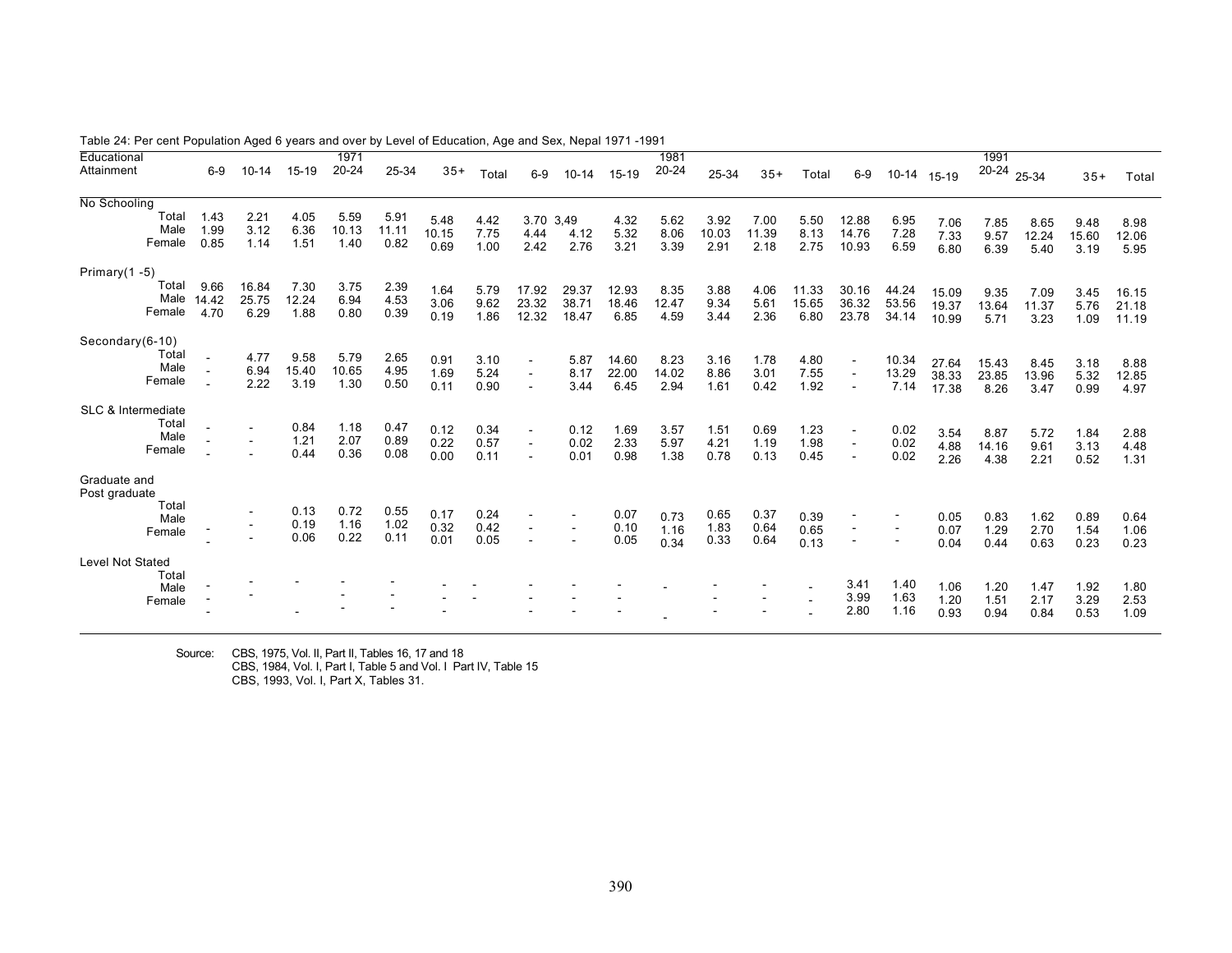Similarly, proportion of literate people who had secondary education increased from 3.1 per cent in 1971, to 4.8 per cent in 1981, and 8.88 per cent in 1991.

Those who had done S.L.C. and studied up to Intermediate level accounted for 0.34 per cent of the literate population 1971, 1.23 per cent in 1981, and 2.88 per cent in 1991.

Graduates and Post graduate persons constituted a small proportion in all the census years. The proportion was 0.24 per cent in 1971, 0.39 per cent in 1981 and 0.64 per cent in 1991.

There has been considerable improvement in different levels of educational attainment during 1971- 91. In all the age groups, the proportions of persons with different educational attainment levels are higher in 1991 compared to those in the preceding censuses. This is true of both males and females. For example, the proportion of population who had completed primary education was 16.1 per cent (21.1 per cent for males and 11. l per cent for females) in 1991. The corresponding proportions were 5.8 per cent for both sexes (9.6 per cent for males and 1.9 per cent for females) in 1971, and 11.3 per cent for both sexes (15.6 per cent for males and 6.8 per cent for females) in 1981.

Tables 25 and 26 present the proportion of people 6 years and above who had attained specific educational levels in rural and urban areas.

The rural-urban differentials in educational attainment in 1991 are clear when we compare the proportions of population in the rural areas and the urban areas, who have completed various levels of education. In 1991, the proportion of population who had completed primary education in the rural areas was 15.8 per cent, while in the urban areas, the proportion was 18.7 per cent. Similarly, the proportions of urban population who had completed secondary, S.L.C. and intermediate education, and graduate and post graduate levels were respectively 17.9 per cent, 11.6 per cent and 4.3 per cent, while the corresponding proportions for the rural areas were 7.9 per cent, 1.9 per cent and 0.26 per cent.

Attainment of a particular educational level in each age group is also higher in the urban areas than in the rural areas. For example, the proportion of people aged 10-14 years who have attained primary education accounted for 43.5 per cent and 51.2 per cent in the rural areas and the urban areas respectively. This trend is seen to hold in all age groups and at each level of educational attainment.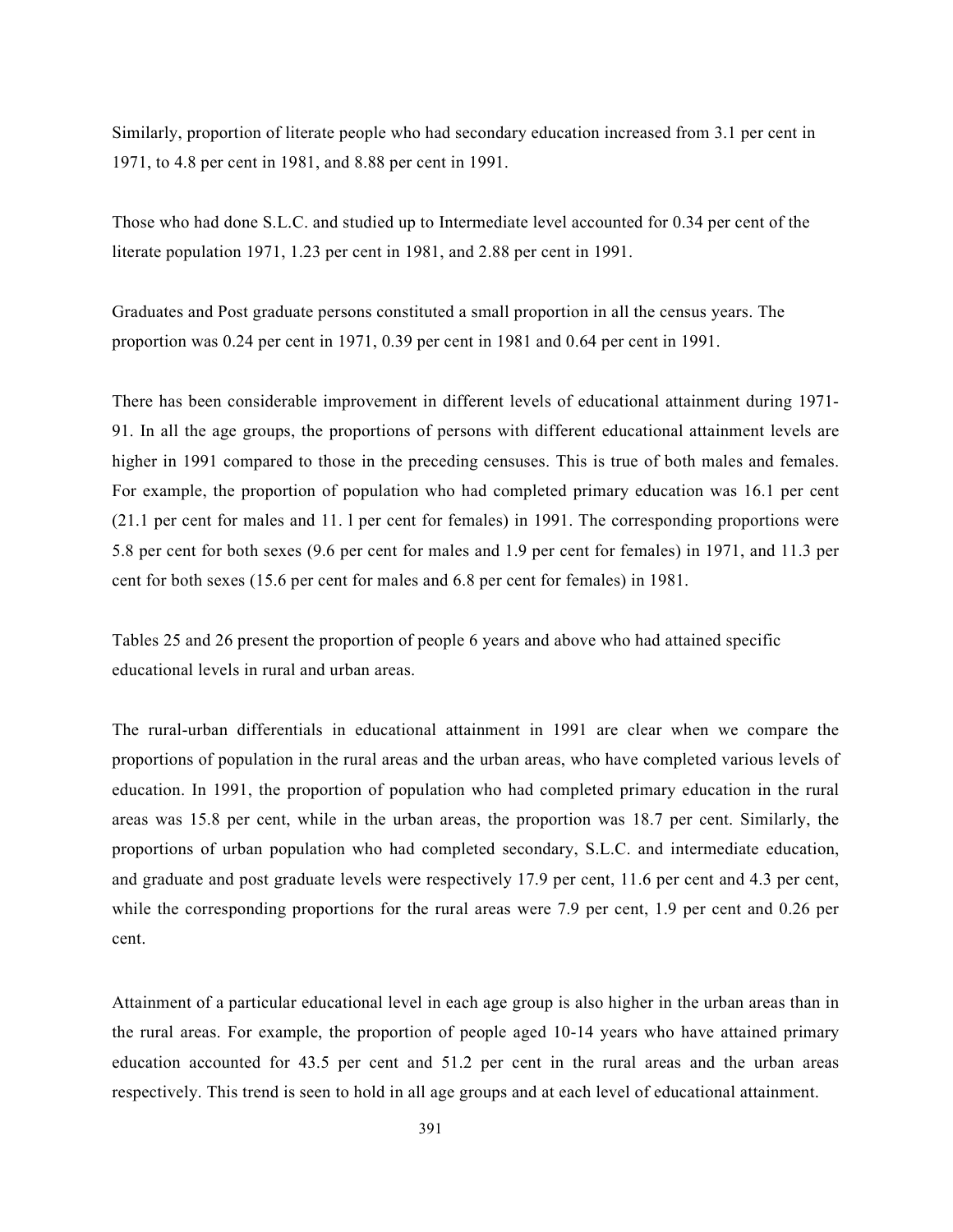| Educational                   |        |                          |                          |         | 1981      |           |       |                          |                          |                          |           | 1991        |       |       |       |
|-------------------------------|--------|--------------------------|--------------------------|---------|-----------|-----------|-------|--------------------------|--------------------------|--------------------------|-----------|-------------|-------|-------|-------|
| Attainment                    |        | $6-9$                    | $10 - 14$                | $15-19$ | $20 - 24$ | $25 - 34$ | $35+$ | Total                    |                          | $6-910-14$               | $15 - 19$ | 20-24 25-34 |       | $35+$ | Total |
| No Schooling                  |        |                          |                          |         |           |           |       |                          |                          |                          |           |             |       |       |       |
|                               | Total  | 3.50                     | 3.46                     | 4.23    | 5.45      | 6.18      | 6.67  | 5.30                     | 12.43                    | 6.96                     | 6.98      | 7.72        | 8.40  | 9.07  | 8.74  |
|                               | Male   | 4.24                     | 4.09                     | 5.27    | 7.97      | 9.98      | 11.07 | 7.97                     | 14.36                    | 7.31                     | 7.28      | 9.64        | 12.34 | 15.45 | 11.99 |
|                               | Female | 2.74                     | 2.71                     | 3.09    | 3.19      | 2.64      | 1.88  | 2.53                     | 10.44                    | 6.57                     | 6.70      | 6.13        | 4.91  | 2.58  | 5.57  |
| Primary $(1 - 5)$             |        |                          |                          |         |           |           |       |                          |                          |                          |           |             |       |       |       |
|                               | Total  | 16.36                    | 28.40                    | 12.97   | 8.25      | 6.15      | 3.86  | 10.88                    |                          | 28.40 43.55              | 15.51     | 9.56        | 7.12  | 3.29  | 15.88 |
|                               | Male   | 2182                     | 38.06                    | 18.82   | 12.61     | 9.32      | 5.41  | 15.35                    |                          | 34.86 53.47              | 20.21     | 14.44       | 11.85 | 5.67  | 21.27 |
|                               | Female | 10.73                    | 17.12                    | 6.58    | 4.33      | 3.18      | 2.18  | 6.23                     |                          | 21.74 32.86              | 11.06     | 5.52        | 2.94  | 0.86  | 10.61 |
| Secondary (6-10)              |        |                          |                          |         |           |           |       |                          |                          |                          |           |             |       |       |       |
|                               | Total  | $\blacksquare$           | 4.89                     | 12.90   | 7.37      | 4.51      | 1.45  | 4.15                     | $\overline{\phantom{a}}$ | 9.04                     | 25.70     | 14.32       | 7.48  | 2.62  | 7.93  |
|                               | Male   | $\overline{\phantom{a}}$ | 7.00                     | 20.40   | 13.24     | 8.17      | 2.54  | 6.84                     |                          | $-12.14$                 | 37.09     | 23.34       | 13.17 | 4.63  | 11.98 |
|                               | Female | $\blacksquare$           | 2.44                     | 4.70    | 2.10      | 1.09      | 0.25  | 1.34                     | $\overline{a}$           | 5.70                     | 14.93     | 6.85        | 2.44  | 0.58  | 3.97  |
| SLC & Intermediate            |        |                          |                          |         |           |           |       |                          |                          |                          |           |             |       |       |       |
|                               | Total  | $\overline{a}$           | 0.02                     | 1.06    | 2.57      | 1.79      | 0.43  | 0.85                     | $\overline{\phantom{a}}$ | 0.01                     | 2.29      | 6.44        | 4.08  | 1.15  | 1.96  |
|                               | Male   | $\blacksquare$           | 0.03                     | 1.64    | 4.70      | 3.34      | 0.79  | 1.48                     | $\blacksquare$           | 0.01                     | 3.48      | 11.37       | 7.68  | 2.12  | 3.35  |
|                               | Female | $\blacksquare$           | 0.01                     | 0.42    | 0.64      | 0.34      | 0.05  | 0.20                     | $\overline{a}$           | 0.01                     | 1.17      | 2.36        | 0.88  | 0.15  | 0.60  |
| Graduate and<br>Post Graduate |        |                          |                          |         |           |           |       |                          |                          |                          |           |             |       |       |       |
|                               | Total  | $\overline{a}$           | $\overline{\phantom{a}}$ | 0.04    | 0.37      | 0.55      | 0.16  | 0.19                     | $\overline{a}$           | $\overline{\phantom{a}}$ | 0.03      | 0.38        | 0.69  | 0.32  | 0.26  |
|                               | Male   | $\overline{\phantom{a}}$ | $\overline{\phantom{a}}$ | 0.06    | 0.68      | 1.04      | 0.30  | 0.35                     | $\overline{a}$           | $\overline{\phantom{a}}$ | 0.04      | 0.70        | 1.32  | 0.62  | 0.48  |
|                               | Female |                          | $\overline{\phantom{a}}$ | 9.02    | 0.09      | 0.09      | 0.02  | 0.03                     | $\overline{\phantom{a}}$ | $\overline{\phantom{a}}$ | 0.01      | 0.11        | 0.13  | 0.03  | 0.04  |
| Level Not Stated              |        |                          |                          |         |           |           |       |                          |                          |                          |           |             |       |       |       |
|                               | Total  |                          |                          |         |           |           |       | $\overline{\phantom{a}}$ | 3.31                     | 1.40                     | 1.03      | 1.15        | 1.39  | 1.79  | 1.73  |
|                               | Male   |                          |                          |         |           |           |       | $\overline{\phantom{a}}$ | 3.92                     | 1.64                     | 1.19      | 1.49        | 2.13  | 3.16  | 2.48  |
|                               | Female |                          |                          |         |           |           |       | $\overline{a}$           | 2.68                     | 1.14                     | 0.88      | 0.88        | 0.74  | 0.39  | 1.00  |

Table 25: Per cent Population Aged 6 years and over by Level of Education, Age and Sex for Rural, Nepal 1981 –1991

Source. CBS, 1984, Vol I, Part IV, Table 15 and Vol. III, Table 12

CBS, 1993, Vol. I, Part X, Tables 31

CBS, 1994, vol. II, Tables 7.

CBS, 1994, Vol. II, Tables 7.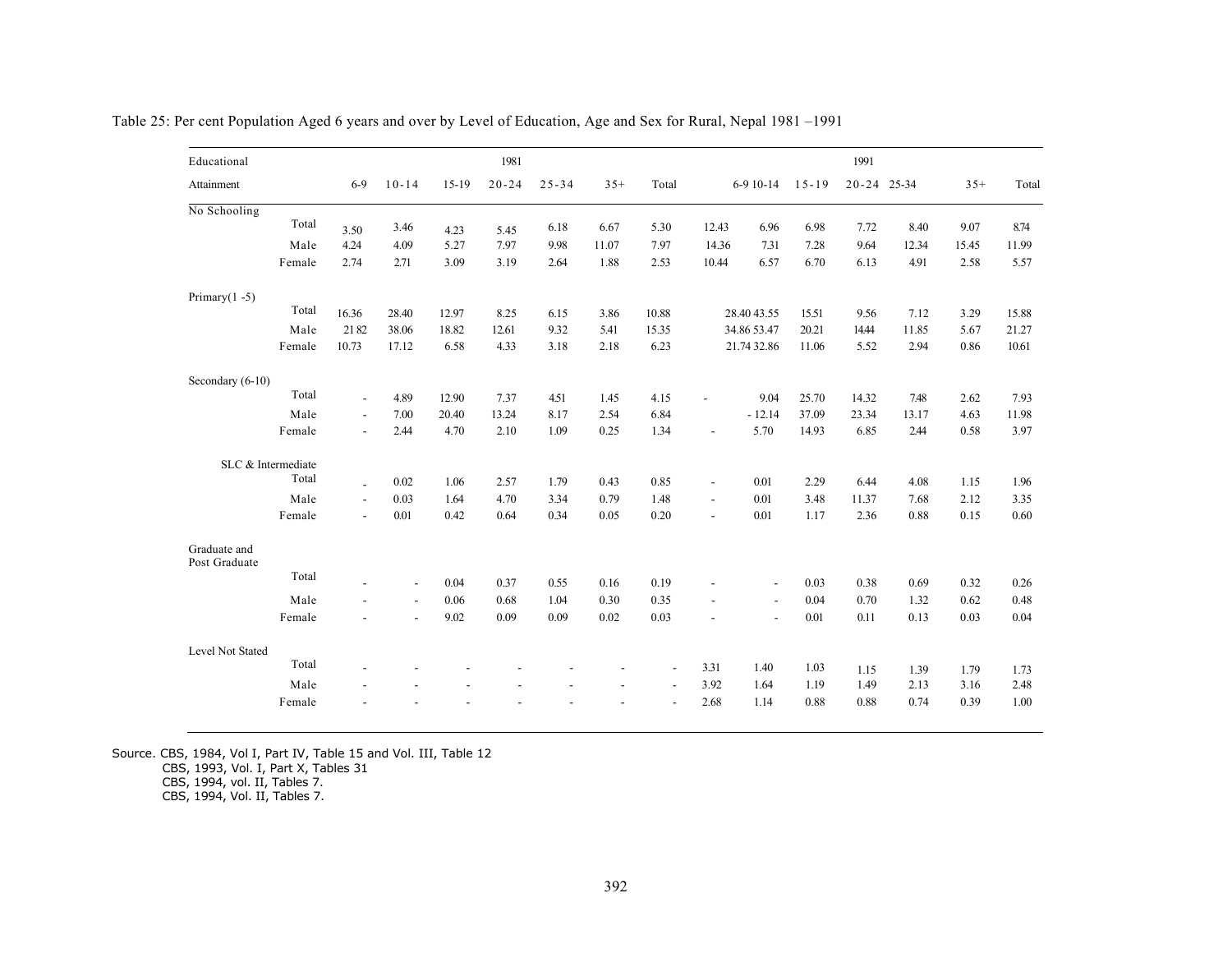|                          | $6 - 9$ 10 $-14$                                   |                                                                                                                                                               | 15-19 20-24                                     | $25 - 34$                               | $35+$                                          |                                                      |                                                                                    |                                                                              |                                                                                                                                                                               |                                                                 |                                                                         |                                                                          |                                                                |
|--------------------------|----------------------------------------------------|---------------------------------------------------------------------------------------------------------------------------------------------------------------|-------------------------------------------------|-----------------------------------------|------------------------------------------------|------------------------------------------------------|------------------------------------------------------------------------------------|------------------------------------------------------------------------------|-------------------------------------------------------------------------------------------------------------------------------------------------------------------------------|-----------------------------------------------------------------|-------------------------------------------------------------------------|--------------------------------------------------------------------------|----------------------------------------------------------------|
|                          |                                                    |                                                                                                                                                               |                                                 |                                         |                                                | Total                                                |                                                                                    | $6 - 9$ 10-14                                                                | $15 - 19$                                                                                                                                                                     | $20 - 24$ 25-34                                                 |                                                                         | $35+$                                                                    | Total                                                          |
|                          |                                                    |                                                                                                                                                               |                                                 |                                         |                                                |                                                      |                                                                                    |                                                                              |                                                                                                                                                                               |                                                                 |                                                                         |                                                                          |                                                                |
| 6.78                     | 4.03                                               | 5.46                                                                                                                                                          | 7.72                                            | 8.96                                    | 12.10                                          | 8.37                                                 | 18.03                                                                              | 6.85                                                                         | 7.72                                                                                                                                                                          | 8.86                                                            | 10.71                                                                   | 13.79                                                                    | 11.27                                                          |
| 7.60                     | 4.49                                               | 6.01                                                                                                                                                          | 9.12                                            | 10.72                                   | 16.11                                          | 10.37                                                | 19.32                                                                              | 6.90                                                                         | 7.73                                                                                                                                                                          | 9.11                                                            | 11.48                                                                   | 17.28                                                                    | 12.63                                                          |
|                          | 3.49                                               | 4.80                                                                                                                                                          | 6.19                                            | 7.00                                    |                                                |                                                      | 16.64                                                                              | 6.78                                                                         | 7.71                                                                                                                                                                          | 8.59                                                            | 9.88                                                                    | 9.86                                                                     | 9.80                                                           |
|                          |                                                    |                                                                                                                                                               |                                                 |                                         |                                                |                                                      |                                                                                    |                                                                              |                                                                                                                                                                               |                                                                 |                                                                         |                                                                          |                                                                |
|                          |                                                    | 12.41                                                                                                                                                         | 9.55                                            | 8.51                                    | 7.19                                           | 17.83                                                |                                                                                    |                                                                              | 11.58                                                                                                                                                                         | 7.77                                                            | 6.85                                                                    | 5.19                                                                     | 18.74                                                          |
|                          |                                                    | 14.13                                                                                                                                                         | 10.84                                           | 9.60                                    | 8.55                                           | 19.84                                                |                                                                                    |                                                                              | 12.70                                                                                                                                                                         | 8.30                                                            | 7.75                                                                    | 6.64                                                                     | 20.36                                                          |
|                          |                                                    |                                                                                                                                                               | 8.14                                            |                                         |                                                |                                                      |                                                                                    |                                                                              | 10.36                                                                                                                                                                         |                                                                 |                                                                         | 3.55                                                                     | 16.97                                                          |
|                          |                                                    |                                                                                                                                                               |                                                 |                                         |                                                |                                                      |                                                                                    |                                                                              |                                                                                                                                                                               |                                                                 |                                                                         |                                                                          |                                                                |
|                          |                                                    | 36.07                                                                                                                                                         | 18.89                                           | 13.63                                   | 6.96                                           | 14.24                                                |                                                                                    |                                                                              | 44.02                                                                                                                                                                         | 23.75                                                           | 16.47                                                                   | 9.10                                                                     | 17.97                                                          |
|                          |                                                    | 41.53                                                                                                                                                         | 22.93                                           | 17.48                                   | 9.97                                           | 17.27                                                |                                                                                    |                                                                              | 48.02                                                                                                                                                                         | 27.33                                                           | 19.91                                                                   | 12.23                                                                    | 20.66                                                          |
|                          |                                                    |                                                                                                                                                               |                                                 |                                         |                                                |                                                      |                                                                                    |                                                                              |                                                                                                                                                                               |                                                                 |                                                                         |                                                                          | 15.02                                                          |
|                          |                                                    |                                                                                                                                                               |                                                 |                                         |                                                |                                                      |                                                                                    |                                                                              |                                                                                                                                                                               |                                                                 |                                                                         |                                                                          |                                                                |
| $\overline{\phantom{a}}$ |                                                    | 9.65                                                                                                                                                          | 16.08                                           | 11.44                                   | 4.68                                           | 6.75                                                 | $\overline{\phantom{a}}$                                                           | 0.08                                                                         | 14.10                                                                                                                                                                         | 27.13                                                           | 19.25                                                                   | 9.11                                                                     | 11.62                                                          |
| $\overline{\phantom{a}}$ |                                                    |                                                                                                                                                               |                                                 |                                         |                                                |                                                      | $\overline{\phantom{a}}$                                                           |                                                                              |                                                                                                                                                                               |                                                                 |                                                                         |                                                                          | 14.56                                                          |
| $\overline{\phantom{a}}$ |                                                    |                                                                                                                                                               |                                                 |                                         |                                                |                                                      | $\overline{\phantom{a}}$                                                           |                                                                              |                                                                                                                                                                               |                                                                 |                                                                         |                                                                          | 8.41                                                           |
|                          |                                                    |                                                                                                                                                               |                                                 |                                         |                                                |                                                      |                                                                                    |                                                                              |                                                                                                                                                                               |                                                                 |                                                                         |                                                                          |                                                                |
|                          |                                                    |                                                                                                                                                               |                                                 |                                         |                                                |                                                      |                                                                                    |                                                                              |                                                                                                                                                                               |                                                                 |                                                                         |                                                                          |                                                                |
|                          |                                                    |                                                                                                                                                               |                                                 |                                         |                                                |                                                      |                                                                                    |                                                                              |                                                                                                                                                                               |                                                                 |                                                                         |                                                                          | 4.28<br>6.26                                                   |
| $\overline{\phantom{a}}$ | $\overline{\phantom{a}}$                           | 0.42                                                                                                                                                          | 3.76                                            | 3.92                                    | 0.88                                           | 1.54                                                 | $\overline{\phantom{a}}$                                                           | $\overline{\phantom{a}}$                                                     | 0.25                                                                                                                                                                          | 3.19                                                            | 5.19                                                                    | 2.39                                                                     | 2.13                                                           |
|                          |                                                    |                                                                                                                                                               |                                                 |                                         |                                                |                                                      |                                                                                    |                                                                              |                                                                                                                                                                               |                                                                 |                                                                         |                                                                          |                                                                |
| $\overline{\phantom{a}}$ |                                                    |                                                                                                                                                               |                                                 |                                         |                                                |                                                      |                                                                                    |                                                                              |                                                                                                                                                                               |                                                                 |                                                                         |                                                                          | 2.49                                                           |
| $\overline{\phantom{a}}$ |                                                    |                                                                                                                                                               |                                                 |                                         |                                                | $\overline{a}$                                       |                                                                                    |                                                                              |                                                                                                                                                                               |                                                                 |                                                                         |                                                                          | 2.96                                                           |
|                          |                                                    |                                                                                                                                                               |                                                 |                                         |                                                |                                                      |                                                                                    |                                                                              |                                                                                                                                                                               |                                                                 |                                                                         |                                                                          | 1.99                                                           |
|                          | 5.88<br>$\overline{a}$<br>$\overline{\phantom{a}}$ | 42.82 43.43<br>46.82 47.70<br>38.47 38.31<br>$-20.05$<br>$-21.58$<br>$-18.21$<br>0.12<br>0.13<br>0.10<br>$\overline{\phantom{a}}$<br>$\overline{\phantom{0}}$ | 10.36<br>29.61<br>10.74<br>8.35<br>0.50<br>0.56 | 14.52<br>20.36<br>11.44<br>5.26<br>6.64 | 7.29<br>9.36<br>15.12<br>7.34<br>8.02<br>11.72 | 7.13<br>5.50<br>3.22<br>7.22<br>1.54<br>3.57<br>5.74 | 6.04<br>15.50<br>10.72<br>8.81<br>4.36<br>3.29<br>4.79<br>$\overline{\phantom{a}}$ | $\overline{\phantom{a}}$<br>$\overline{\phantom{a}}$<br>4.56<br>4.85<br>4.25 | 50.50 51.19<br>52.97 54.45<br>47.86 47.51<br>$-23.51$<br>$-24.75$<br>$-22.10$<br>0.07<br>0.09<br>$\overline{\phantom{a}}$<br>$\overline{\phantom{a}}$<br>1.44<br>1.53<br>1.33 | 39.63<br>15.93<br>12.10<br>0.27<br>0.29<br>1.33<br>1.29<br>1.38 | 7.23<br>20.05<br>32.85<br>21.21<br>4.26<br>5.29<br>1.58<br>1.68<br>1.46 | 5.89<br>12.79<br>24.01<br>14.15<br>9.23<br>13.02<br>2.14<br>2.46<br>1.80 | 5.59<br>13.16<br>4.56<br>6.79<br>10.72<br>3.35<br>4.54<br>2.01 |

Table 26: Per cent Population Aged 6 years and over by Level of Education, Age and Sex for Urban, Nepal 1981 -1991

Source: CBS, 1984, Vol. III, Table 12 CBS, 1994, Vol. II, Table 7.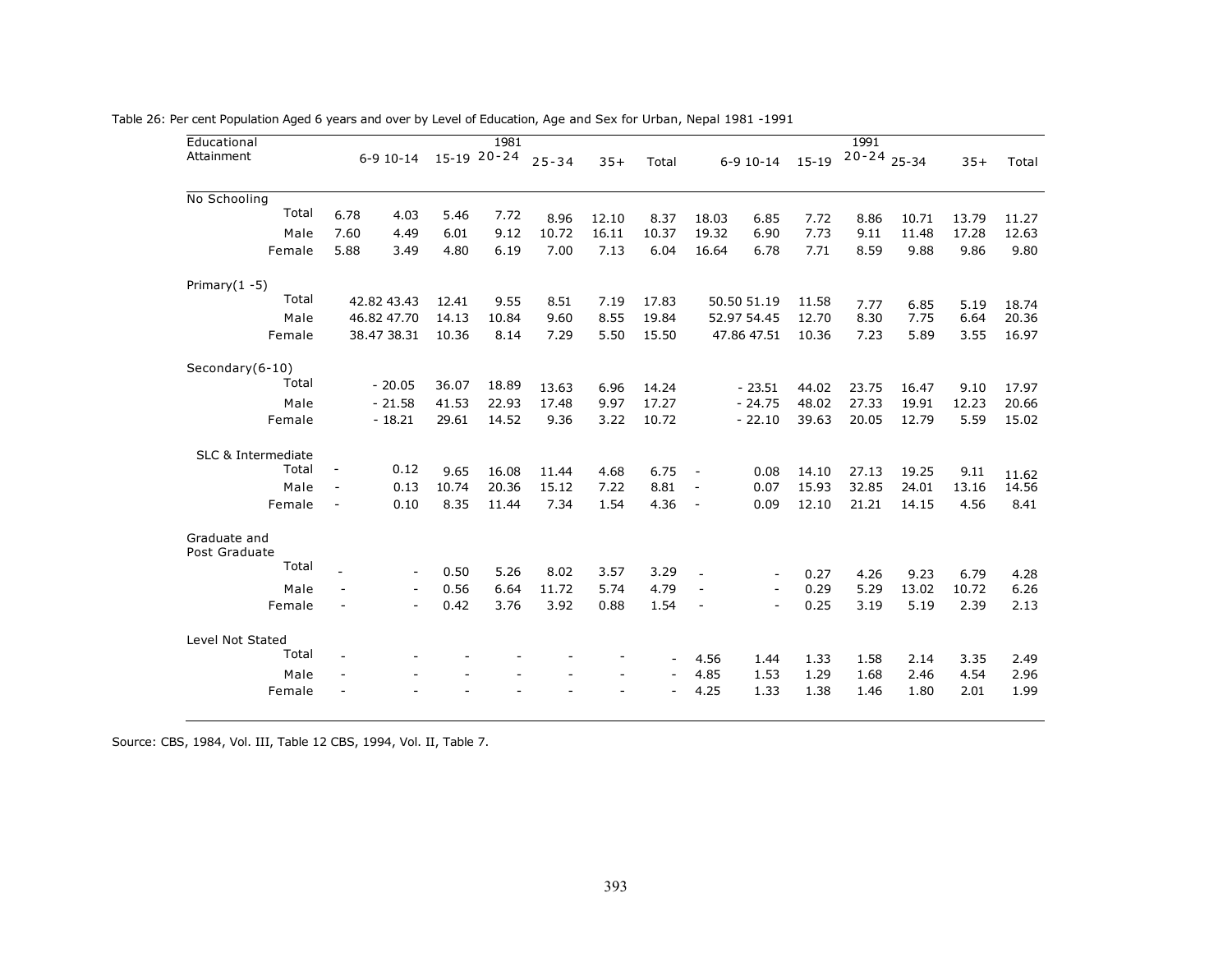The rural-urban differences in educational attainment is also noted in 1981, with higher proportions of population completing different levels of education in the urban areas compared to those in the rural areas.

# 12. School Attendance Status of 6-25 Years Age Population

Data on educational attainment serves an important purpose, but such data does not fully reflect the total effort both on behalf of the providers as well as seekers. Data on school attendance, however, provides a more complete picture in this respect. Data on current status of school attendance for population 6-25 years of age up to SLC level was collected for the first time in the census of 1991. This type of data is useful in knowing what percentages of people of 6-25 years of age are attending or had attended schools at different levels.

Table 27 presents the census (1991) data on the proportion of 6-25 years age population attending schools (below SLC level). It also shows proportion of 6-25 years olds who had been through various levels of school education but are not currently attending schools.

The overall current attendance of persons, 6 to 25 years of age in educational institutions (below SLC level) was 30.58 per cent (39.45 per cent for males and 21.85 per cent for females). Of these, 3.73 per cent were in beginners (pre-primary) classes, 19.38 per cent in primary (grades I-V) classes and 7.47 per cent in the secondary level (grades VI-X) classes. Among males, 4.42 per cent were in the beginners classes, 24.56 per cent in the primary classes, and 10.47 per cent in the secondary classes. For females, 3.04 per cent were in beginners classes, 14.29 per cent were in primary classes and 4.52 per cent in the secondary classes. The male attendance rate is seen to be considerably higher than the female attendance rate at all the three levels of education.

It is further seen that 31.87 per cent of the 6-9 years old population were in the beginners and primary classes category. Also about 45 per cent of the 10-14 years age group population were in the beginners and primary classes category. It is seen that 9.77 per cent of 10-14 years population were at the secondary level. It is further seen that of the 27.44 per cent of 15-19 years population 8.14 per cent were in beginners and primary classes and 19.3 per cent in the secondary level. The attendance of persons of differing age groups in primary and secondary education is indicated by the data. For instance, primary schools are being attended by 25.2 per cent of 6-9 year persons, 40.7 per cent of 10-14 year persons and 6 per cent of 15-19 year persons. This is natural since there is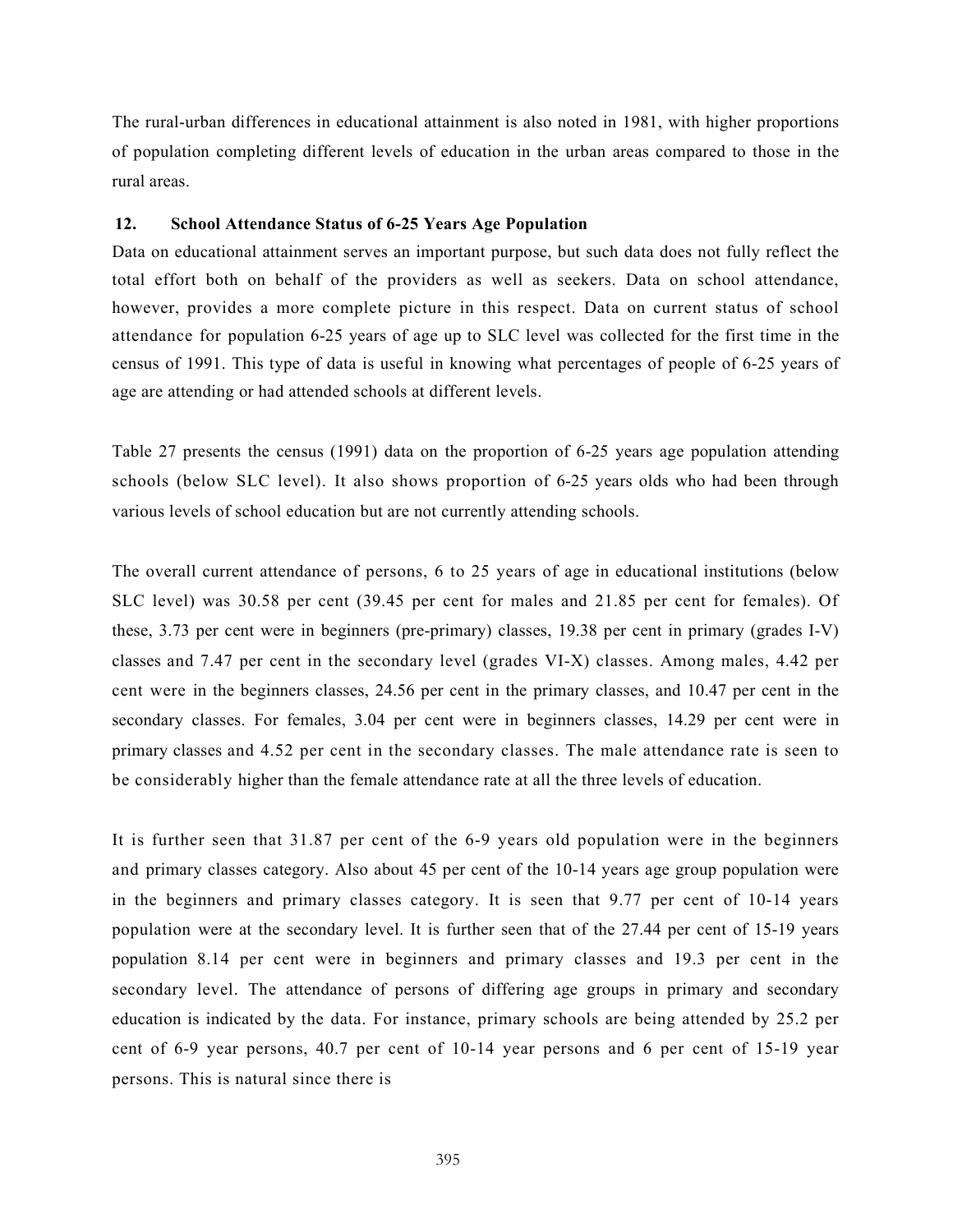no strict age-grade correspondence in school attendance, though there are official guidelines in this respect. The school attendance rate for persons of different age groups are 31.87 for 6-9 years old, 55.45 per cent for 10-14 years old, 27.44 per cent for 15-19 years old and 4.25 per cent for 20-24 years old. A high proportion (19.3%) of 15-19 years old are in secondary schools.

Table 27 presents data on those who were in school some time ago but are no longer attending school now. Such persons constituted 8.61 per cent of the 6-25 years age group population. Of such persons, 11.05 per cent were males, and 6.2 per cent were females. Further 1.41 per cent had been out of school after attending beginner classes 3.68 per cent after attending primary schools and 3.52 per cent after attending secondary schools.

Table 27: Proportion of 6-25 years age population with below SLC Level of education by Current Status of School Attendance, Level of Education, Sex and age, 1991

|                   | Attending School<br>$(\%)$ |               |                                  |                                     |       |               | Not Attending School<br>but attended earlier<br>$(\%)$ | Attendance                          |                         |
|-------------------|----------------------------|---------------|----------------------------------|-------------------------------------|-------|---------------|--------------------------------------------------------|-------------------------------------|-------------------------|
| Sex and Age       | Total                      | Begin-<br>ing | Pri-<br>mary<br>$(I-V)$<br>gra.) | Secon-<br>dary<br>$(VI-X)$<br>gra.) | Total | Begin-<br>ing | Pri<br>mary<br>$(I-V)$<br>gra.)                        | Secon-<br>dary<br>$(VI-X)$<br>gra.) | Not<br>stated<br>$(\%)$ |
| <b>Both Sexes</b> | 30.58                      | 3.73          | 19.38                            | 7.47                                | 8.61  | 1.41          | 3.68                                                   | 3.52                                | 7.44                    |
| 6-9 years         | 31.87                      | 6.66          | 25.21                            | 0.00                                | 0.63  | 0.23          | 0.40                                                   | 0.00                                | 10.54                   |
| $10-14$ vears     | 55.45                      | 4.96          | 40.72                            | 9.77                                | 3.38  | 0.63          | 2.38                                                   | 0.37                                | 2.69                    |
| $15-19$ years     | 27.44                      | 2.11          | 6.03                             | 19.30                               | 15.16 | 2.07          | 6.81                                                   | 6.28                                | 7.18                    |
| $20-24$ years     | 4.25                       | 0.69          | 0.67                             | 2.89                                | 18.40 | 3.04          | 6.27                                                   | 9.09                                | 9.99                    |
| 25 years          | 1.31                       | 0.34          | 0.31                             | 0.66                                | 13.39 | 2.79          | 4.57                                                   | 6.03                                | 8.99                    |
| Male              | 39.45                      | 4.42          | 24.56                            | 10.47                               | 11.05 | 1.48          | 4.72                                                   | 4.85                                | 8.85                    |
| 6-9 years         | 38.06                      | 7.72          | 30.34                            | 0.00                                | 0.72  | 0.24          | 0.48                                                   | 0.00                                | 12.30                   |
| $10-14$ vears     | 67.72                      | 5.51          | 49.59                            | 12.62                               | 3.61  | 0.52          | 2.65                                                   | 0.44                                | 2.8                     |
| $15-19$ years     | 38.38                      | 2.59          | 8.19                             | 27.60                               | 18.50 | 1.95          | 8.43                                                   | 8.12                                | 8.14                    |
| $20-24$ years     | 6.70                       | 0.96          | 0.94                             | 4.80                                | 27.04 | 3.70          | 9.32                                                   | 14.02                               | 13.33                   |
| 25 years          | 2.01                       | 0.46          | 0.41                             | 1.14                                | 21.51 | 3.88          | 7.43                                                   | 10.20                               | 12.94                   |
| Female            | 21.85                      | 3.04          | 14.29                            | 4.52                                | 6.20  | 1.34          | 2.65                                                   | 2.21                                | 6.05                    |
| 6-9 years         | 25.46                      | 5.57          | 19.89                            | 0.00                                | 0.54  | 0.22          | 0.32                                                   | 0.00                                | 8.71                    |
| $10-14$ years     | 42.17                      | 4.37          | 31.11                            | 6.69                                | 3.12  | 0.74          | 2.08                                                   | 0.30                                | 2.58                    |
| $15-19$ years     | 16.93                      | 1.64          | 3.96                             | 11.33                               | 11.97 | 2.19          | 5.26                                                   | 4.52                                | 6.27                    |
| $20-24$ years     | 2.16                       | 0.47          | 0.43                             | 1.26                                | 11.05 | 2.48          | 3.67                                                   | 4.90                                | 7.15                    |
| 25 years          | 0.71                       | 0.24          | 0.21                             | 0.26                                | 6.38  | 1.86          | 2.10                                                   | 2.42                                | 5.59                    |

Source: CBS, 1993. Vol. I, Part 1, Table 4 CBS,

1993, Vol. 1, Part X, Table 32.

# 12.1 School Attendance by Rural/Urban Residence

The census also presents data on proportion of population 6 to 25 years of age by current status of school attendance (below SLC level) for the rural and the urban areas. Data for the rural areas are presented in Table 28, and that for urban areas in Table 29.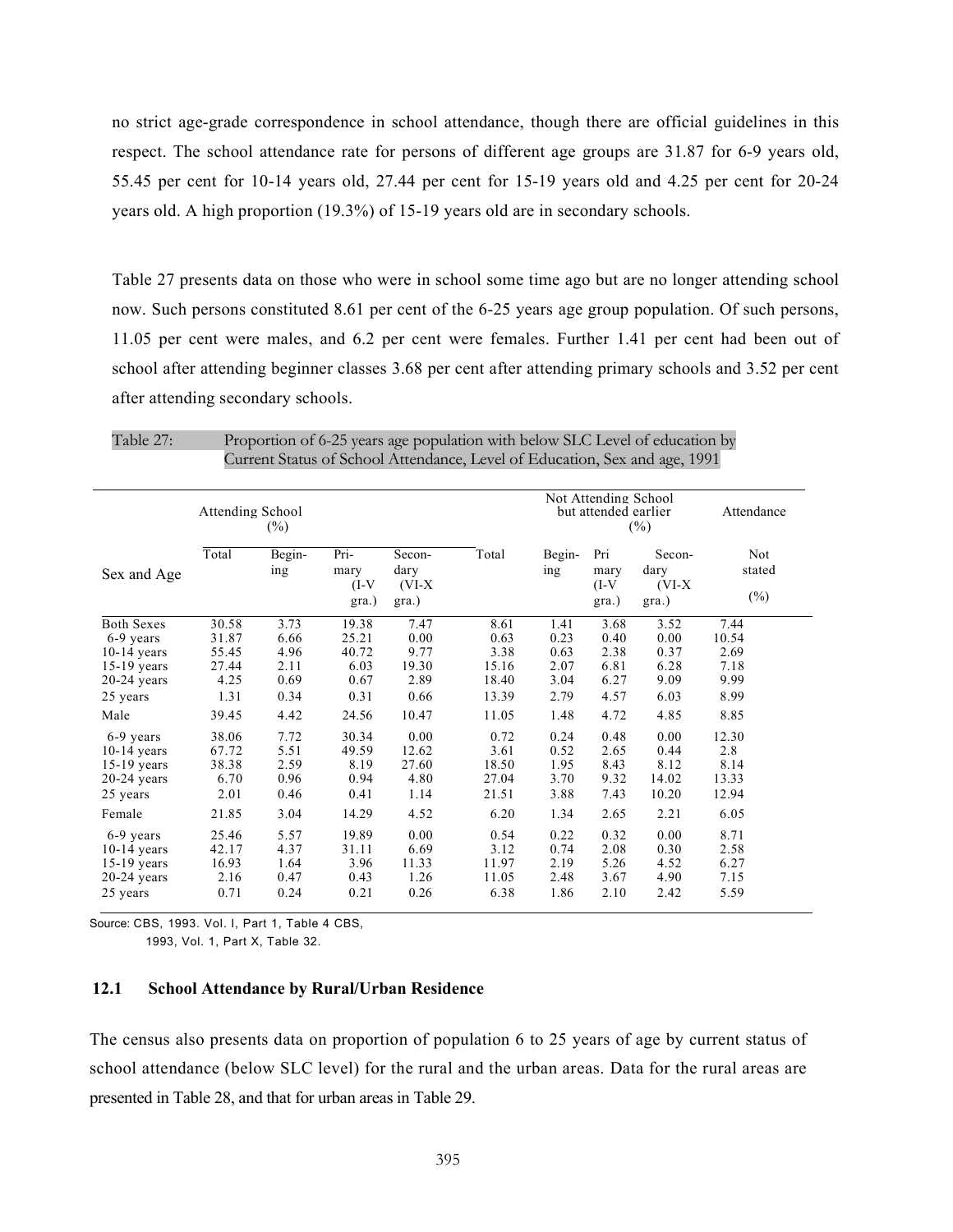|                   |                        |      | <b>Attending School</b>       |                                  |                        | Not Attending School | but attended earlier          |                                  |                      |
|-------------------|------------------------|------|-------------------------------|----------------------------------|------------------------|----------------------|-------------------------------|----------------------------------|----------------------|
|                   |                        |      | (%)                           |                                  |                        |                      | (%)                           |                                  | Attendance           |
| Sex and Age       | <b>Total Beginners</b> |      | Primary<br>$(I-V)$<br>grades) | Secondary<br>$(VI-X)$<br>grades) | <b>Total Beginners</b> |                      | Primary<br>$(I-V)$<br>qrades) | Secondary<br>$(VI-X)$<br>grades) | Not<br>Stated<br>(%) |
| <b>Both Sexes</b> | 29.55                  | 3.72 | 19.07                         | 6.76                             | 8.40                   | 1.41                 | 3.74                          | 3.25                             | 7.01                 |
| 6-9 Years         | 30.43                  | 6.59 | 23.84                         | 0.00                             | 0.62                   | 0.23                 | 0.39                          | 0.00                             | 9.79                 |
| 10-14Years        | 53.56                  | 4.99 | 40.05                         | 8.52                             | 3.37                   | 0.64                 | 2.39                          | 0.34                             | 2.62                 |
| 15-19 Years       | 26.18                  | 2.03 | 6.24                          | 17.91                            | 15.03                  | 2.10                 | 7.02                          | 5.91                             | 6.98                 |
| 20-24 Years       | 4.04                   | 0.64 | 0.67                          | 2.73                             | 18.17                  | 3.09                 | 6.51                          | 8.57                             | 9.40                 |
| 25 Years          | 1.23                   | 0.32 | 0.30                          | 0.61                             | 13.06                  | 2.78                 | 4.67                          | 5.61                             | 8.23                 |
| Male              | 38.96                  | 4.46 | 24.63                         | 9.87                             | 11.03                  | 1.50                 | 4.87                          | 4.66                             | 8.49                 |
| 6-9 Years         | 36.92                  | 7.69 | 29.23                         | 0.00                             | 0.72                   | 0.24                 | 4.48                          | 0.00                             | 11.58                |
| $10-14$ Years     | 66.59                  | 5.58 | 49.50                         | 11.51                            | 3.63                   | 0.53                 | 2.68                          | 0.42                             | 2.71                 |
| 15-19 Years       | 37.84                  | 2.53 | 8.62                          | 26.69                            | 18.73                  | 1.99                 | 8.81                          | 7.93                             | 8.01                 |
| 20-24 Years       | 6.64                   | 0.91 | 0.97                          | 4.76                             | 27.73                  | 3.86                 | 9.99                          | 13.88                            | 13.04                |
| 25 Years          | 1.94                   | 0.43 | 0.42                          | 1.09                             | 21.71                  | 3.96                 | 7.78                          | 9.97                             | 12.33                |
| Female            | 20.38                  | 3.01 | 13.65                         | 3.72                             | 5.84                   | 1.33                 | 2.63                          | 1.88                             | 5.57                 |
| 6-9 Years         | 23.73                  | 5.46 | 18.27                         | 0.00                             | 0.52                   | 0.22                 | 0.30                          | 0.00                             | 7.93                 |
| $10-14$ Years     | 39.51                  | 4.35 | 29.86                         | 5.30                             | 3.10                   | 0.75                 | 2.08                          | 0.27                             | 2.52                 |
| 15-19 Years       | 15.16                  | 1.56 | 3.98                          | 9.62                             | 11.53                  | 2.21                 | 5.32                          | 4.00                             | 6.00                 |
| 20-24 Years       | 1.88                   | 0.42 | 0.41                          | 1.05                             | 10.23                  | 2.44                 | 3.62                          | 4.17                             | 6.38                 |
| 25 Years          | 0.62                   | 0.22 | 0.20                          | 0.20                             | 5.68                   | 1.76                 | 2.01                          | 1.91                             | 4.73                 |

Table 28: Proportion 6 to 25 years of age and below SLC Level by Current Status of School Attendance, Level of Education, Sex and Age for Rural areas, Census Year 1991.

> Source: CBS, 1993, Vol. I, Part I, Table 4 CBS, 1993, Vol. I, Part X, Table 32.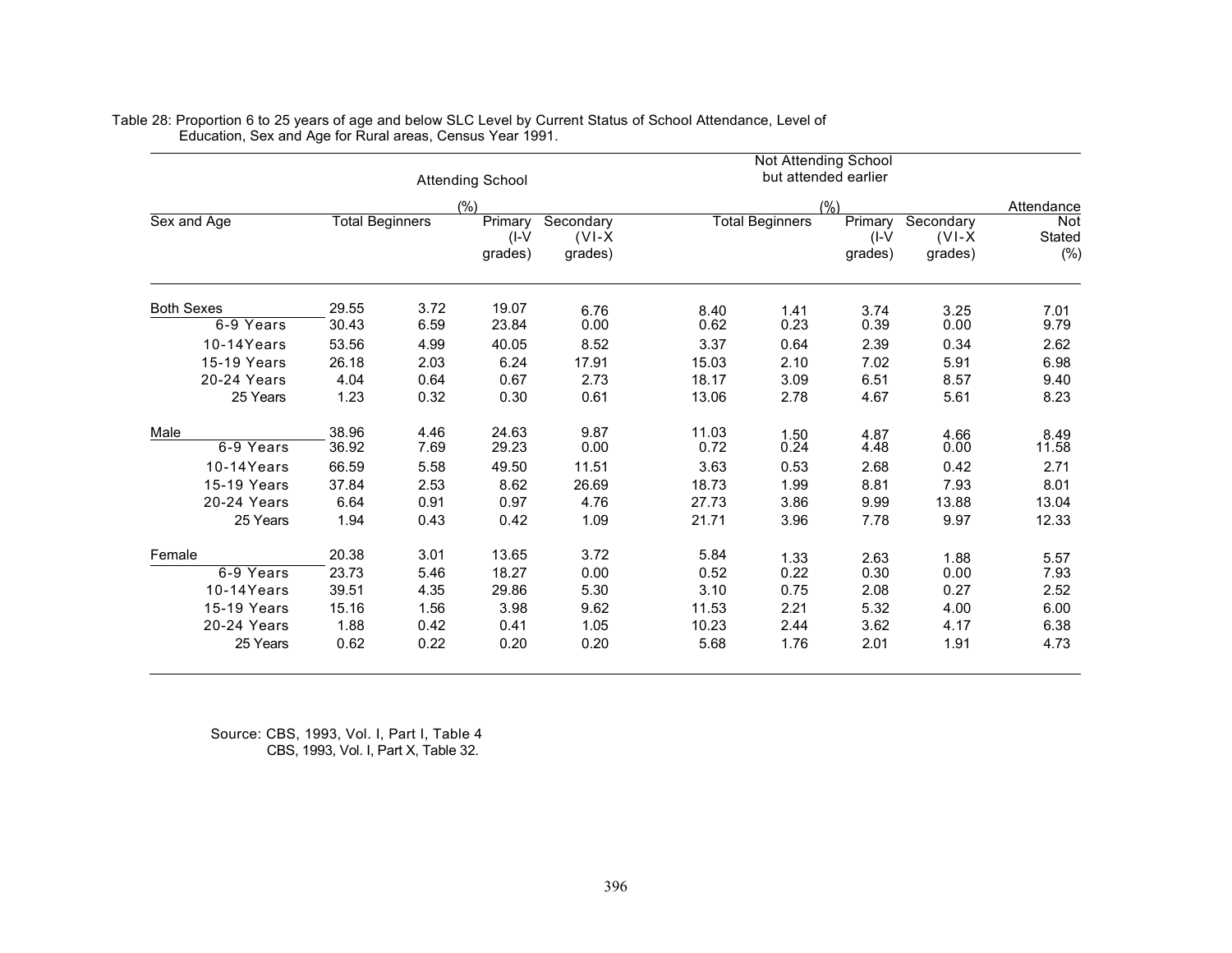|                   |                  |       | <b>Attending School</b> |                     |                           |      | Not Attending School<br>but attended earlier |                     |               |  |  |
|-------------------|------------------|-------|-------------------------|---------------------|---------------------------|------|----------------------------------------------|---------------------|---------------|--|--|
|                   |                  |       | (%)                     |                     |                           | (% ) |                                              |                     |               |  |  |
| Sex and Age       |                  |       | Primary                 | Secondary           |                           |      | <b>Primary Secondary</b>                     |                     | Not           |  |  |
|                   | <b>Beginners</b> | Total | $(I-V)$<br>grades)      | $(VI-X)$<br>grades) | Total<br><b>Beginners</b> |      | $($ I-V<br>grades)                           | $(VI-X)$<br>grades) | Stated<br>(%) |  |  |
| <b>Both Sexes</b> | 40.23            | 3.74  | 22.35                   | 14.14               | 10.53                     | 1.43 | 3.15                                         | 5.95                | 11.39         |  |  |
| 6-9 Years         | 48.53            | 7.47  | 41.06                   | 0.00                | 0.80                      | 0.28 | 0.52                                         | 0.00                | 19.19         |  |  |
| 10-14 Years       | 74.60            | 4.67  | 47.49                   | 22.44               | 3.45                      | 0.56 | 2.25                                         | 0.64                | 3.49          |  |  |
| 15-19 Years       | 38.04            | 2.72  | 4.29                    | 31.03               | 16.33                     | 1.82 | 5.08                                         | 9.43                | 8.95          |  |  |
| 20-24 Years       | 5.81             | 1.08  | 0.69                    | 4.04                | 20.13                     | 2.69 | 4.47                                         | 12.97               | 14.45         |  |  |
| 25 Years          | 2.03             | 0.57  | 0.33                    | 1.13                | 16.28                     | 2.95 | 3.72                                         | 9.61                | 15.64         |  |  |
| <b>Male</b>       | 43.80            | 4.05  | 23.98                   | 15.77               | 11.26                     | 1.36 | 3.38                                         | 6.52                | 11.97         |  |  |
| 6-9 Years         | 52.00            | 8.05  | 43.05                   | 0.00                | 0.81                      | 0.28 | 0.53                                         | 0.00                | 20.39         |  |  |
| 10-14 Years       | 78.87            | 4.81  | 50.44                   | 23.62               | 3.55                      | 0.49 | 2.38                                         | 0.68                | 3.70          |  |  |
| 15-19 Years       | 42.64            | 3.02  | 4.84                    | 34.78               | 16.68                     | 1.64 | 5.43                                         | 9.61                | 9.13          |  |  |
| 20-24 Years       | 7.12             | 1.30  | 0.77                    | 5.05                | 22.36                     | 2.65 | 4.82                                         | 14.89               | 15.27         |  |  |
| 25 Years          | 2.51             | 0.68  | 0.32                    | 1.51                | 19.88                     | 3.24 | 4.52                                         | 12.12               | 17.88         |  |  |
| Femal             | 36.40            | 3.41  | 20.59                   | 12.40               | 9.74                      | 1.50 | 2.89                                         | 5.35                | 10.76         |  |  |
| 6-9 Years         | 45.78            | 6.86  | 38.92                   | 0.00                | 0.80                      | 0.28 | 0.52                                         | 0.00                | 17.91         |  |  |
| 10-14 Years       | 69.81            | 4.52  | 44.17                   | 21.12               | 3.33                      | 0.63 | 2.10                                         | 0.60                | 3.25          |  |  |
| 15-19 Years       | 33.02            | 2.38  | 3.70                    | 26.94               | 15.94                     | 2.01 | 4.69                                         | 9.24                | 8.75          |  |  |
| 20-24 Years       | 4.44             | 0.85  | 0.61                    | 2.98                | 17.82                     | 2.74 | 4.10                                         | 10.98               | 13.60         |  |  |
| 25 Years          | 1.57             | 0.46  | 0.33                    | 0.78                | 12.82                     | 2.68 | 2.94                                         | 7.20                | 13.50         |  |  |

Table 29: Proportion 6 to 25 years of age and below SLC Level by Current Status of School Attendance, Level of Education, Sex and Age for Urban areas, Census Year 1991.

Source: CBS, 1993, Vol. I, Part I, Table 4

CBS, 1994, Vol. II, Table 8.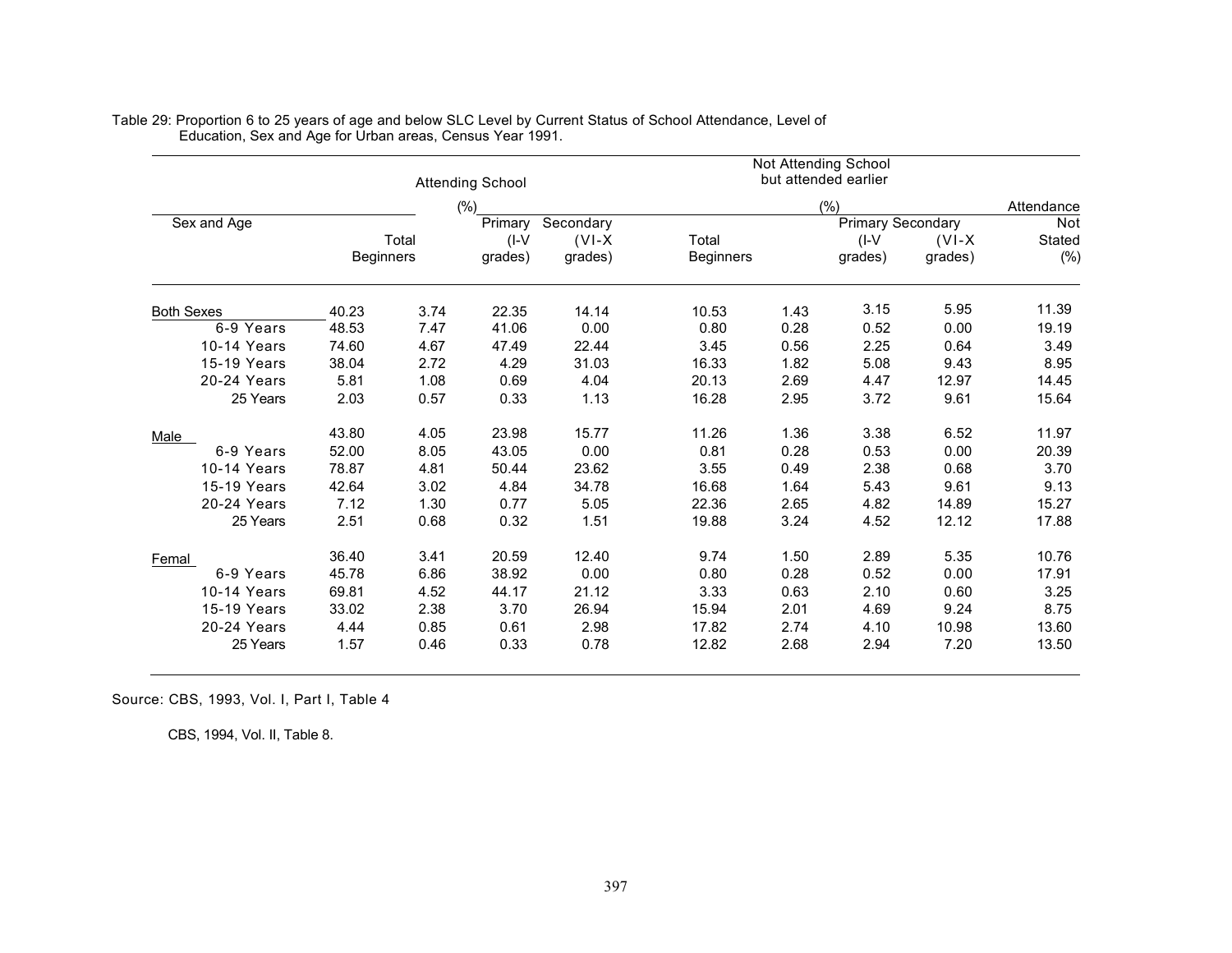The proportion of population in school attendance in rural areas (Table 28) indicate the following. The proportion of population 6 to 25 years of age currently attending schools was 29.55 per cent for both sexes. The attendance rate for the males was 38.96 per cent, and for the females 20.38 per cent. This indicates that in rural areas, the proportion of population currently attending school, was nearly twice as high for males as for females.

Further, 3.72 per cent of the 6-25 years population were in the beginners classes, 19.07 in primary classes, and 6.76 per cent in the secondary education in the rural areas.

Again, the proportion of school attendance for different age groups in the rural areas were 30.43 per cent for 6-9 years population, 53.56 per cent for 10-14 years population, 26.18 per cent for 15-19 years population and 4.04 per cent for 20-24 years population. Highest level of attendance is seen for the 10-14 years age group population.

The male attendance rate (proportion of 6-25 years population) for the three levels of education (beginners, primary and secondary) are higher than those for the females. This is true of' all age groups.

The data on proportion of 6-25 years population by current status of school attendance presented in fable 29 (or urban areas, indicate the following.

In the urban areas 40.23 per cent of the 6-25 years population were attending schools. Of these, 3.74 per cent were in beginners classes, 22.35 per cent in primary schools, and 14.14 per cent in secondary schools. The proportion of school attendance was 43.8 per cent for the males, and 36.4 per cent for the females. A small difference is noted in case of male and female school attendance rates.

Further, attendance proportions in different age groups (for both sexes) were 48.53 per cent for tile 6- 9 years population, 74.6 per cent for the 10-14 years population, 38.04 per cent for the 15-19 years population and 5.81 per cent for the 20-24 years population.

The differences in male/female proportions of population (6-25 years) by different levels of education, as well as by different age groups exist in the urban areas also, but, there are smaller than in the rural areas. The proportions attending school among 6-9 years population, 10-14 years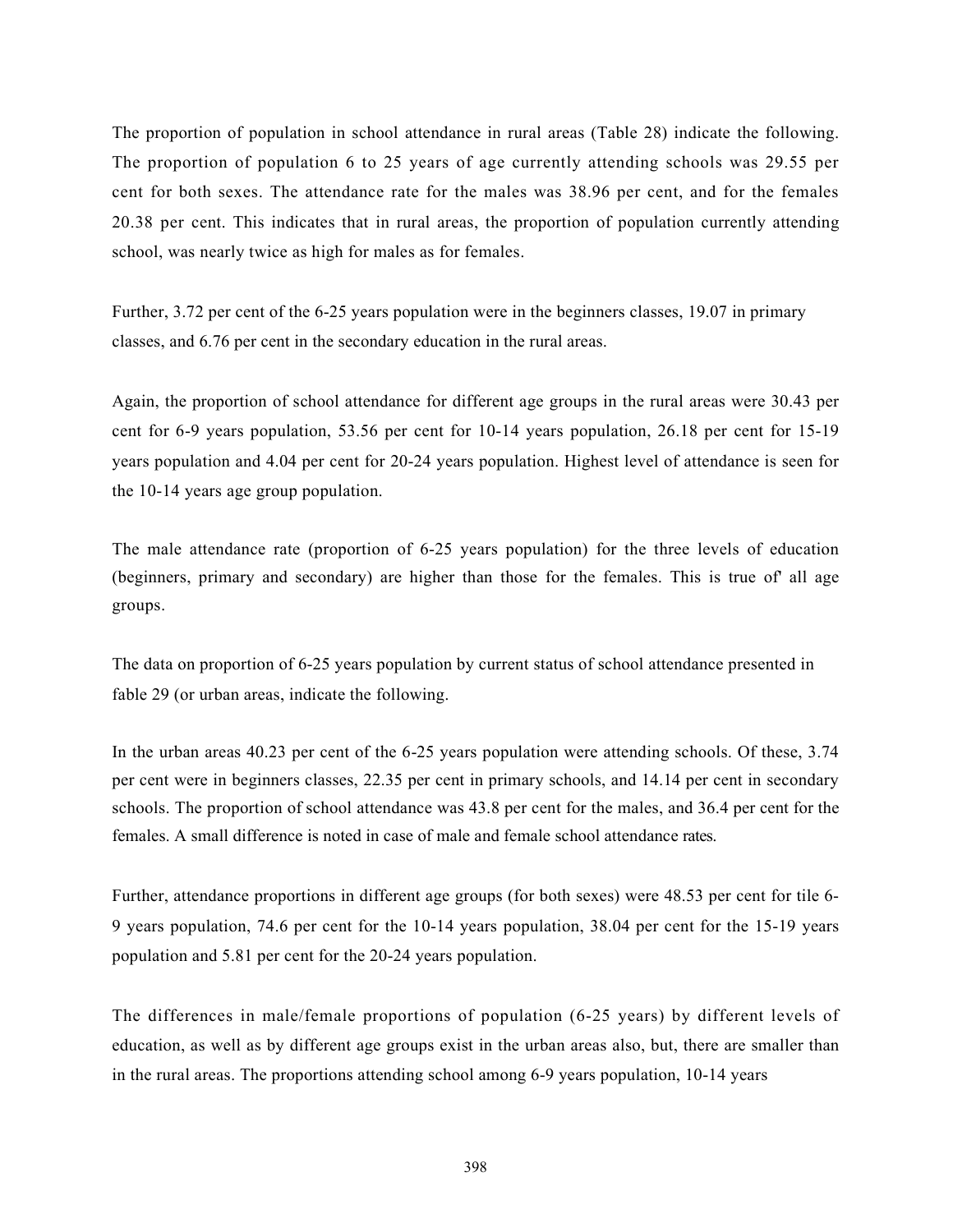population, and 15-19 years population were 52.0 per cent, 78.87 per cent, 42.64 per cent of respectively for males; the corresponding values for the females were 45.78 per cent, 69.81 per cent, and 33.02 per cent.

Among those who are currently attending school, the male-female and rural-urban differentials are as shown in the summary table below. The proportion of 6-25 year population currently attending school is higher in urban than rural areas. The difference is particularly marked at secondary level. In general it may be said that the rural-urban gap in the proportion currently attending school seems to increase with increasing school level and this is more marked for females than for males.

| Sex               | Total          | Beginners    | Primary        | Secondary     |
|-------------------|----------------|--------------|----------------|---------------|
| <b>Both Sexes</b> | 30.58          | 3.73         | 19.38          | 7.47          |
| Male<br>Female    | 39.45<br>21.85 | 4.42<br>3.04 | 24.56<br>14.29 | 10.47<br>4.52 |
| Rural             |                |              |                |               |
| <b>Both Sexes</b> | 29.55          | 3.72         | 19.07          | 6.76          |
| Male              | 38.96          | 4.46         | 24.63          | 9.87          |
| Female            | 20.38          | 3.01         | 13.65          | 3.72          |
| Urban             |                |              |                |               |
| <b>Both Sexes</b> | 40.23          | 3.74         | 22.35          | 14.14         |
| Male              | 43.80          | 4.05         | 23.98          | 15.77         |
| Female            | 36.40          | 3.41         | 20.59          | 12.40         |

Per cent 6-25 Population Currently Attending Schools

Source: Table 28 and 29.

#### 12.2 Ministry of Education Data on School Attendance

Increasing the participation of children of primary school age group (6-10 years) in primary education has been one of the goals of the educational policy. Significant progress has been made in achieving high participation rates all over the country. The Annual Statistical Reports of the MOEC/SW present data on school enrolment by districts, development regions and for the whole country. The primary source of the data is the schools. All schools have to fill up and submit a statistical information form (of MOEC/SW) every year.

The census data on school attendance are based on responses to the question on school attendance in the census schedule/questionnaire.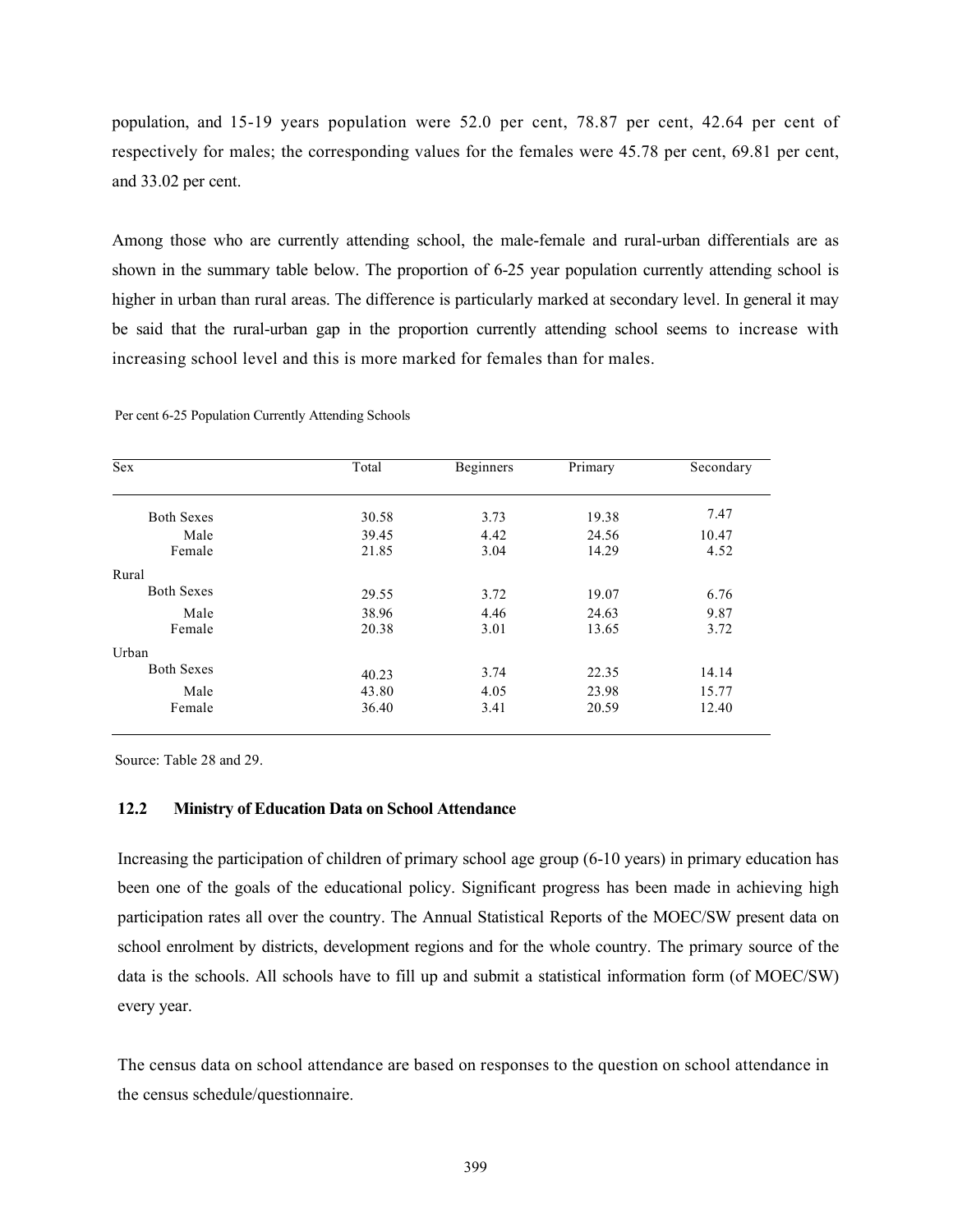The sources of data on school attendance for the MOEC/SW reports and the census are therefore totally different. This makes comparison of the data difficult. However, the census data would provide some indication of the age specific participation rates.

In 1991, according to the MOEC/SW Statistical Report (1991), the gross enrolment in the primary level was 106 per cent. Net enrolment ratio was estimated to be around 80 per cent in the same year, considering that about 25 per cent of the students in the primary schools are either 'overaged, or 'underaged' for the grades concerned.

The census (1991) data indicate that about 32 per cent of the 6-9 years age group population were attending pre-primary (beginners) or primary classes. Further the data indicate that over 40 per cent of the 10-14 years population were also attending primary schools. This would imply involvement of 'overaged' children in the primary schools in large numbers.

# 13. Future Prospects:

Population growth shows its impact on educational development of the country in a number of ways. The demand for primary education in absolute terms, has increased as a result of high population growth. Provision of more schools, teachers, textbooks and educational materials becomes necessary to meet the increased demand. Secondary education is also affected by population growth. The increase in primary enrolment will have its repercussion on secondary education within a period of five years after the initial increment in enrolment in grade I. Demand for secondary education will grow also due to increased need for attaining secondary education for better job prospects and for getting entry into higher education.

Rapid population growth makes it difficult to attain the goal of universal primary education. Further, it makes the task of raising quality of education more difficult as provision of better physical facilities, more educational materials, and trained teachers can not be made at a fast pace even if the funds were available.

The CBS has in its latest projection of population for Nepal, 1991-2011, estimated that the school age population will increase at a higher rate than the total population, during 1991-1996 (Table 30). The school age population growth rate will decline after 1996. The expected growth rate of primary school age population in 1991-96 period is 3.03 per cent per year; it would go down to 0.81 per cent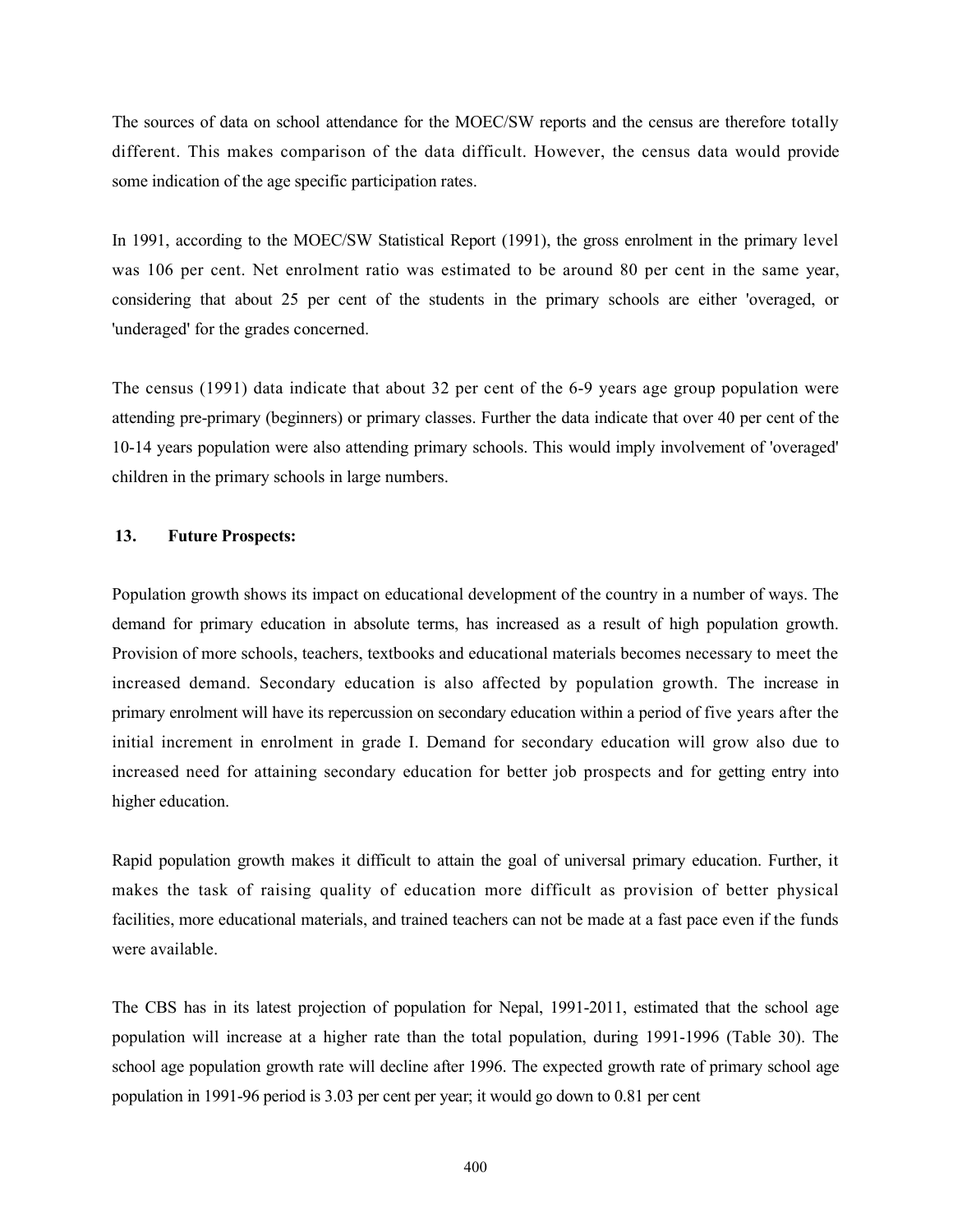per year by 2006-2011 period if the assumptions made in the population projection turn out to be true. Declines are expected in the growth rates of lower secondary age group population as well as of secondary school age population. If these expected declines are realized, the pressure of school enrolment will be greatly reduced in the 1996-2011 period. Currently, there is rapid growth of school age population (of all three levels). To cope with this situation, greater volume of resources have to be devoted to school education. Also necessary is the improvement in the of management of schools, since it is observed that schools are not making-full use of currently available resources, both physical and human resources (teaching staff).

Table 30: Growth of School-Age Population According to the (Medium Variant) Projection, Nepal, 1991-2011

|                                                  | School-age population (Both Sexes) |           |           |           |           |  |  |  |  |
|--------------------------------------------------|------------------------------------|-----------|-----------|-----------|-----------|--|--|--|--|
|                                                  | 1991                               | 1996      | 2001      | 2006      | 2011      |  |  |  |  |
| PRIMARY SCHOOL<br>$(6-10 \text{ Yrs.})$          | 2,550,138                          | 2,966,977 | 3,287,914 | 3,437,411 | 3,579,982 |  |  |  |  |
| LOWER SECONDARY SCHOOL<br>$(11-13 \text{ Yrs.})$ | 1,306,929                          | 1,569,243 | 1,809,418 | 1,997,708 | 2,066,130 |  |  |  |  |
| SECONDARY SCHOOL<br>$(14-15 \text{ Yrs.})$       | 801,039                            | 950,512   | 1,127,417 | 1,261,624 | 1,345,489 |  |  |  |  |

|                                                  | Average Annual Rate of Growth $(\%)$ |           |           |           |  |  |  |  |  |  |
|--------------------------------------------------|--------------------------------------|-----------|-----------|-----------|--|--|--|--|--|--|
|                                                  | 1991-1996                            | 1996-2001 | 2001-2006 | 2006-2011 |  |  |  |  |  |  |
| PRIMARY SCHOOL<br>$(6-10 \text{ Yrs.})$          | 3.03                                 | 2.05      | 0.88      | 0.81      |  |  |  |  |  |  |
| LOWER SECONDARY SCHOOL<br>$(11-13 \text{ Yrs.})$ | 3.66                                 | 2.85      | 1.98      | 0.67      |  |  |  |  |  |  |
| SECONDARY SCHOOL<br>$(14-15 \text{ Yrs.})$       | 3.42                                 | 3.41      | 2.25      | 1.29      |  |  |  |  |  |  |

Source: CBS, 1994a.